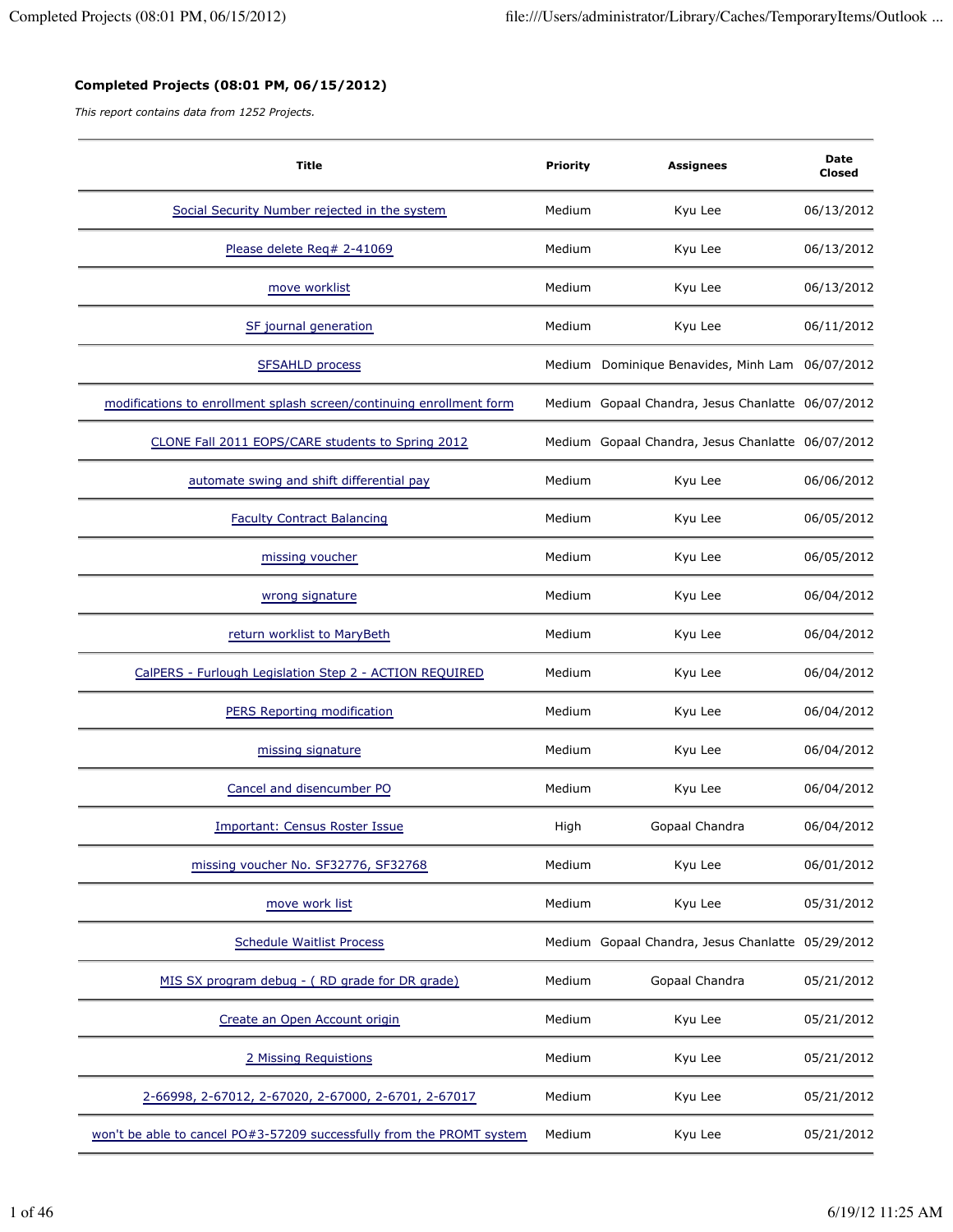| unable to print refund check                                        | Medium | Kyu Lee                                                 | 05/21/2012 |
|---------------------------------------------------------------------|--------|---------------------------------------------------------|------------|
| Request Fall 2012 (1124) term be inlcuded in the nightly SCISFI run |        | Medium Gopaal Chandra, Jesus Chanlatte 05/21/2012       |            |
| Dispatch/Printing of PO process not working                         | Medium | Kyu Lee                                                 | 05/14/2012 |
| update tuition calculation nightly run control                      | High   | Dominique Benavides, Gopaal<br>Chandra, Jesus Chanlatte | 05/14/2012 |
| pay cycle reset                                                     | Medium | Kyu Lee                                                 | 05/11/2012 |
| Set-up Furlough auto load process for RCL paygroup                  | Medium | Kyu Lee                                                 | 05/10/2012 |
| Unable to enter Benefits and Retirement Programs for new RCL hire   | Medium | Kyu Lee                                                 | 05/10/2012 |
| promt                                                               | Medium | Kyu Lee                                                 | 05/10/2012 |
| PROBLEMS WITH PROMT                                                 | Medium | Kit Hui, Kyu Lee                                        | 05/09/2012 |
| PD430 process error on cost center 415                              | Medium | Kyu Lee                                                 | 05/08/2012 |
| cannot pay tuition online                                           |        | Medium Dominique Benavides, Frank Chez 05/07/2012       |            |
| Fall 2011 ProRata Rate increase calculation Project                 | Medium | Kyu Lee                                                 | 05/03/2012 |
| transfer worklist                                                   | Medium | Kyu Lee                                                 | 05/03/2012 |
| PO 3000054923 didn't roll over                                      | Medium | Kyu Lee                                                 | 05/02/2012 |
| MBB's worklist?                                                     | Medium | Kyu Lee                                                 | 05/02/2012 |
| Requisitions in pending status                                      | Medium | Kyu Lee                                                 | 04/30/2012 |
| Request to Cancel Req. # 2-67377                                    | Medium | Kyu Lee                                                 | 04/30/2012 |
| Two Stale Checks are included in AP Cycle                           | Medium | Kyu Lee                                                 | 04/30/2012 |
| Old req in worklist                                                 | Medium | Kyu Lee                                                 | 04/25/2012 |
| Req#2-67383 has never been sourced to a PO                          | Medium | Kyu Lee                                                 | 04/25/2012 |
| Employee iin Wrong Paygroup                                         | Medium | Kyu Lee                                                 | 04/25/2012 |
| move my worklist back to me                                         | Medium | Kyu Lee                                                 | 04/25/2012 |
| PERSON_BASIC sync                                                   | Medium | Kyu Lee                                                 | 04/20/2012 |
| Switzerland not in county code                                      | Medium | Kyu Lee                                                 | 04/20/2012 |
| Purchase Oder 3000055906                                            | Medium | Kyu Lee                                                 | 04/20/2012 |
| transfer worklist to Ava Lee-Pang                                   | Medium | Kyu Lee                                                 | 04/20/2012 |
| Furlough Day Deduction/April 2012                                   | Medium | Kyu Lee                                                 | 04/17/2012 |
| Requisition # 2000066875 is not sourced to a PO                     | Medium | Kyu Lee                                                 | 04/13/2012 |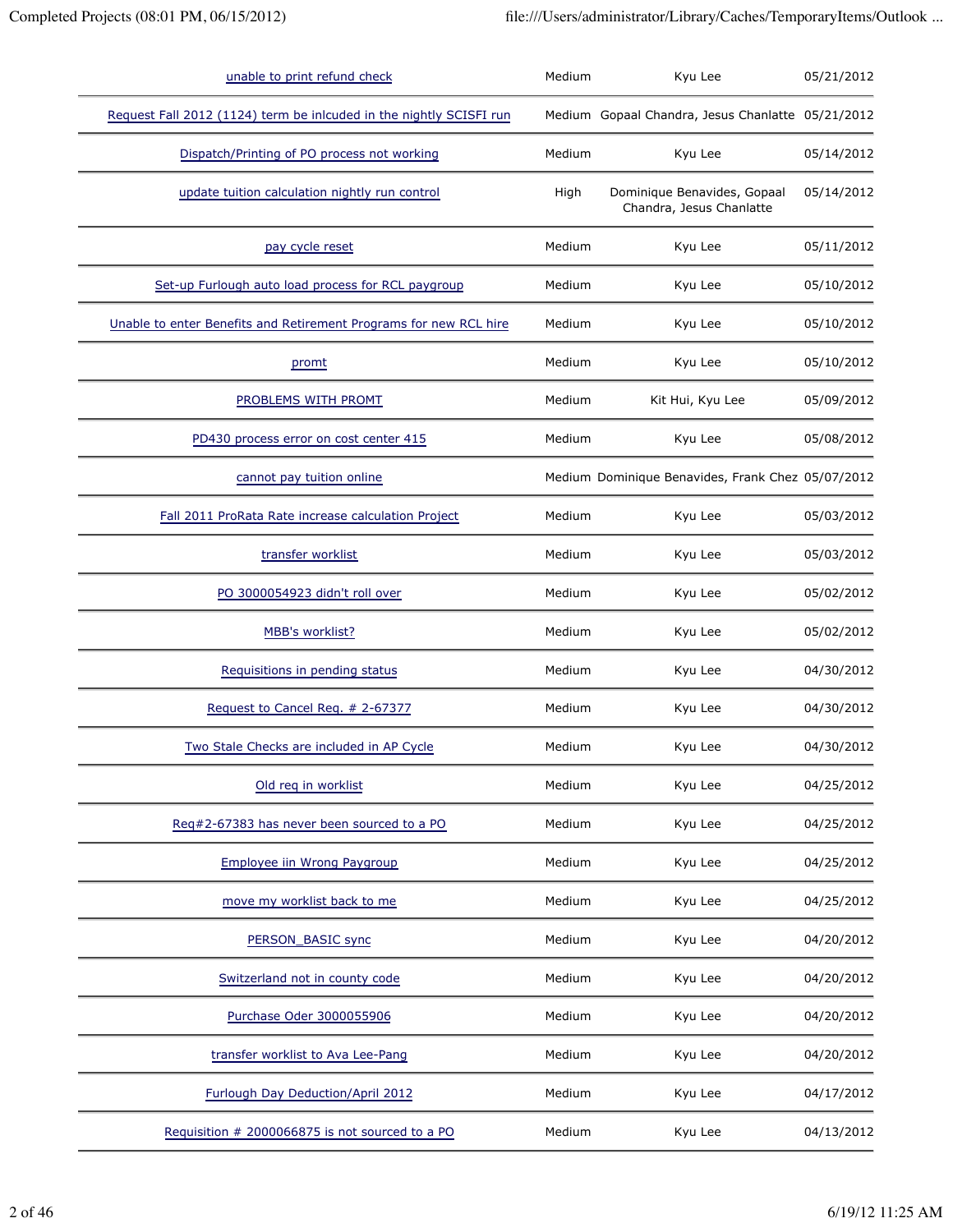| Requisition budget error                                          | Medium | Kyu Lee                                | 04/13/2012 |
|-------------------------------------------------------------------|--------|----------------------------------------|------------|
| <b>Security Query page Access</b>                                 | Medium | Kyu Lee                                | 04/13/2012 |
| Union due Rate change                                             | Medium | Kyu Lee                                | 04/13/2012 |
| Prompt System Access Request, Jennifer Stonestreet                | Medium | Kyu Lee                                | 04/11/2012 |
| cancel approved requisition #66929                                | Medium | Kyu Lee                                | 04/11/2012 |
| cancel approved req # 67047                                       | Medium | Kyu Lee                                | 04/11/2012 |
| Update Bousquet, Giselle 10003316 Dept ID                         | Medium | Kyu Lee                                | 04/11/2012 |
| need query/report                                                 | Medium | Kyu Lee                                | 04/10/2012 |
| Reversal entered incorrectly                                      | Medium | Kyu Lee                                | 04/05/2012 |
| <b>Error message for Employee</b>                                 | Medium | Kyu Lee                                | 04/05/2012 |
| PO 51750 / Req 53904 / Beliveau Engineering                       | Medium | Kyu Lee                                | 04/05/2012 |
| URGENT -I'm getting this error when trying to Calc PCT pay group. | Medium | Kyu Lee                                | 04/02/2012 |
| reg 65013 approved but now showing budget check                   | Medium | Kyu Lee                                | 04/02/2012 |
| nVision Report error, Report ID COS_LA                            | Medium | Kyu Lee                                | 04/02/2012 |
| reqs showing up in worklist more than once                        | Medium | Kyu Lee                                | 04/02/2012 |
| Top code table access to Marybeth                                 | Medium | Kyu Lee                                | 04/02/2012 |
| remove print signature from Trust fund checks                     | Medium | Kyu Lee                                | 03/30/2012 |
| <b>Chartfields Form Limitaion</b>                                 | Medium | Kyu Lee                                | 03/30/2012 |
| requisition                                                       | Medium | Kyu Lee                                | 03/29/2012 |
| cant finish a requisition                                         | Medium | Kyu Lee                                | 03/29/2012 |
| COTOP file submission                                             | Medium | Dominique Benavides, Gopaal<br>Chandra | 03/28/2012 |
| Query access to Marybeth                                          | Medium | Kyu Lee                                | 03/26/2012 |
| Check issue date is not changing                                  | Medium | Kyu Lee                                | 03/21/2012 |
| STUDENT REFUND VOUCHER NOT PRINTED                                | Medium | Kyu Lee                                | 03/21/2012 |
| Reg#2-66153 never sourced to a PO                                 | Medium | Kyu Lee                                | 03/21/2012 |
| Unable to enter Benefits and Retirement Programs for new RCL hire | Medium | Kyu Lee                                | 03/21/2012 |
| Cancel Req# 2-66603                                               | High   | Kyu Lee                                | 03/21/2012 |
| Job record creation for retiree                                   | Medium | Kyu Lee                                | 03/20/2012 |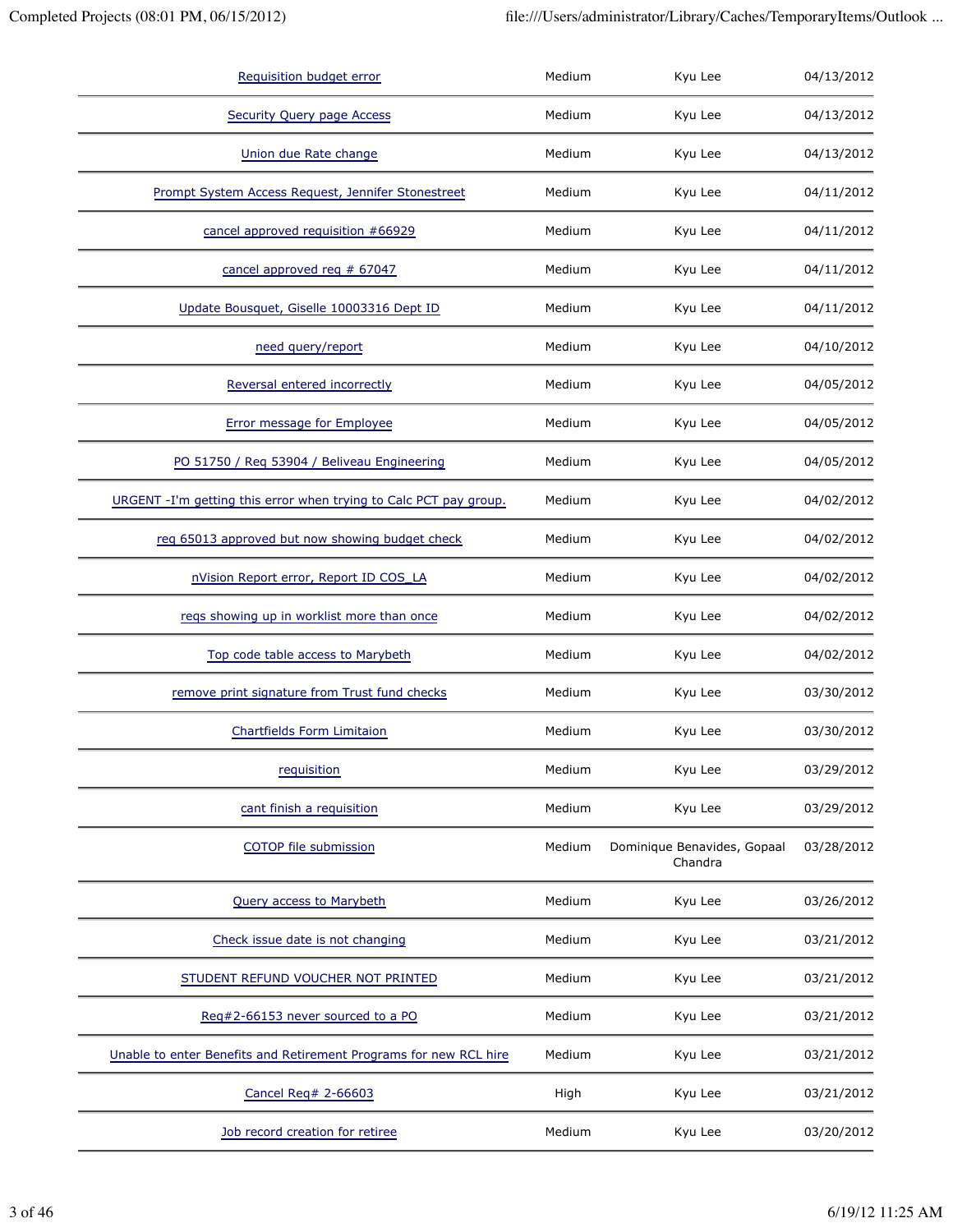| need my worklist back                                                                        | Medium | Kyu Lee                                 | 03/19/2012 |
|----------------------------------------------------------------------------------------------|--------|-----------------------------------------|------------|
| ING Life/AD&D/LTD Census Request for Peralta Community College District,<br><b>July 2012</b> | Medium | Kyu Lee                                 | 03/15/2012 |
| New Signature implementation, Student Refunds                                                | Medium | Kyu Lee                                 | 03/15/2012 |
| Closing PO 3000059902                                                                        | Medium | Kyu Lee                                 | 03/15/2012 |
| ING Life/AD&D/LTD Census Request for Peralta Community College District,<br><b>July 2012</b> | Medium | Kyu Lee                                 | 03/15/2012 |
| cannot make payments via Passport                                                            | Medium | Dominique Benavides                     | 03/15/2012 |
| delete voucher#00084724                                                                      | Medium | Kyu Lee                                 | 03/15/2012 |
| Urgent - Req # 2-66420                                                                       | Urgent | Kyu Lee                                 | 03/15/2012 |
| W-2 not printed for Jack Woodard, 10000069                                                   | Medium | Kyu Lee                                 | 03/14/2012 |
| Approval route to Sadie when Connie is out                                                   | Medium | Kyu Lee                                 | 03/14/2012 |
| Promt problem                                                                                | Medium | Kyu Lee                                 | 03/14/2012 |
| conversion balance                                                                           | Medium | Dominique Benavides                     | 03/14/2012 |
| update tuition calculation controls                                                          | Medium | Dominique Benavides, Jesus<br>Chanlatte | 03/14/2012 |
| <b>Promt Access</b>                                                                          | Medium | Kyu Lee                                 | 03/13/2012 |
| FW: Req 2000066113                                                                           | Medium | Kyu Lee                                 | 03/13/2012 |
| Unable to create another job record for ID 10815797                                          | Medium | Kyu Lee                                 | 03/13/2012 |
| <b>Promt Access</b>                                                                          | Medium | Kyu Lee                                 | 03/13/2012 |
| PERS Reporting update?                                                                       | Medium | Kyu Lee                                 | 03/12/2012 |
| Marie Kobase resignation effective COB 3/9/12                                                | Medium | Kyu Lee                                 | 03/12/2012 |
| reassign work list                                                                           | Medium | Kyu Lee                                 | 03/12/2012 |
| Fall 2011 ProRata Rate increase calculation Project                                          | Medium | Kyu Lee                                 | 03/09/2012 |
| req approval request not in worklist                                                         | Medium | Kyu Lee                                 | 03/06/2012 |
| Unusual Pop Up Help!!!                                                                       | Medium | Kyu Lee                                 | 03/05/2012 |
| Query does not show some entries                                                             | Medium | Kyu Lee                                 | 03/05/2012 |
| <b>Troy Signature Stamps - URGENT</b>                                                        | Medium | Kyu Lee                                 | 03/05/2012 |
| <b>PROMT Workflow Notifications</b>                                                          | Medium | Kyu Lee                                 | 03/02/2012 |
| PD340 in error, HSUAT                                                                        | Medium | Kyu Lee                                 | 03/02/2012 |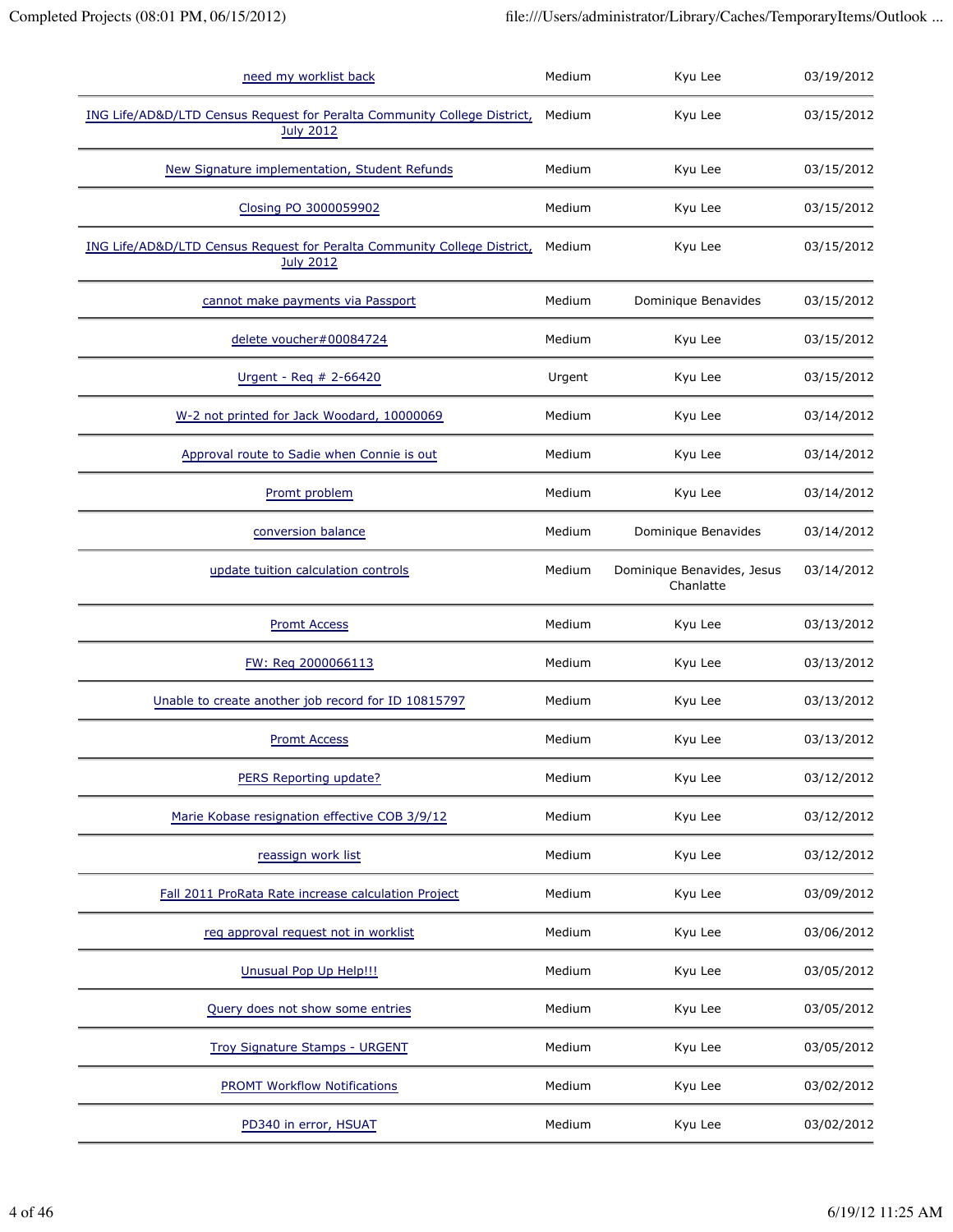| Re: error message in Campus Community / Add- Update Person                | Medium | Kyu Lee        | 03/02/2012 |
|---------------------------------------------------------------------------|--------|----------------|------------|
| Error in prompt                                                           | Medium | Kyu Lee        | 03/02/2012 |
| Floating holiday balances                                                 | Medium | Kyu Lee        | 02/29/2012 |
| approve requistions                                                       | Medium | Kyu Lee        | 02/29/2012 |
| Problem selecting vendor in PROMT system                                  | Medium | Kyu Lee        | 02/29/2012 |
| Ap WEbsite                                                                | High   | Kyu Lee        | 02/29/2012 |
| AP training document                                                      | Medium | Kyu Lee        | 02/23/2012 |
| <b>REQ ERROR/BUDGET</b>                                                   | Medium | Kyu Lee        | 02/23/2012 |
| PD3340 to populate deductions and taxes for January 2011 has "no success" | Medium | Kyu Lee        | 02/23/2012 |
| CANCELLATION OR DEACTIVATION OF VENDOR # 0000728978                       | Medium | Kyu Lee        | 02/23/2012 |
| URGENT!!! pending req's not appearing in manager's worklist for approval  | Medium | Kyu Lee        | 02/23/2012 |
| reqs in my worklist that aren't mine                                      | Medium | Kyu Lee        | 02/21/2012 |
| PROMT welcome page                                                        | Medium | Kyu Lee        | 02/21/2012 |
| Req #2000065281                                                           | Medium | Kyu Lee        | 02/21/2012 |
| reqs are not mine - in my worklist                                        | Medium | Kyu Lee        | 02/21/2012 |
| REq # 2000065319 and REq # 2000065321 are not sourcing                    | Medium | Kyu Lee        | 02/09/2012 |
| Payment History by Vendor                                                 | Medium | Kyu Lee        | 02/03/2012 |
| <b>PROMT Issue</b>                                                        | Medium | Kyu Lee        | 02/03/2012 |
| Question about increasng maximum rows in peoplesoft                       | Medium | Kyu Lee        | 02/03/2012 |
| 2011 1099 Process                                                         | Medium | Kyu Lee        | 01/27/2012 |
| PAYGL02 error with PayCheck NR 45082596                                   | Medium | Kyu Lee        | 01/27/2012 |
| Cancel Req# 2-65067                                                       | Medium | Kyu Lee        | 01/27/2012 |
| Promt access Susan May                                                    | Medium | Kyu Lee        | 01/27/2012 |
| I am having difficulty access fund 1124 Location 8                        | Medium | Kyu Lee        | 01/27/2012 |
| 2011 W2 printing and related tax updates                                  | Medium | Kyu Lee        | 01/27/2012 |
| PROMT keeps issuing an SQL error                                          | Medium | Kyu Lee        | 01/27/2012 |
| MIS XF07 field Calculation fix                                            | Medium | Gopaal Chandra | 01/20/2012 |
| cancel requisition #2000064857                                            | Medium | Kyu Lee        | 01/19/2012 |
| file path for 1098T transmission and extract files                        | Medium | Kyu Lee        | 01/18/2012 |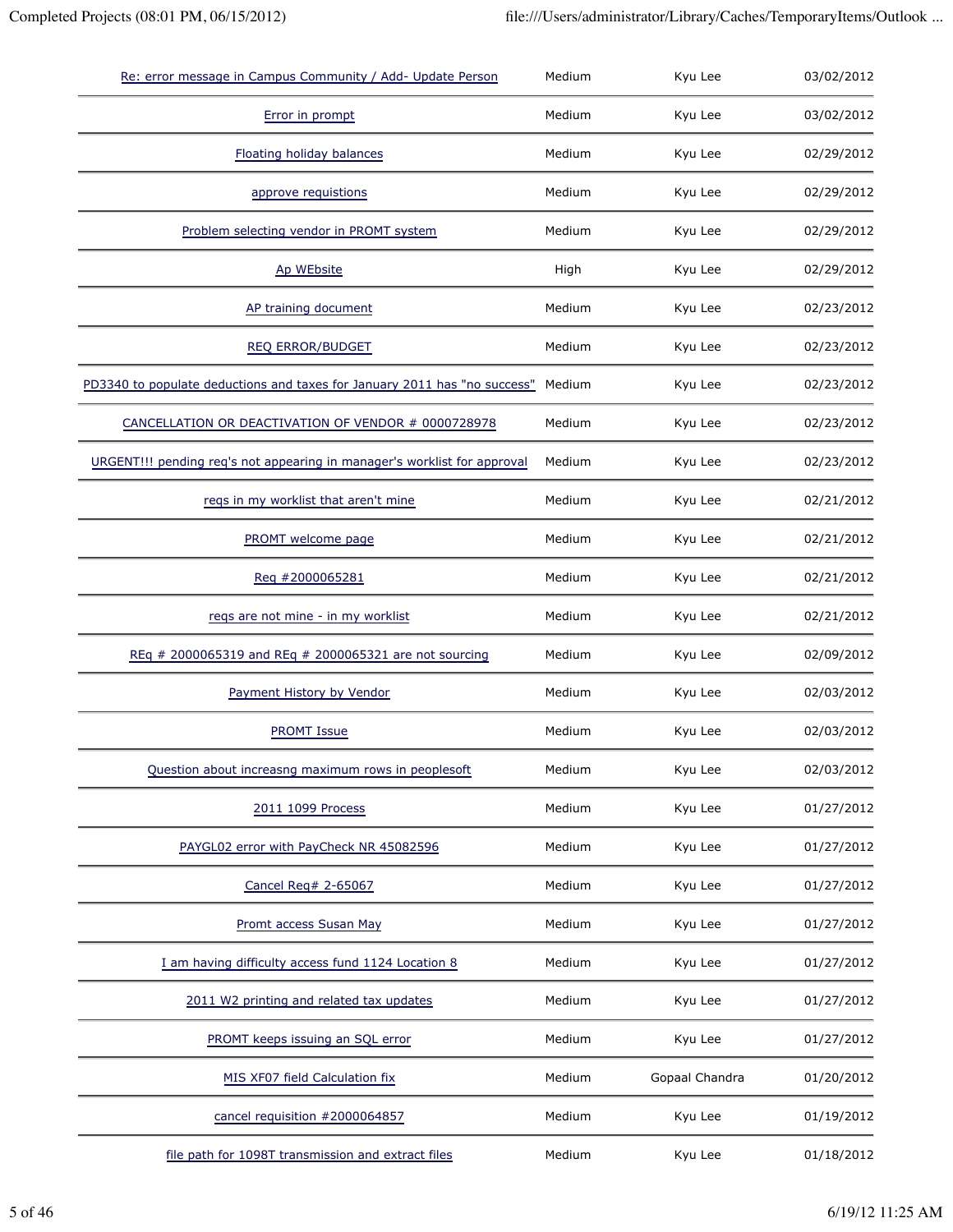| Approval for requisitions                             | Medium | Kyu Lee                                     | 01/17/2012 |
|-------------------------------------------------------|--------|---------------------------------------------|------------|
| transfer work list back to MBB                        | Medium | Kyu Lee                                     | 01/17/2012 |
| the worklist is not up-to-date                        | Medium | Kyu Lee                                     | 01/17/2012 |
| error message on requisition                          | Medium | Kyu Lee                                     | 01/17/2012 |
| <b>Rush Payment</b>                                   | Medium | Kyu Lee                                     | 01/17/2012 |
| Environmental Technical Services - Reg 60218 PO 55918 | Medium | Kyu Lee                                     | 01/13/2012 |
| Req#2-64523 has not been sourced to a PO yet          | Medium | Kyu Lee                                     | 01/12/2012 |
| ProRata PRelimanry Run - please process on 6/13/11    | Medium | Applications                                | 01/12/2012 |
| AP cash allocation, December to January 2012          | Medium | Kyu Lee                                     | 01/11/2012 |
| SF27078, created in error                             | Medium | Dominique Benavides, Kyu Lee                | 01/11/2012 |
| Merritt Student Refund checks not printed             | Medium | Dominique Benavides, Kyu Lee                | 01/10/2012 |
| Prorata, EE#10005511 class #44049                     | Medium | Kyu Lee                                     | 01/10/2012 |
| Worklist change at Merritt                            | Medium | Kyu Lee                                     | 01/10/2012 |
| valid category needed                                 | Medium | Kyu Lee                                     | 01/10/2012 |
| Purchase requisition approval stream                  | Medium | Kyu Lee                                     | 01/10/2012 |
| 9000 Rollforward, FY 2011-12                          | Medium | Kyu Lee                                     | 01/06/2012 |
| Request for another report                            | Medium | Kyu Lee                                     | 01/06/2012 |
| requisitions                                          | Medium | Kit Hui, Kyu Lee                            | 01/06/2012 |
| <b>Budget Overview Access</b>                         | Medium | Kyu Lee                                     | 01/06/2012 |
| <b>Access issue</b>                                   | Medium | Kyu Lee                                     | 01/06/2012 |
| Purchase order reports                                | Medium | Kyu Lee                                     | 01/06/2012 |
| <b>Request to Delete Requistions</b>                  | Medium | Kyu Lee                                     | 01/05/2012 |
| email address request                                 | Medium | Dominique Benavides, Frank<br>Chez, scortez | 01/05/2012 |
| Merritt, Trust fund check printing                    | Medium | Kyu Lee                                     | 01/05/2012 |
| <b>Buyer Access</b>                                   | Medium | Kyu Lee                                     | 01/05/2012 |
| New CIP Asset Additions, Audit additions              | Medium | Kyu Lee                                     | 01/04/2012 |
| enrollment fee                                        | Medium | Dominique Benavides                         | 01/04/2012 |
| unable to calculate the student fee. #10771396        | Medium | Dominique Benavides                         | 01/04/2012 |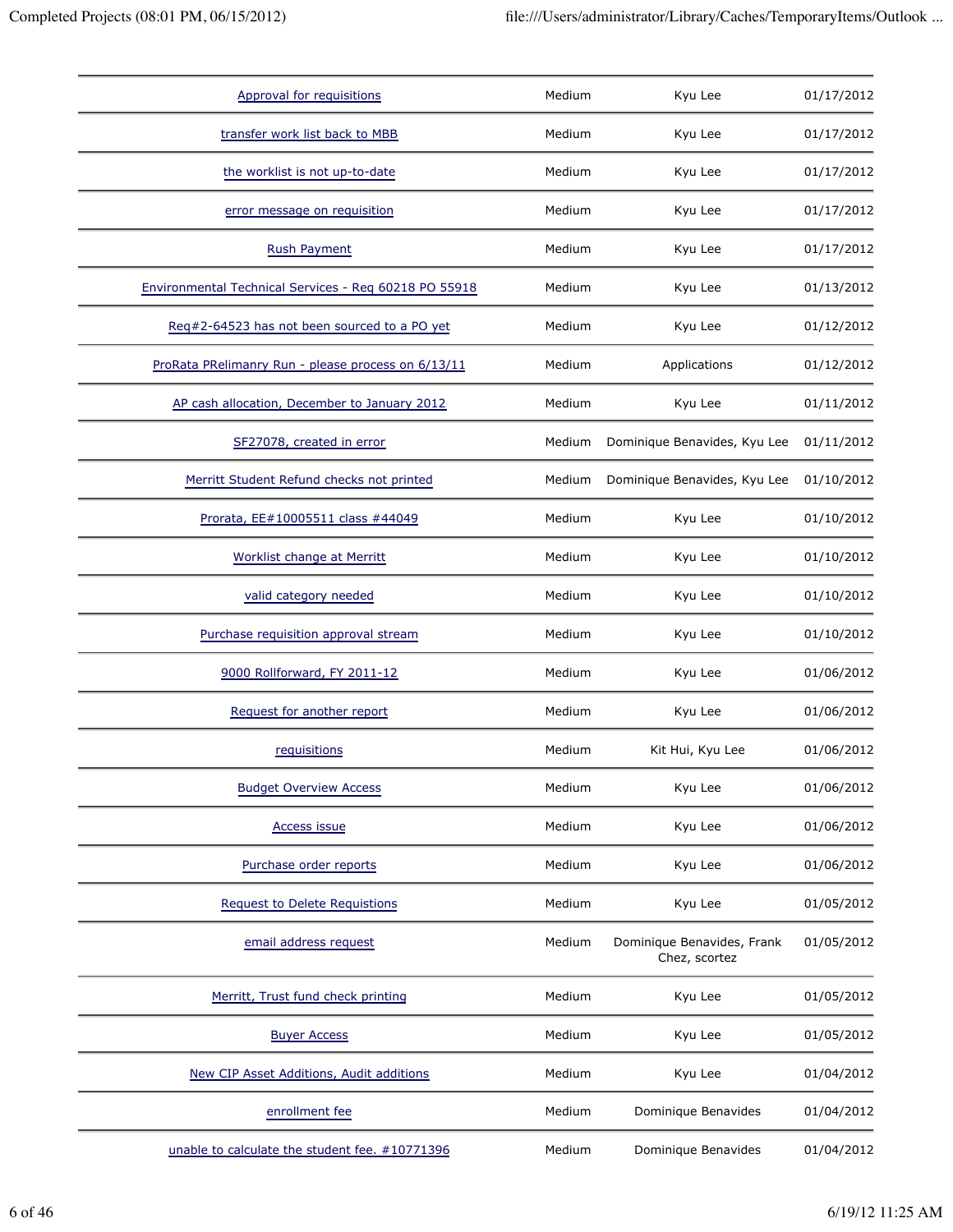| 1114 December Estimate.xls---- One Correction - EXS PRORATA correction                      | Medium | Kyu Lee          | 01/04/2012 |
|---------------------------------------------------------------------------------------------|--------|------------------|------------|
| Chancellor's Budget Detail                                                                  | Medium | Kyu Lee          | 01/04/2012 |
| <b>Access</b>                                                                               | Medium | Kyu Lee          | 01/04/2012 |
| Fall Final at 1.3.12.xls                                                                    | Medium | Kyu Lee          | 01/04/2012 |
| Fall additional #10762116 at 1.3.12 Laney.xls                                               | Medium | Kyu Lee          | 01/04/2012 |
| Voucher 82011                                                                               | Medium | Kyu Lee          | 12/21/2011 |
| please cancel RPOs.                                                                         | Medium | Kyu Lee          | 12/21/2011 |
| Purchase Order No. 2000064607                                                               | Medium | Kyu Lee          | 12/21/2011 |
| New Benefits need to be mapped                                                              | Medium | Kyu Lee          | 12/19/2011 |
| Fringe benefit mapping for Federal Work Study Employees                                     | Medium | Kyu Lee          | 12/19/2011 |
| Clean up of Authorized buyers for Peoplesoft                                                | Medium | Kyu Lee          | 12/19/2011 |
| transfer worklist to Ava Lee-Pang                                                           | Medium | Kyu Lee          | 12/19/2011 |
| Can't create any requisitions for Fund 63 Measure A. No buyers are<br>authorized.           | Medium | Kyu Lee          | 12/14/2011 |
| AP Cash Allocation                                                                          | Medium | Kyu Lee          | 12/14/2011 |
| <b>Access to Update Requisitions</b>                                                        | Medium | Kyu Lee          | 12/13/2011 |
| Please load check #'s and names to Nov PR GL detail                                         | Medium | Kyu Lee          | 12/13/2011 |
| OPEN ISSUE: Prorata - data review prior to EB5C test                                        | Medium | Raghuvir Goradia | 12/09/2011 |
| Posting Student Payroll Journals when payroll complete                                      | Medium | Raghuvir Goradia | 12/09/2011 |
| Delivery delays reported for March Direct Deposit statements                                | Medium | Raghuvir Goradia | 12/09/2011 |
| Reset 2011 calendars for PCT & PRC                                                          | Medium | Raghuvir Goradia | 12/09/2011 |
| Refresh of HRPROD & FSPROD on 7/14/11 for Provisional/Accrual entry<br>required for FY 2011 | Medium | Raghuvir Goradia | 12/09/2011 |
| Rollback Payroll calendars in HS TST                                                        | Medium | Raghuvir Goradia | 12/09/2011 |
| <b>STRSDB FIIe</b>                                                                          | Medium | Raghuvir Goradia | 12/09/2011 |
| <b>Req</b>                                                                                  | Medium | Kyu Lee          | 12/08/2011 |
| Name does not populate in Requester field                                                   | Medium | Kyu Lee          | 12/08/2011 |
| <b>Full Time Faculty Step Increase</b>                                                      | Medium | Raghuvir Goradia | 12/08/2011 |
| Requisitions in que for approval but Dr Ikahro can not see them                             | Medium | Kyu Lee          | 12/08/2011 |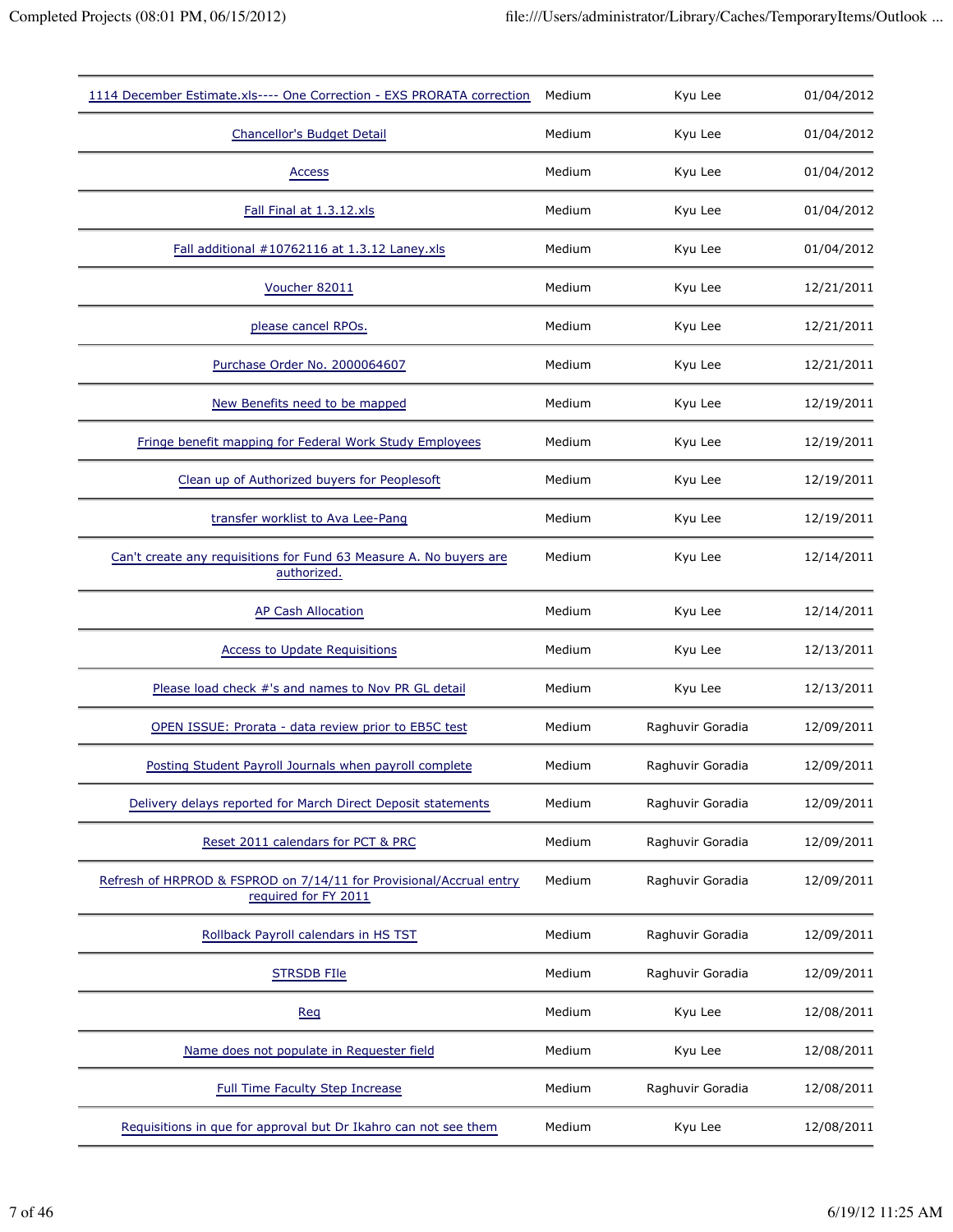| Employer Portion Benefit Contributions - rolled over to Suspense Account<br>Codes on PSPPFUND and PAYGL02 process | Medium | Raghuvir Goradia                    | 12/08/2011 |
|-------------------------------------------------------------------------------------------------------------------|--------|-------------------------------------|------------|
| PCA does not post                                                                                                 | Medium | Raghuvir Goradia                    | 12/08/2011 |
| Request Manager's Data in Excel Spreadsheet                                                                       | Medium | Raghuvir Goradia                    | 12/08/2011 |
| Correct combination codes in KK, for November 2011 payroll                                                        | Medium | Kyu Lee                             | 12/07/2011 |
| Inactivated codes causes Payroll posting error                                                                    | Medium | Kyu Lee                             | 12/07/2011 |
| Requisition 53517 PO 49481                                                                                        | Medium | Kyu Lee                             | 12/07/2011 |
| Budget Development Module (Discretionary, Non-Discretionary)                                                      | Low    | Kyu Lee                             | 12/05/2011 |
| Req # 63764                                                                                                       | Medium | Kyu Lee                             | 12/05/2011 |
| <b>Access issue</b>                                                                                               | Medium | Kyu Lee                             | 12/05/2011 |
| Student Refund Vouchers are not ready                                                                             | Medium | Kyu Lee                             | 12/05/2011 |
| req #2000063336                                                                                                   | Medium | Kyu Lee                             | 12/05/2011 |
| Req#2-63746 did not source to PO                                                                                  | Medium | Kyu Lee                             | 12/05/2011 |
| HR Benefit Program (10,11) employee list for fiscal year 2010-2011<br>$(7/1/2010 - 6/30/2011)$                    | Urgent | Gopaal Chandra, Raghuvir<br>Goradia | 12/05/2011 |
| requisition pending since 11/21. Not moved to VPI worklist                                                        | Medium | Kyu Lee                             | 12/02/2011 |
| need to schedule training                                                                                         | Medium | Kyu Lee                             | 12/02/2011 |
| project 0685                                                                                                      | Medium | Kyu Lee                             | 12/02/2011 |
| <b>Reg</b>                                                                                                        | Medium | Kyu Lee                             | 11/29/2011 |
| PCC NBR CHKS ADVICES BY PYGRP issue                                                                               | Medium | Kyu Lee                             | 11/29/2011 |
| PO Reports from PROMT                                                                                             | Medium | Kyu Lee                             | 11/29/2011 |
| Prorata Paygroup update, Elliott                                                                                  | Medium | Kyu Lee                             | 11/22/2011 |
| Prorata Ern code update                                                                                           | Medium | Kyu Lee                             | 11/21/2011 |
| RFI regarding Member salaries and Health coverage                                                                 | Medium | Kyu Lee                             | 11/21/2011 |
| <b>Employee Reporting Information in PeopleSoft</b>                                                               | Medium | Kyu Lee                             | 11/21/2011 |
| Prorata Data Update                                                                                               | Medium | Kyu Lee                             | 11/21/2011 |
| 1114 Nov Final.xls Class 44656                                                                                    | Medium | Kyu Lee                             | 11/21/2011 |
| req#63694, 63419, can you please approve them                                                                     | Medium | Kyu Lee                             | 11/18/2011 |
| Please source req # 2000063882 to a PO ASAP                                                                       | Medium | Kyu Lee                             | 11/18/2011 |
| Please delete code 611653-23521672700-191000, it was created incorrectly Medium                                   |        | Kyu Lee                             | 11/18/2011 |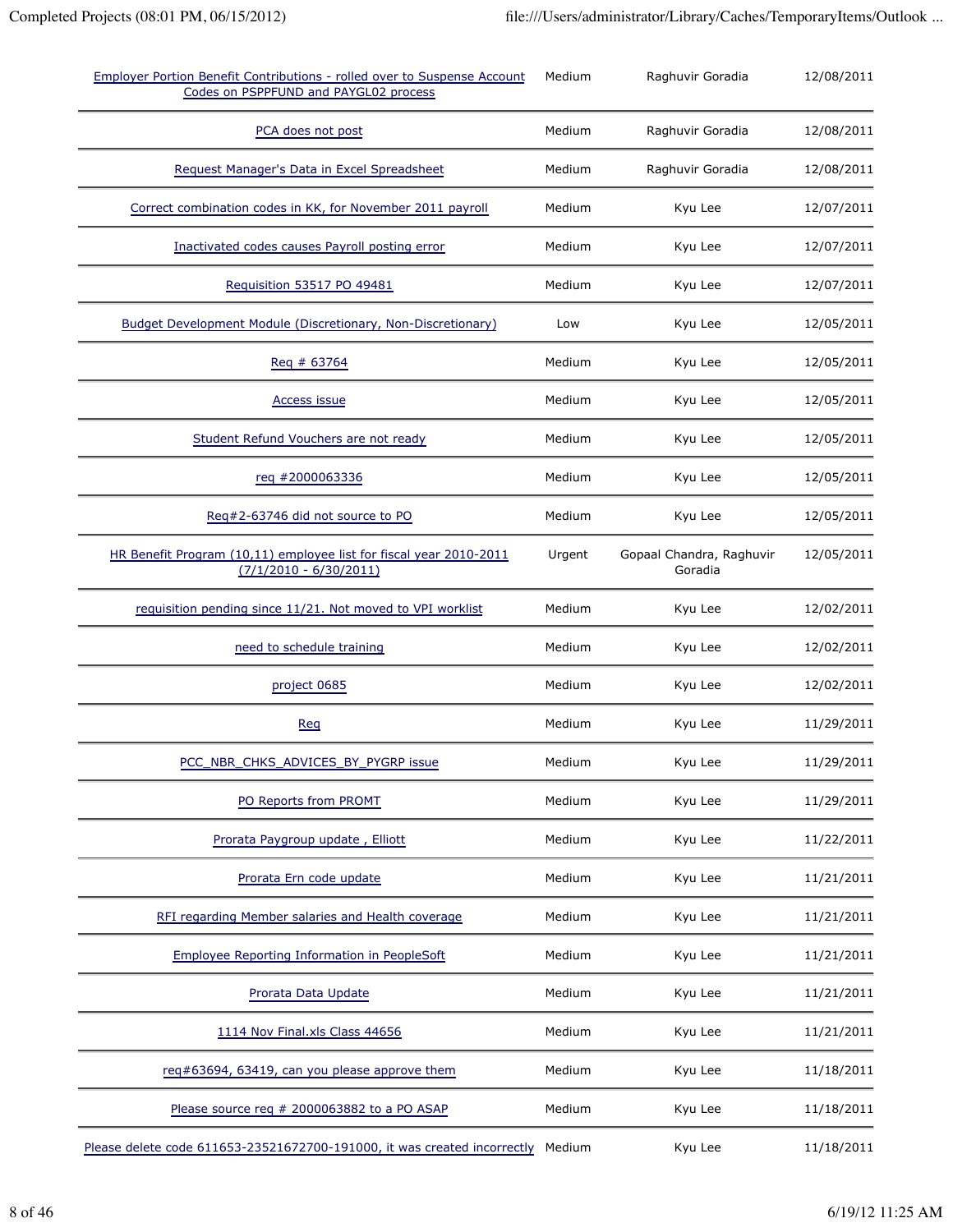| Prorata, Ganding Update                                                                                         | Medium | Kyu Lee                                                                                      | 11/18/2011 |
|-----------------------------------------------------------------------------------------------------------------|--------|----------------------------------------------------------------------------------------------|------------|
| <b>Budget Transfer</b>                                                                                          | Medium | Kyu Lee                                                                                      | 11/17/2011 |
| Requisition with CF error                                                                                       | Medium | Kyu Lee                                                                                      | 11/17/2011 |
| PeopleSoft                                                                                                      | Medium | Kyu Lee                                                                                      | 11/16/2011 |
| <b>Report for General Services</b>                                                                              | Medium | Kyu Lee                                                                                      | 11/16/2011 |
| HR Benefit Report for Benefit Plan 10,11 for Fiscal Year 7/1/10 to 6/30/11                                      | Medium | Kyu Lee                                                                                      | 11/16/2011 |
| <b>Fixed Asset Additions</b>                                                                                    | Medium | Kyu Lee                                                                                      | 11/15/2011 |
| Upload from Excel to PeopleSoft                                                                                 | Medium | Kyu Lee                                                                                      | 11/15/2011 |
| 2 Queries                                                                                                       | Medium | Kyu Lee                                                                                      | 11/15/2011 |
| <b>Approval Changes</b>                                                                                         | Medium | Kyu Lee                                                                                      | 11/15/2011 |
| <b>Business Manager access and approvals</b>                                                                    | Medium | Kyu Lee                                                                                      | 11/15/2011 |
| PD PAYROLL BY ACCOUNT modification in FSPROD                                                                    | Medium | Kyu Lee                                                                                      | 11/15/2011 |
| Query request - 'Permanent' Benefit Eligible employees from July 2008 to<br>current                             | Medium | Kyu Lee                                                                                      | 11/15/2011 |
| Table updates. Payroll processing is contingent on this data to ensure                                          | Medium | Kyu Lee                                                                                      | 11/15/2011 |
| Process to sync 2 combo code table fails again                                                                  | Medium | Kyu Lee                                                                                      | 11/15/2011 |
| <b>Information request</b>                                                                                      | Medium | Kyu Lee                                                                                      | 11/14/2011 |
| New Query (AP_PAYTO_TIMELINE)                                                                                   | Medium | Kyu Lee                                                                                      | 11/14/2011 |
| Please populate Payroll ID, Name, Group & End Date on HRPAY26317                                                | Medium | Kyu Lee                                                                                      | 11/14/2011 |
| EMPLOYEE MIS EJ SUBMISSION                                                                                      |        | Medium Gopaal Chandra, Jesus Chanlatte 11/14/2011                                            |            |
| Combo code errors, activity missing one digit                                                                   | Medium | Kyu Lee                                                                                      | 11/14/2011 |
| <b>SAFE to GL</b>                                                                                               | High   | Kyu Lee                                                                                      | 11/14/2011 |
| <b>Active Employees Salary and Benefit list</b>                                                                 | High   | Applications: Ramarao Anumula, 11/14/2011<br>Gopaal Chandra. Individual Users:<br>Frank Chez |            |
| Passport error                                                                                                  | Medium | Ramarao Anumula                                                                              | 11/10/2011 |
| Student directed to a website that may have stolen his access to Passport and Medium<br>demographic information |        | Applications. Individual Users:<br>Ramarao Anumula                                           | 11/10/2011 |
| PROMT-Passport/Faculty Self-Service                                                                             | Medium | Ramarao Anumula                                                                              | 11/10/2011 |
| <b>Missing Attendance roster</b>                                                                                | Medium | Ramarao Anumula                                                                              | 11/10/2011 |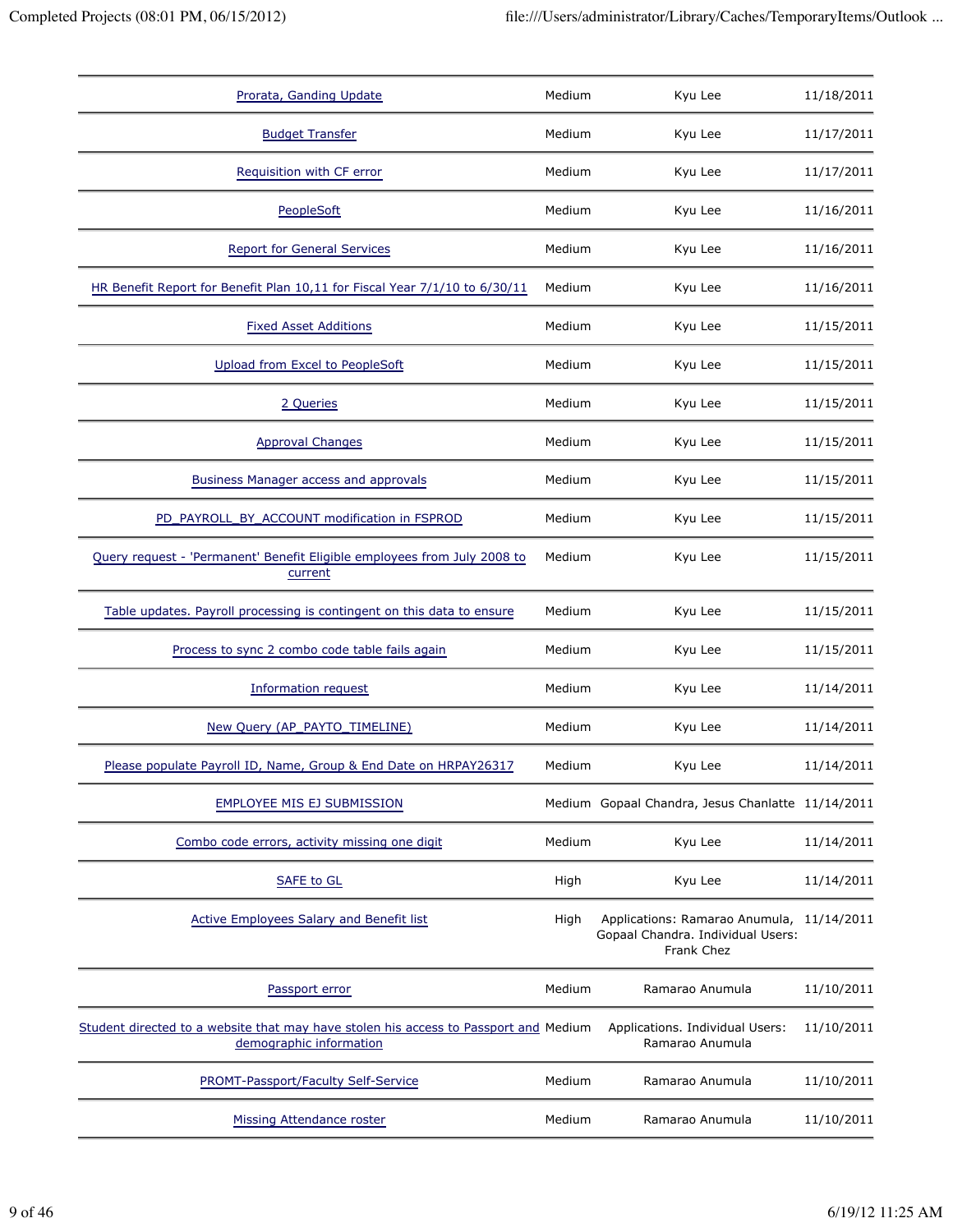| CCFFS320 Detailed Report for P-3                                                                                                                 | Medium | Ramarao Anumula                                       | 11/10/2011 |
|--------------------------------------------------------------------------------------------------------------------------------------------------|--------|-------------------------------------------------------|------------|
| <b>PROMPT</b>                                                                                                                                    | Medium | Applications. Individual Users:<br>Ramarao Anumula    | 11/10/2011 |
| Need Access to College of Alameda Student Transcripts ASAP                                                                                       | Medium | Applications. Individual Users:<br>Ramarao Anumula    | 11/10/2011 |
| Counselors report problem running student transcript                                                                                             | Medium | Ramarao Anumula                                       | 11/10/2011 |
| <b>Can't Access Transcrips</b>                                                                                                                   | Medium | Ramarao Anumula                                       | 11/10/2011 |
| error in passport logon                                                                                                                          | Medium | Ramarao Anumula                                       | 11/10/2011 |
| I can not go into the Student Aministration area of Peoplesoft to get student<br>records, transcripts etc.                                       | Medium | Ramarao Anumula                                       | 11/10/2011 |
| PCC_SF_TCALC                                                                                                                                     | Medium | Ramarao Anumula                                       | 11/10/2011 |
| people soft enrollment/transcript not working                                                                                                    | Medium | Ramarao Anumula                                       | 11/10/2011 |
| <b>Student Administration issue</b>                                                                                                              | Medium | Ramarao Anumula                                       | 11/10/2011 |
| <b>Issues with Requisition Approvals</b>                                                                                                         | Medium | Ramarao Anumula                                       | 11/10/2011 |
| Request for Cancellation of Requisition                                                                                                          | Medium | Ramarao Anumula                                       | 11/10/2011 |
| <b>Requisitions</b>                                                                                                                              | Medium | Ramarao Anumula                                       | 11/10/2011 |
| <b>Promt System Error</b>                                                                                                                        | Medium | Ramarao Anumula                                       | 11/10/2011 |
| need assistance with error in cashiering                                                                                                         | Medium | Ramarao Anumula                                       | 11/10/2011 |
| no matching buffer error for studnt                                                                                                              | Medium | Ramarao Anumula                                       | 11/10/2011 |
| REQ # 2000057421                                                                                                                                 | Medium | Ramarao Anumula                                       | 11/10/2011 |
| REQ # 2000057421                                                                                                                                 | Medium | Ramarao Anumula                                       | 11/10/2011 |
| Student transcript link dead                                                                                                                     | Medium | Ramarao Anumula                                       | 11/10/2011 |
| Display all rows of academic standing status on academic tab of<br>student/faculty center (Request submitted for Vice Chancellor of Ed Services) | Medium | Ramarao Anumula                                       | 11/10/2011 |
| Request EOPS Rollover Process                                                                                                                    | Medium | Ramarao Anumula                                       | 11/10/2011 |
| <b>Report for Auditors</b>                                                                                                                       | Medium | Kyu Lee                                               | 11/10/2011 |
| <b>Revenue Report for Auditor</b>                                                                                                                | Medium | Kyu Lee                                               | 11/10/2011 |
| Changes for the supplemental payroll                                                                                                             | Medium | Kyu Lee                                               | 11/10/2011 |
| Degree Audit Support                                                                                                                             | High   | Ramarao Anumula, Gopaal<br>Chandra, Kit Hui, Minh Lam | 11/10/2011 |
| <b>EARN_CREDIT</b>                                                                                                                               | High   | Ramarao Anumula                                       | 11/10/2011 |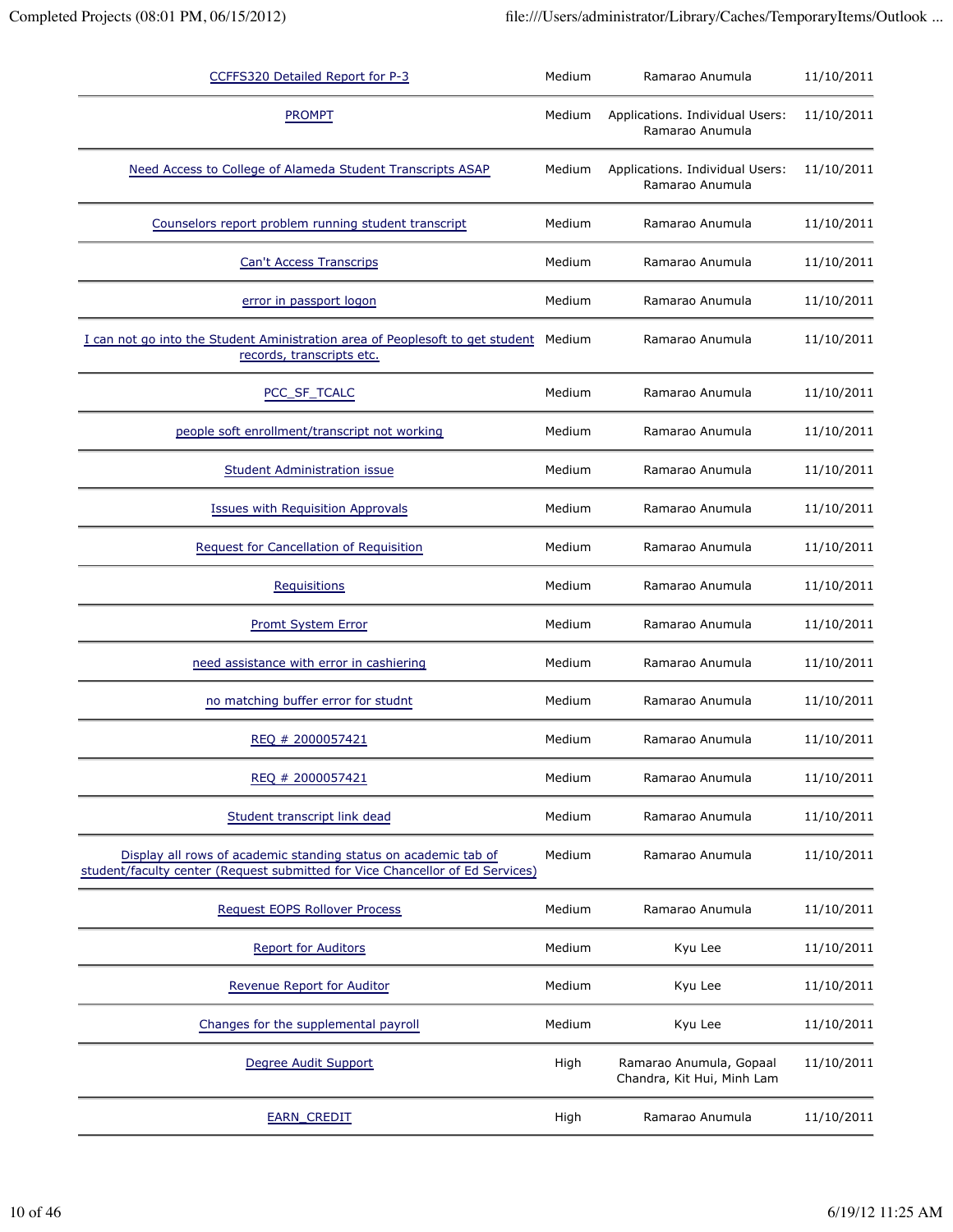| sd form??                                                          | High   | Ramarao Anumula, Gopaal<br>Chandra | 11/10/2011 |
|--------------------------------------------------------------------|--------|------------------------------------|------------|
| Quiry for flex plan participants                                   | High   | Ramarao Anumula                    | 11/10/2011 |
| <b>Cancelation of Requisition</b>                                  | Medium | Kyu Lee                            | 11/09/2011 |
| Access to the My Personal section in Promt/PeopleSoft              | Medium | Raghuvir Goradia                   | 11/09/2011 |
| W/C calc for Jul- Sep 2010 for JE entry                            | Medium | Raghuvir Goradia                   | 11/08/2011 |
| swing shift automatic payment calculations                         | Medium | Raghuvir Goradia                   | 11/08/2011 |
| PCT paygroup calendar issue encountered during PSPPFUND process    | Medium | Raghuvir Goradia                   | 11/08/2011 |
| Please delete combo code 811851-14562601400-105101 because of typo | Medium | Raghuvir Goradia                   | 11/08/2011 |
| Salary Placement for faculty for the period Fall 2010              | Medium | Raghuvir Goradia                   | 11/08/2011 |
| pct code reassignment                                              | Medium | Raghuvir Goradia                   | 11/08/2011 |
| requisition problem                                                | Medium | Kyu Lee                            | 11/07/2011 |
| error in Jrn Set ChartFields link                                  | Medium | Kyu Lee                            | 11/07/2011 |
| Itc census.xlsx                                                    | Medium | Ramarao Anumula, Gopaal<br>Chandra | 11/07/2011 |
| Please update 511543-23521672700-071100                            | Medium | Kyu Lee                            | 11/03/2011 |
| <b>Vendor Information access</b>                                   | Medium | Kyu Lee                            | 11/03/2011 |
| PSPPFUND in HSUAT                                                  | Medium | Kyu Lee                            | 11/03/2011 |
| Expense report, auditors                                           | Medium | Kyu Lee                            | 11/03/2011 |
| Source REQ # 2000063524 ASAP                                       | Medium | Kyu Lee                            | 11/03/2011 |
| Vendor #505719                                                     | Medium | Kyu Lee                            | 11/02/2011 |
| <b>Census for Modeling</b>                                         | Medium | Kyu Lee                            | 11/02/2011 |
| Add criteria to queries                                            | Medium | Kyu Lee                            | 11/02/2011 |
| Update new budget codes                                            | Medium | Kyu Lee                            | 11/02/2011 |
| please push req from Elnora Webb's worklist                        | Medium | Kyu Lee                            | 10/27/2011 |
| Lost requistions                                                   | Medium | Kyu Lee                            | 10/27/2011 |
| missing voucher no.                                                | Medium | Kyu Lee                            | 10/25/2011 |
| reg 63338                                                          | Medium | Kyu Lee                            | 10/25/2011 |
| Combo Code has SETID error                                         | Medium | Kyu Lee                            | 10/25/2011 |
| Source REq # 2000062837                                            | Medium | Kyu Lee                            | 10/24/2011 |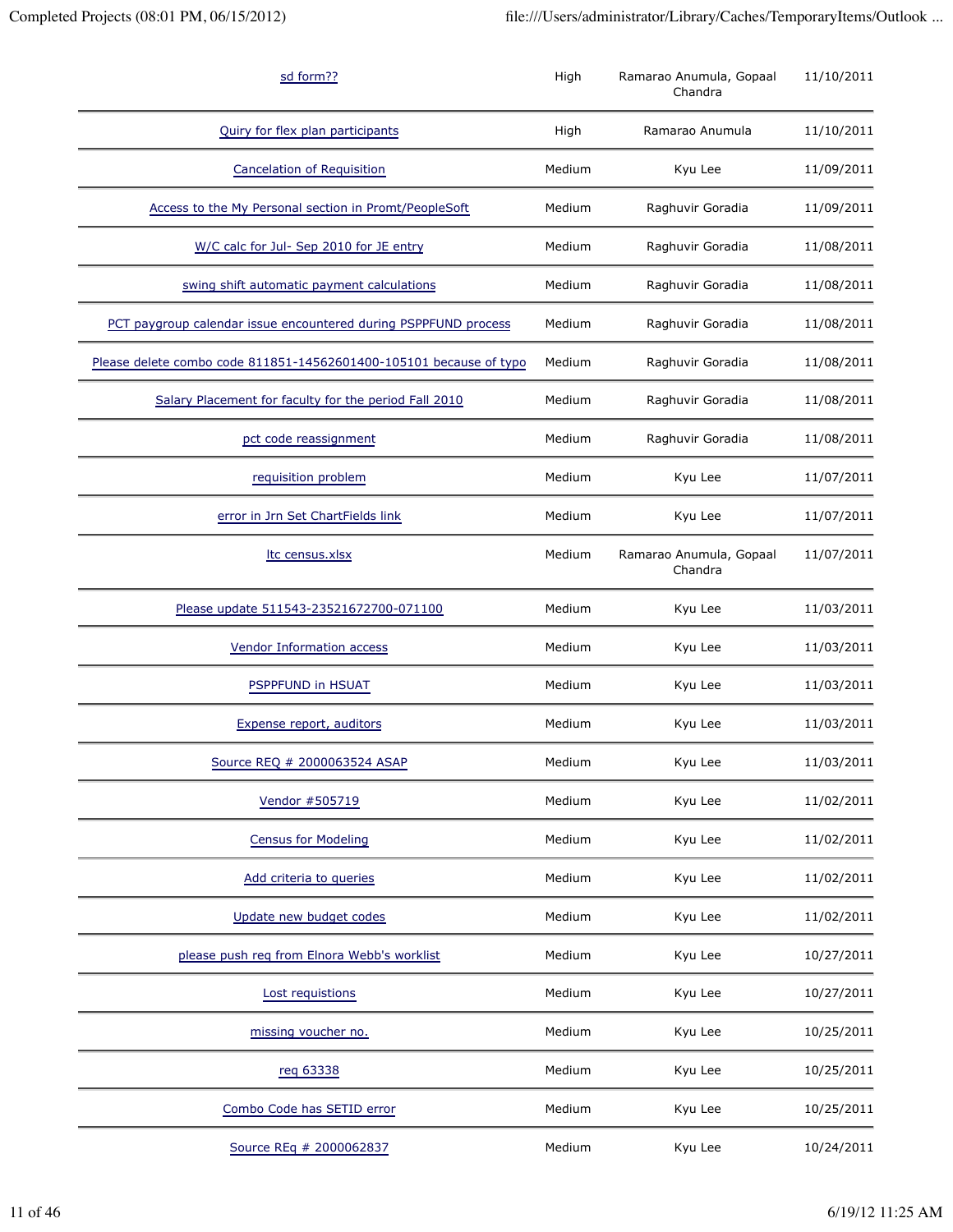| Cancelation of Requisition #2000062602                                                             | Medium | Kyu Lee                      | 10/21/2011 |
|----------------------------------------------------------------------------------------------------|--------|------------------------------|------------|
| Please update 511543-14534631100-112300 in Account Code Table                                      | Medium | Kyu Lee                      | 10/21/2011 |
| Change Combination code table template                                                             | Medium | Kyu Lee                      | 10/21/2011 |
| <b>Fixed Asset Implementation</b>                                                                  | Medium | Kyu Lee                      | 10/20/2011 |
| Voucher/PO matching rule                                                                           | Medium | Kyu Lee                      | 10/20/2011 |
| Petty Cash POs -- auto-dispatch?                                                                   | Medium | Kyu Lee                      | 10/20/2011 |
| missing student voucher                                                                            | Medium | Dominique Benavides          | 10/19/2011 |
| Problem with my query: PCC PYMNT BY FUND OBJ                                                       | Medium | Kyu Lee                      | 10/19/2011 |
| schedule SF_AP_INTFC to run nightly                                                                | Medium | Dominique Benavides, Kyu Lee | 10/19/2011 |
| refund reversal                                                                                    | Medium | Dominique Benavides, Kyu Lee | 10/19/2011 |
| Budget Overview Financial Data needed from Fiscal Year 05/06 through 07/08 Medium                  |        | Kyu Lee                      | 10/19/2011 |
| <b>Cash Allocation for September</b>                                                               | Medium | Kyu Lee                      | 10/19/2011 |
| <b>Query Manager Access</b>                                                                        | Medium | Kyu Lee                      | 10/19/2011 |
| Requisitions for Cost Center 121 and 126                                                           | Medium | Kyu Lee                      | 10/19/2011 |
| automate swing and shift differential pay                                                          | Medium | Kyu Lee                      | 10/18/2011 |
| <b>Grant Access to Reports</b>                                                                     | Medium | Kyu Lee                      | 10/18/2011 |
| Remove MacArthur and Amany from Auto PS New Hire Workflow notification<br>email list               | Medium | Kyu Lee                      | 10/18/2011 |
| <b>Fixed Asset Implementation</b>                                                                  | Urgent | Kyu Lee                      | 10/18/2011 |
| New AP county file layout, Positive payment                                                        | Medium | Kyu Lee                      | 10/17/2011 |
| Please add Harizon Odembo to PS Workflow Notification for New Hires & Pay<br><b>Group Transfer</b> | Medium | Kyu Lee                      | 10/17/2011 |
| Problem with requisition budget check                                                              | Medium | Kyu Lee                      | 10/17/2011 |
| missing voucher                                                                                    | Medium | Kyu Lee                      | 10/14/2011 |
| Load Name ID GROUP data to GL please                                                               | Medium | Kyu Lee                      | 10/14/2011 |
| SF JOURNAL GENERATION                                                                              | Medium | Kyu Lee                      | 10/14/2011 |
| Requisition is not moving                                                                          | Medium | Kyu Lee                      | 10/14/2011 |
| Req# 2-62566                                                                                       | Medium | Kyu Lee                      | 10/06/2011 |
| <b>Budget Error</b>                                                                                | Medium | Kyu Lee                      | 10/06/2011 |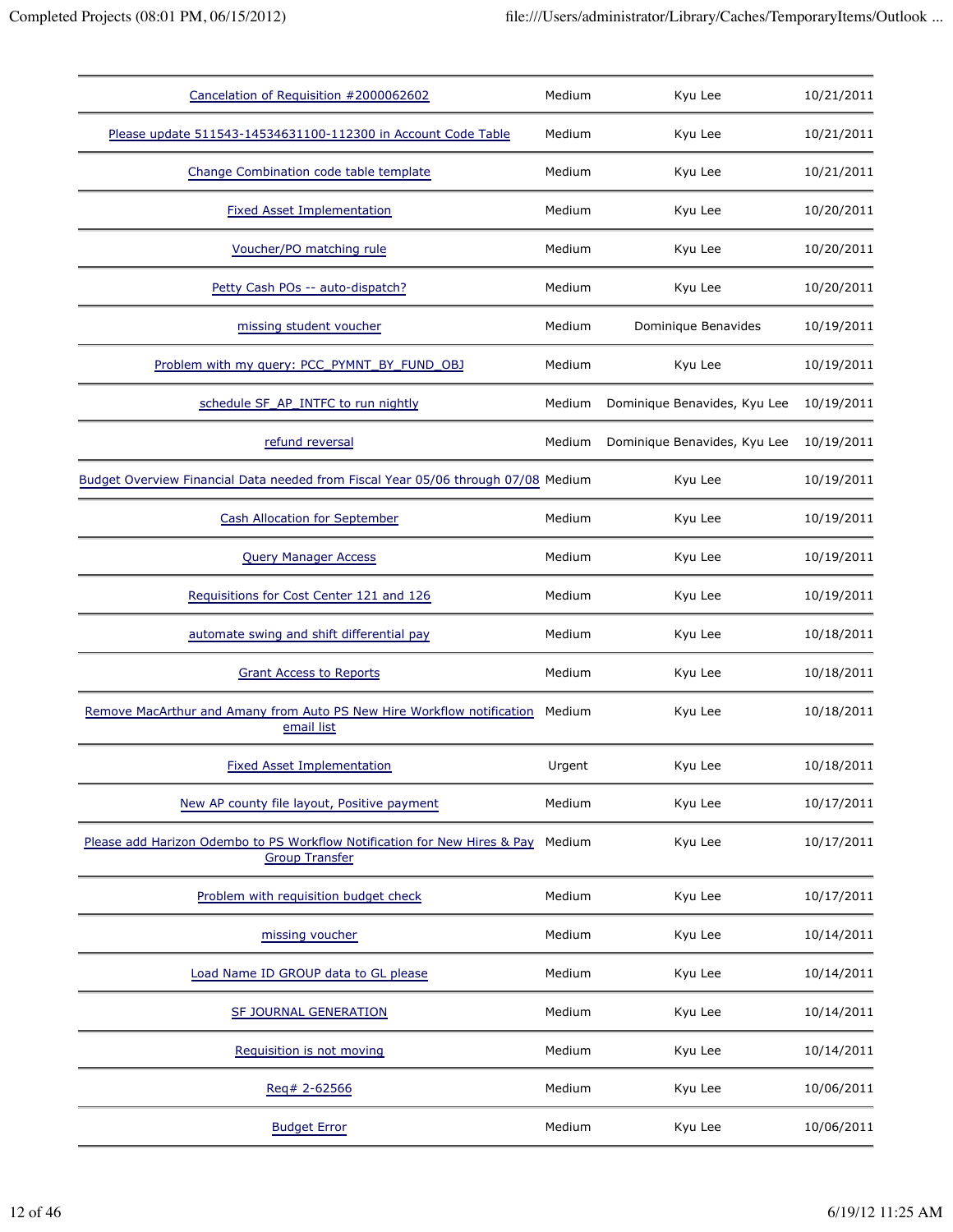| New Account to ACCT_CD table                                                                                                                                             | Medium | Kyu Lee          | 10/06/2011 |
|--------------------------------------------------------------------------------------------------------------------------------------------------------------------------|--------|------------------|------------|
| voucher#00080133                                                                                                                                                         | Medium | Kyu Lee          | 10/06/2011 |
| <b>Master Project 16</b><br><b>Fixed Asset Implementation</b>                                                                                                            | Medium | Kyu Lee          | 10/05/2011 |
| <b>Subtasks of Master Project 16</b><br>Setup Test environments                                                                                                          | Medium | Kyu Lee          | 08/11/2011 |
| <b>Additional Access</b>                                                                                                                                                 | Medium | Kyu Lee          | 08/22/2011 |
| Could you please establish the following two additional directories in parallel<br>with the ProRata Project directory so that team members can access and<br>share data. | Medium | Kit Hui, Kyu Lee | 08/15/2011 |
| 2tier access and PS HOME access for Lucky Narayan                                                                                                                        | Medium | Kyu Lee          | 08/30/2011 |
| Create an Object code, 6700                                                                                                                                              | Medium | Kyu Lee          | 08/30/2011 |
| Create Location 9, solely used for Fixed Asset                                                                                                                           | Medium | Kyu Lee          | 10/05/2011 |
| <b>Employees not populated to Review Actuals</b>                                                                                                                         | Medium | Kyu Lee          | 10/05/2011 |
| Refund checks at BCC                                                                                                                                                     | Medium | Kyu Lee          | 10/05/2011 |
| missing voucher ID - student refund                                                                                                                                      | Medium | Kyu Lee          | 10/05/2011 |
| Requisition is not sourced to a PO                                                                                                                                       | Medium | Kyu Lee          | 10/05/2011 |
| ENTERPRISE_SETUP message stuck in HRPROD                                                                                                                                 | Medium | Kyu Lee          | 10/04/2011 |
| <b>Cancel Requisitions</b>                                                                                                                                               | Medium | Kyu Lee          | 09/30/2011 |
| Requisition id#2000062332                                                                                                                                                | Medium | Kyu Lee          | 09/30/2011 |
| Merritt Regs in my worklist                                                                                                                                              | Medium | Kyu Lee          | 09/29/2011 |
| Please update 10002269's deductions and taxes                                                                                                                            | Medium | Kyu Lee          | 09/26/2011 |
| Requisition 2000062659- Your Approval Required                                                                                                                           | Medium | Kyu Lee          | 09/23/2011 |
| Requisition 2000062654- Your Approval Required                                                                                                                           | Medium | Kyu Lee          | 09/23/2011 |
| Requisition 2000062653- Your Approval Required                                                                                                                           | Medium | Kyu Lee          | 09/23/2011 |
| Requisition 2000062651- Your Approval Required                                                                                                                           | Medium | Kyu Lee          | 09/23/2011 |
| Requisition 2000062650- Your Approval Required                                                                                                                           | Medium | Kyu Lee          | 09/23/2011 |
| Requisition 2000062594                                                                                                                                                   | Medium | Kyu Lee          | 09/23/2011 |
| Vouchers posted to FY 12 in GL, but FY 11 in KK                                                                                                                          | Medium | Kyu Lee          | 09/22/2011 |
| Update Deductions and Taxes August 2011                                                                                                                                  | Medium | Kyu Lee          | 09/22/2011 |
| Please add 2 new combo codes to the the table                                                                                                                            | Medium | Kyu Lee          | 09/22/2011 |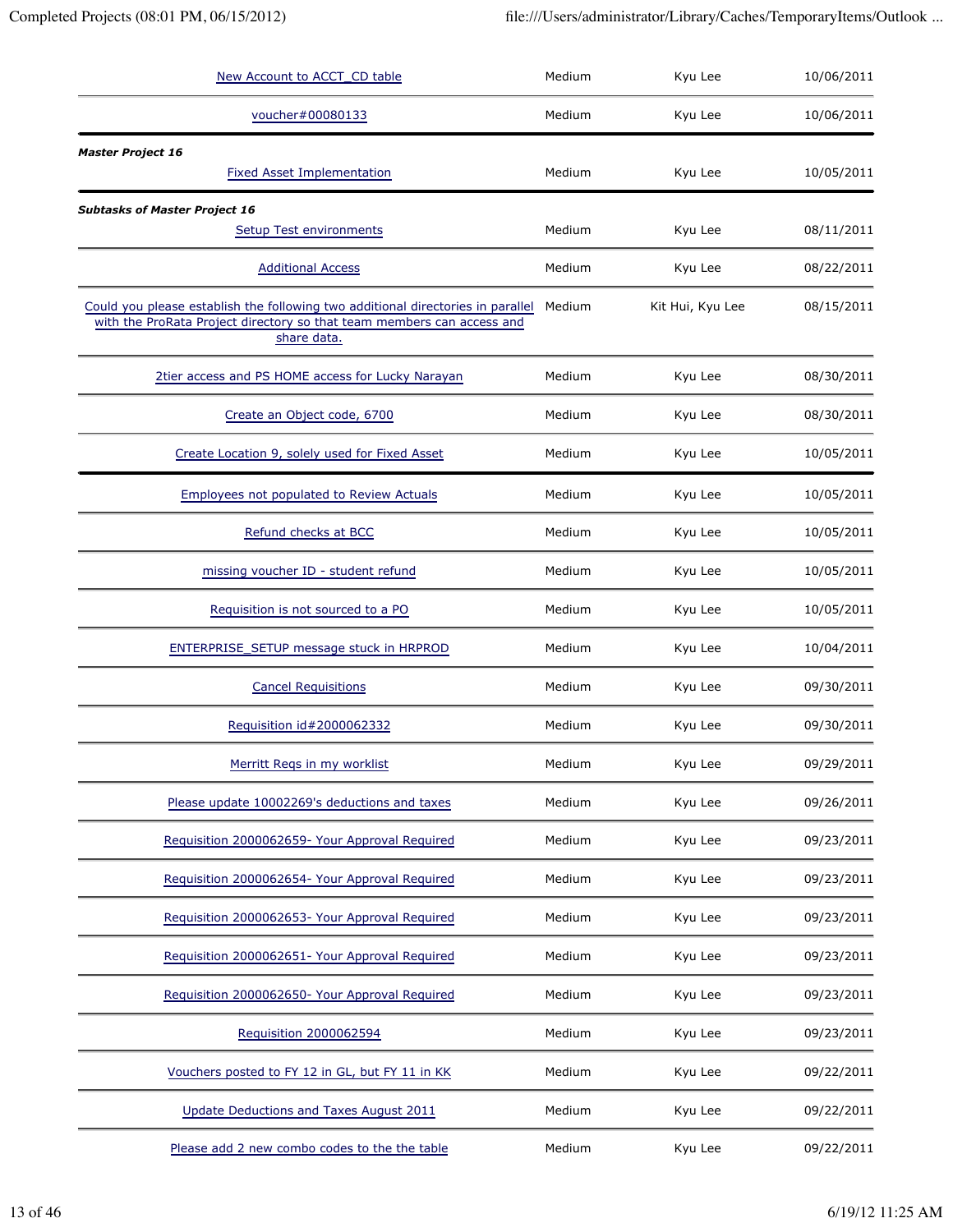| Adding a new department ID                                                                                | Medium | Kyu Lee                      | 09/22/2011 |
|-----------------------------------------------------------------------------------------------------------|--------|------------------------------|------------|
| Refund Check did not print                                                                                | Medium | Kyu Lee                      | 09/21/2011 |
| Having a problem with PeopleSoft Job Data                                                                 | Medium | Kyu Lee                      | 09/21/2011 |
| Missing Employment Record ID 10001430                                                                     | Medium | Kyu Lee                      | 09/21/2011 |
| <b>Review Actuals Issues</b>                                                                              | Medium | Kyu Lee                      | 09/21/2011 |
| Vendor Not showing in HR                                                                                  | Medium | Kyu Lee                      | 09/21/2011 |
| Voucher (73386) did not produce check                                                                     | Medium | Kyu Lee                      | 09/20/2011 |
| <b>Requisitions</b>                                                                                       | Medium | Kyu Lee                      | 09/20/2011 |
| worklist doesn't work                                                                                     | Medium | Kyu Lee                      | 09/20/2011 |
| request for additional access for staff in business office - Hoa Nguyen                                   | Medium | Kyu Lee                      | 09/20/2011 |
| MIS XB11 Data issue.                                                                                      | Medium | Gopaal Chandra               | 09/19/2011 |
| Payroll adjustment has "no success" error                                                                 | Medium | Kyu Lee                      | 09/19/2011 |
| Peralta Custom Page (Payroll Pre-Audit)                                                                   | Medium | Kyu Lee                      | 09/19/2011 |
| <b>Student Center Links Malfunction</b>                                                                   | Medium | Applications: Gopaal Chandra | 09/16/2011 |
| have not been able to access the student's transcript which I previously had<br>authorization to utilize. | Medium | Gopaal Chandra               | 09/16/2011 |
| <b>Official Transcript Link</b>                                                                           | Medium | Gopaal Chandra               | 09/16/2011 |
| 2011 Year End Closing                                                                                     | Medium | Kyu Lee                      | 09/15/2011 |
| Combo Code with wrong detail                                                                              | Medium | Kyu Lee                      | 09/15/2011 |
| Requisition 2000062395- Your Approval Required enail                                                      | Medium | Kyu Lee                      | 09/15/2011 |
| Need Assistance with Requisition Approval                                                                 | Medium | Kyu Lee                      | 09/15/2011 |
| Work list function                                                                                        | Medium | Kyu Lee                      | 09/13/2011 |
| Unable to Approve Requisitions for Dr. Betty Inclan, President of BCC                                     |        |                              |            |
|                                                                                                           | Medium | Kyu Lee                      | 09/13/2011 |
| People who change department ID                                                                           | Medium | Kyu Lee                      | 09/13/2011 |
| <b>Promt Access</b>                                                                                       | Medium | Kyu Lee                      | 09/13/2011 |
| Measure A report                                                                                          | Medium | Kyu Lee                      | 09/13/2011 |
| 00000355 can't be added in Position management can't be added                                             | Medium | Kyu Lee                      | 09/13/2011 |
| attempting to approve requisition 2-62378.                                                                | Medium | Kyu Lee                      | 09/13/2011 |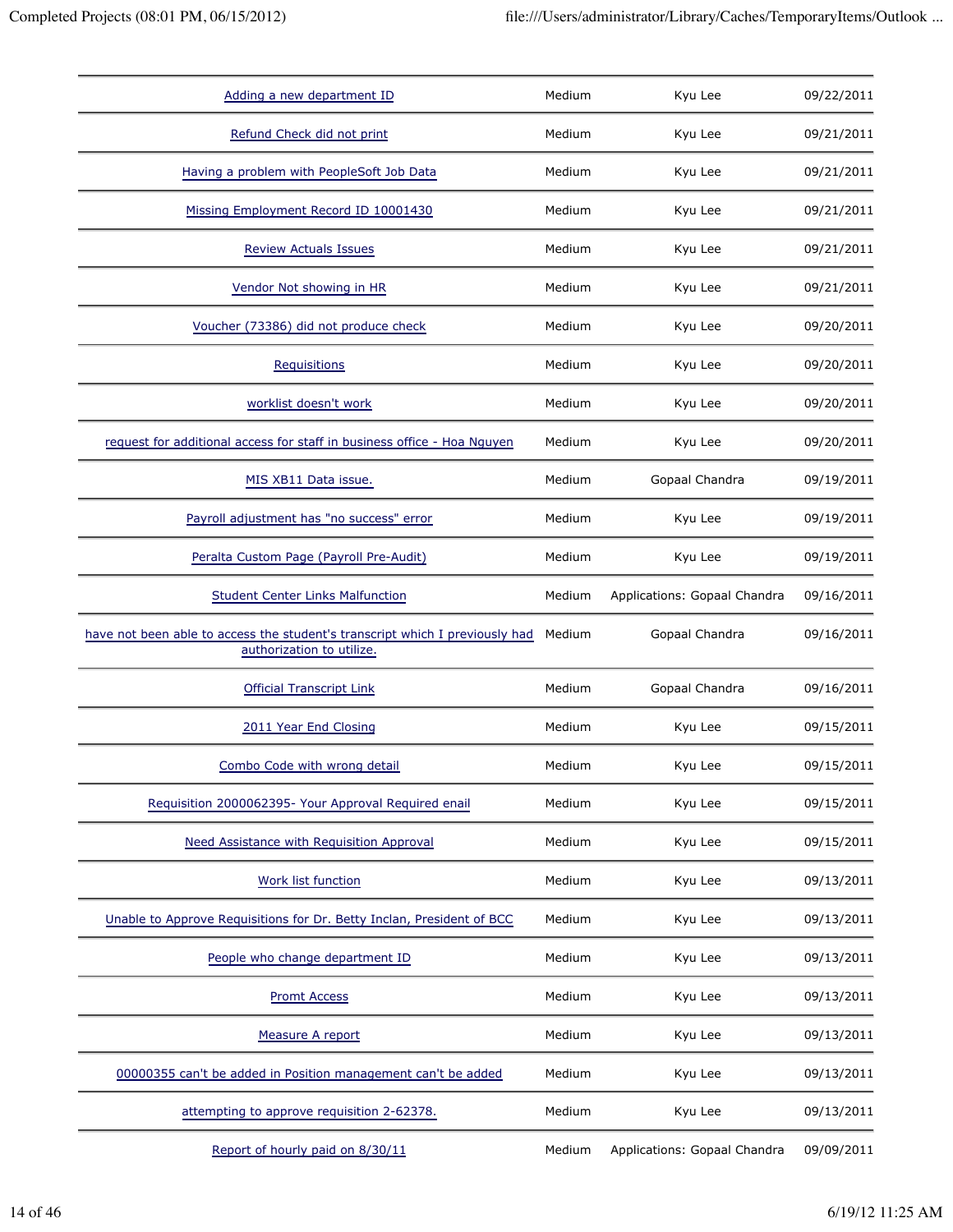| <b>LAR Report</b>                                        | Medium | Kyu Lee                                           | 09/09/2011 |
|----------------------------------------------------------|--------|---------------------------------------------------|------------|
| Payroll posted into incorrect FY and Period              | Medium | Kyu Lee                                           | 09/09/2011 |
| Stale dated checks not cancelled properly                | Medium | Kyu Lee                                           | 09/09/2011 |
| KK and GL out of balance                                 | Medium | Kyu Lee                                           | 09/09/2011 |
| AP Year End Process/ Year End Cash Allocation            | Medium | Kyu Lee                                           | 09/09/2011 |
| AP payment                                               | Medium | Kyu Lee                                           | 09/09/2011 |
| Student Refund checks did not print                      | Medium | Kyu Lee                                           | 09/09/2011 |
| Student Refund check not printed                         | Medium | Kyu Lee                                           | 09/09/2011 |
| Summer 11 MIS SV data file new field SV10                | High   | Applications: Gopaal Chandra                      | 09/09/2011 |
| SUmmer 11 MIS SX data file new field SX06                | Urgent | Gopaal Chandra                                    | 09/09/2011 |
| Summer 11 SB data file two new fields SB31 and SB32.     | Urgent | Gopaal Chandra                                    | 09/09/2011 |
| <b>Travel Check</b>                                      | Medium | Kyu Lee                                           | 09/08/2011 |
| <b>General Counsel Wrong Budget Code</b>                 | Medium | Kyu Lee                                           | 09/08/2011 |
| access to Quickbooks Pro on pc                           |        | Medium Dominique Benavides, Frank Chez 09/08/2011 |            |
| set up department 124 in hr/payroll processing           | Medium | Kyu Lee                                           | 09/07/2011 |
| <b>International Student Refund</b>                      | Medium | Dominique Benavides, Kyu Lee                      | 09/07/2011 |
| cost center 252                                          | Medium | Kyu Lee                                           | 09/02/2011 |
| Student refund check schedule date is Net 30             | Medium | Kyu Lee                                           | 09/02/2011 |
| The CATALOG_NBR field has some bad data values - Problem | Medium | Gopaal Chandra                                    | 09/01/2011 |
| Create MIS Term Data submission (IT) Document            | Medium | Gopaal Chandra                                    | 09/01/2011 |
| Report of hourly paid on 8/30/11                         | Medium | Gopaal Chandra                                    | 09/01/2011 |
| <b>Requisition Approvals</b>                             | Medium | Kyu Lee                                           | 09/01/2011 |
| Budget Error Problems - Fund 63                          | Medium | Kyu Lee                                           | 09/01/2011 |
| voucher issue                                            | Medium | Kyu Lee                                           | 09/01/2011 |
| MIS SPRING 11 DATA ERROR (XF07 Field)                    | High   | Applications: Gopaal Chandra                      | 09/01/2011 |
| Library Millennium Project                               | High   | Gopaal Chandra                                    | 09/01/2011 |
| EasyPass list of active passes                           | High   | Gopaal Chandra                                    | 09/01/2011 |
| HR accounting Line employee update                       | Medium | Applications: Kyu Lee                             | 08/31/2011 |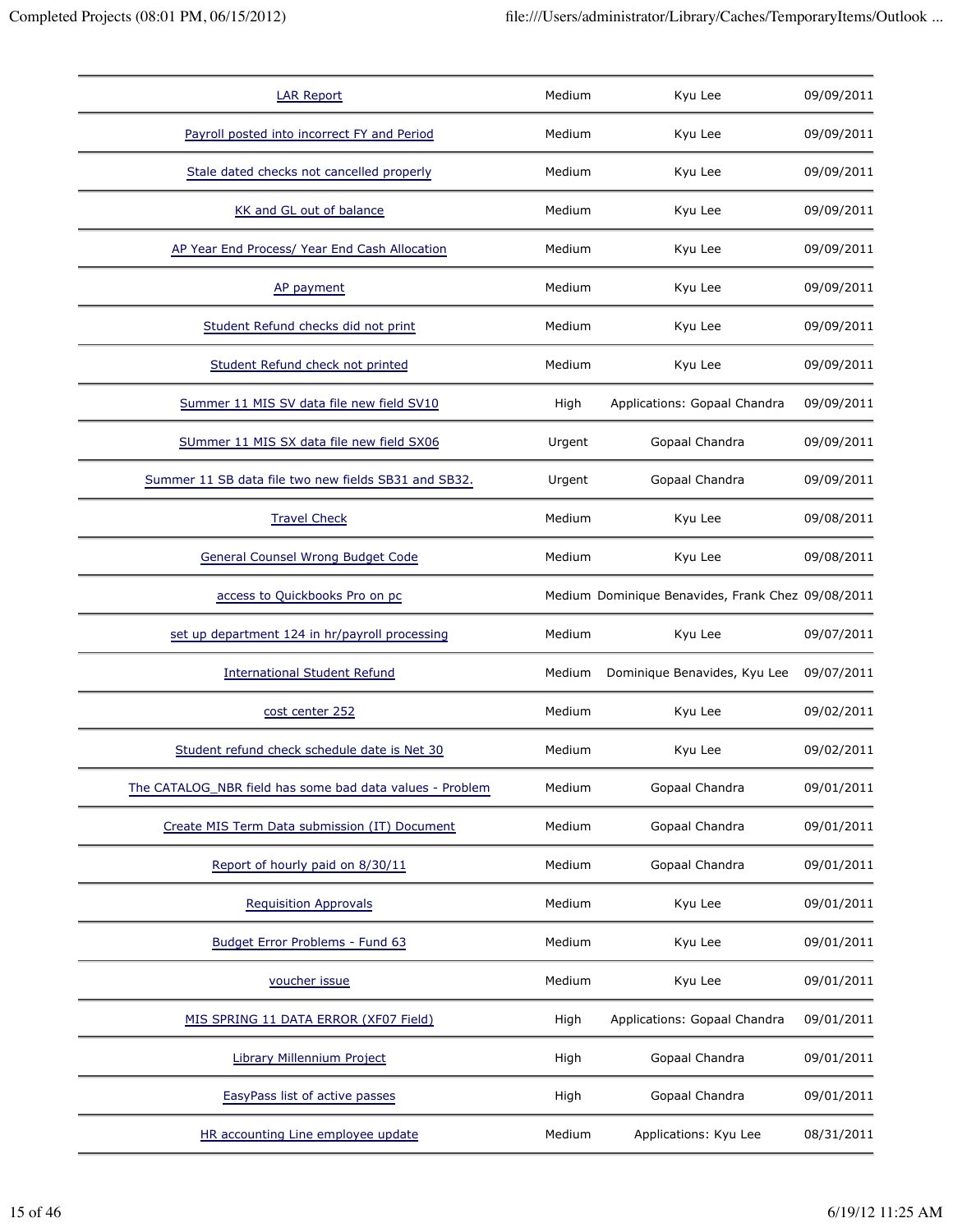| <b>Budget Overview Download not working</b>                                                               | Medium | Kyu Lee               | 08/30/2011 |
|-----------------------------------------------------------------------------------------------------------|--------|-----------------------|------------|
| access                                                                                                    | Medium | Kyu Lee               | 08/30/2011 |
| Access to PO distribution schedule inquiry page                                                           | Medium | Kyu Lee               | 08/30/2011 |
| <b>Budget Overview - measure A</b>                                                                        | Medium | Kyu Lee               | 08/29/2011 |
| List of Requesters, First Level & Second Level Approvers                                                  | Medium | Kyu Lee               | 08/29/2011 |
| <b>Requisition Cancellation</b>                                                                           | Medium | Kyu Lee               | 08/29/2011 |
| FUND 00 posted to FY 2011 Period 12                                                                       | Medium | Applications: Kyu Lee | 08/23/2011 |
| Financial Aid budget/requisition access for Gary Nicholes                                                 | Medium | Kyu Lee               | 08/22/2011 |
| can't pull up regs now                                                                                    | Medium | Kyu Lee               | 08/22/2011 |
| hsuat not working since refreshing the data last nightand you weren't<br>supposed to refresh the database | Medium | Kyu Lee               | 08/22/2011 |
| List of payments paid in FY 2012 period 1 and posted to FY 2011 period 12                                 | Medium | Kyu Lee               | 08/22/2011 |
| need req moved to my queue                                                                                | Medium | Kyu Lee               | 08/22/2011 |
| Regs not sourcing to a PO.                                                                                | Medium | Kyu Lee               | 08/22/2011 |
| reg 61646 should be in VC Budd's queue                                                                    | Medium | Kyu Lee               | 08/22/2011 |
| Counselor problems at BCC                                                                                 | Medium | Ramarao Anumula       | 08/17/2011 |
| ledger period comparison form                                                                             | Medium | Kyu Lee               | 08/16/2011 |
| PCS - Antoinette Richardson error                                                                         | Medium | Kyu Lee               | 08/15/2011 |
| DD#114717 did not post to GL May 2011                                                                     | Medium | Kyu Lee               | 08/15/2011 |
| <b>Commitment Control Budget Check</b>                                                                    | Medium | Kyu Lee               | 08/15/2011 |
| missing check                                                                                             | Medium | Kyu Lee               | 08/11/2011 |
| Report IA004 Erroring out for Laney 1113-DOE                                                              | Medium | Gopaal Chandra        | 08/11/2011 |
| journal generate template for HR journals                                                                 | Medium | Kyu Lee               | 08/10/2011 |
| hrpay journals - changes                                                                                  | Medium | Kyu Lee               | 08/10/2011 |
| <b>Interim Audit</b>                                                                                      | Medium | Kyu Lee               | 08/10/2011 |
| A mainframe printer added for BCC                                                                         | Medium | Kyu Lee               | 08/10/2011 |
| messed up combo code set up                                                                               | Medium | Applications: Kyu Lee | 08/10/2011 |
| Student Refunds printer Destination                                                                       | Medium | Kyu Lee               | 08/10/2011 |
| Roll of POs for funds 63, 64, and 65                                                                      | Medium | Kyu Lee               | 08/09/2011 |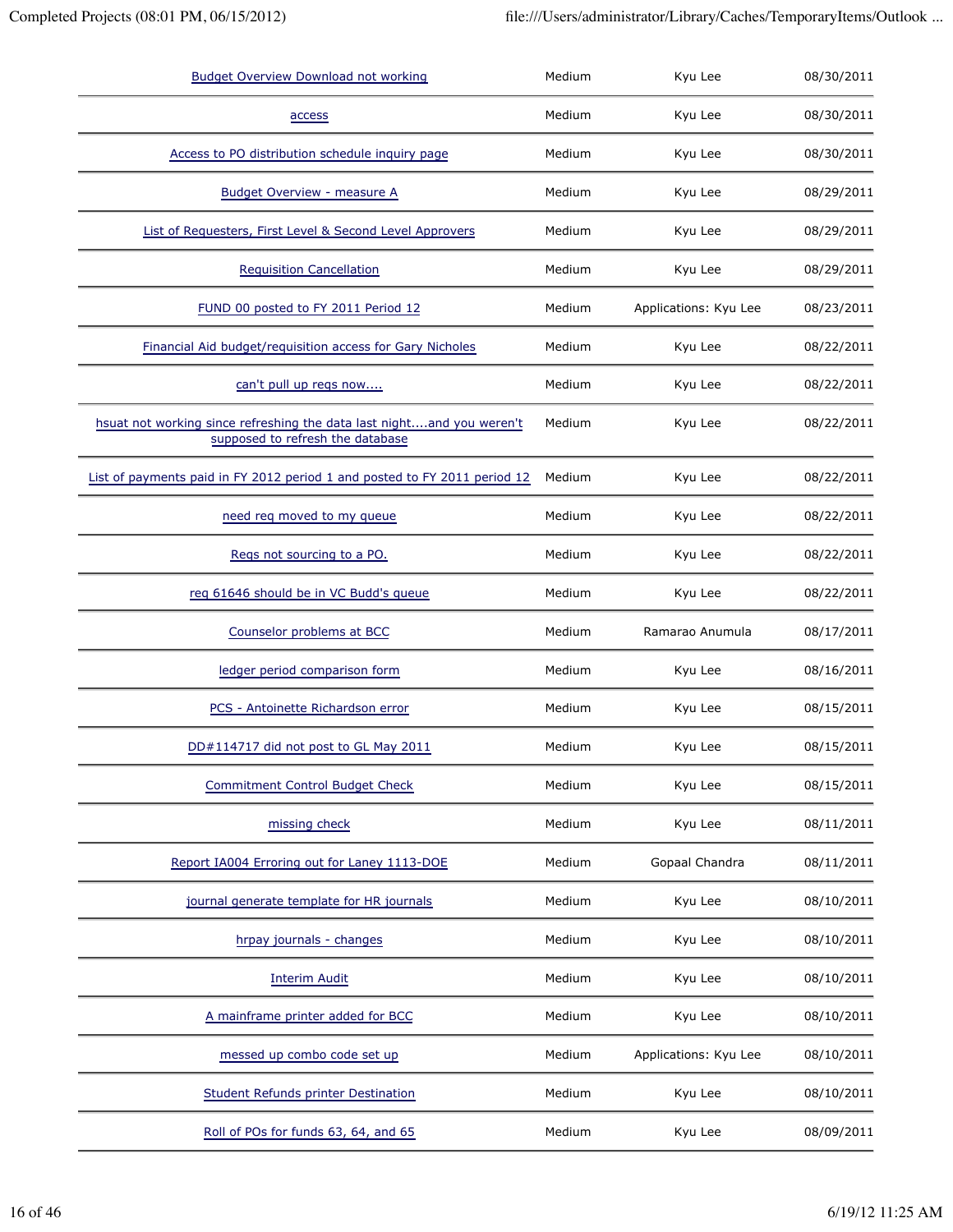| Fix negative pre-encumbrances and encumbrances                                                                                          | Medium | Applications: Kyu Lee              | 08/09/2011 |
|-----------------------------------------------------------------------------------------------------------------------------------------|--------|------------------------------------|------------|
| <b>Negative Expenses</b>                                                                                                                | Medium | Applications: Kyu Lee              | 08/09/2011 |
| forward reqs to AVC Orkin's que                                                                                                         | Medium | Kyu Lee                            | 08/09/2011 |
| <b>Manual Sourcing</b>                                                                                                                  | Medium | Kyu Lee                            | 08/09/2011 |
| budget status report does not match commitment control                                                                                  | Medium | Kyu Lee                            | 08/09/2011 |
| Access to PCC_CY_DATA_DTL_FND_LOC                                                                                                       | Medium | Kyu Lee                            | 08/09/2011 |
| Special run process in order for timesheet reporters be paid 2x in July -<br>resulting in an accrual of 7/14 (for hours worked in FY11) | Medium | Kyu Lee                            | 08/08/2011 |
| reqs for cost center 531 not showing in current worklist                                                                                | Medium | Kyu Lee                            | 08/05/2011 |
| PCC PAY CHECK DETAILS MK                                                                                                                | Medium | Kyu Lee                            | 08/05/2011 |
| initiating budget transfers or journals                                                                                                 | Medium | Kyu Lee                            | 08/05/2011 |
| Promt                                                                                                                                   | Medium | Kyu Lee                            | 08/05/2011 |
| PROMT Issues in Purchasing/Finance                                                                                                      | Medium | Kyu Lee                            | 08/05/2011 |
| AP cash allocation, 2011 payments made in 2012                                                                                          | Medium | Applications: Kyu Lee              | 08/04/2011 |
| Spring 2011 and Fall 2011 Enrollment Figures for AC Transit                                                                             | Medium | Gopaal Chandra                     | 08/04/2011 |
| MIS SX data extract program has a bug                                                                                                   | Medium | Gopaal Chandra                     | 08/04/2011 |
| MIS SM data extract Fix                                                                                                                 | Medium | Applications: Gopaal Chandra       | 08/04/2011 |
| Created a cost center, need to include in work flow                                                                                     | Medium | Kyu Lee                            | 08/04/2011 |
| Wrong email address attached to Recipient search in Promt                                                                               | Medium | Kyu Lee                            | 08/04/2011 |
| Reg. 2-60639                                                                                                                            | Medium | Kyu Lee                            | 08/04/2011 |
| Please delete 202251-14563602000-000000, has fund 01 in detail, correct<br>code is 201251-14563602000-000000                            | Medium | Kyu Lee                            | 08/04/2011 |
| <b>Urgent - Requisitions</b>                                                                                                            | Medium | Kyu Lee                            | 08/04/2011 |
| URGENT Re: Requisition id#2-61688 (Yvonne Carter)                                                                                       | Medium | Kyu Lee                            | 08/04/2011 |
| <b>Sourcing POs</b>                                                                                                                     | Medium | Kyu Lee                            | 08/04/2011 |
| <b>OPEN ENCUMBRANCES report</b>                                                                                                         | Medium | Kyu Lee                            | 08/04/2011 |
| Finance Security Access for Constance Koo                                                                                               | Medium | Kyu Lee                            | 08/04/2011 |
| Place holds on all students who have past due balances                                                                                  | Urgent | Ramarao Anumula, Gopaal<br>Chandra | 08/04/2011 |
| can't Access to Test Results & Student Transcripts screens                                                                              | High   | Ramarao Anumula, Kit Hui           | 08/01/2011 |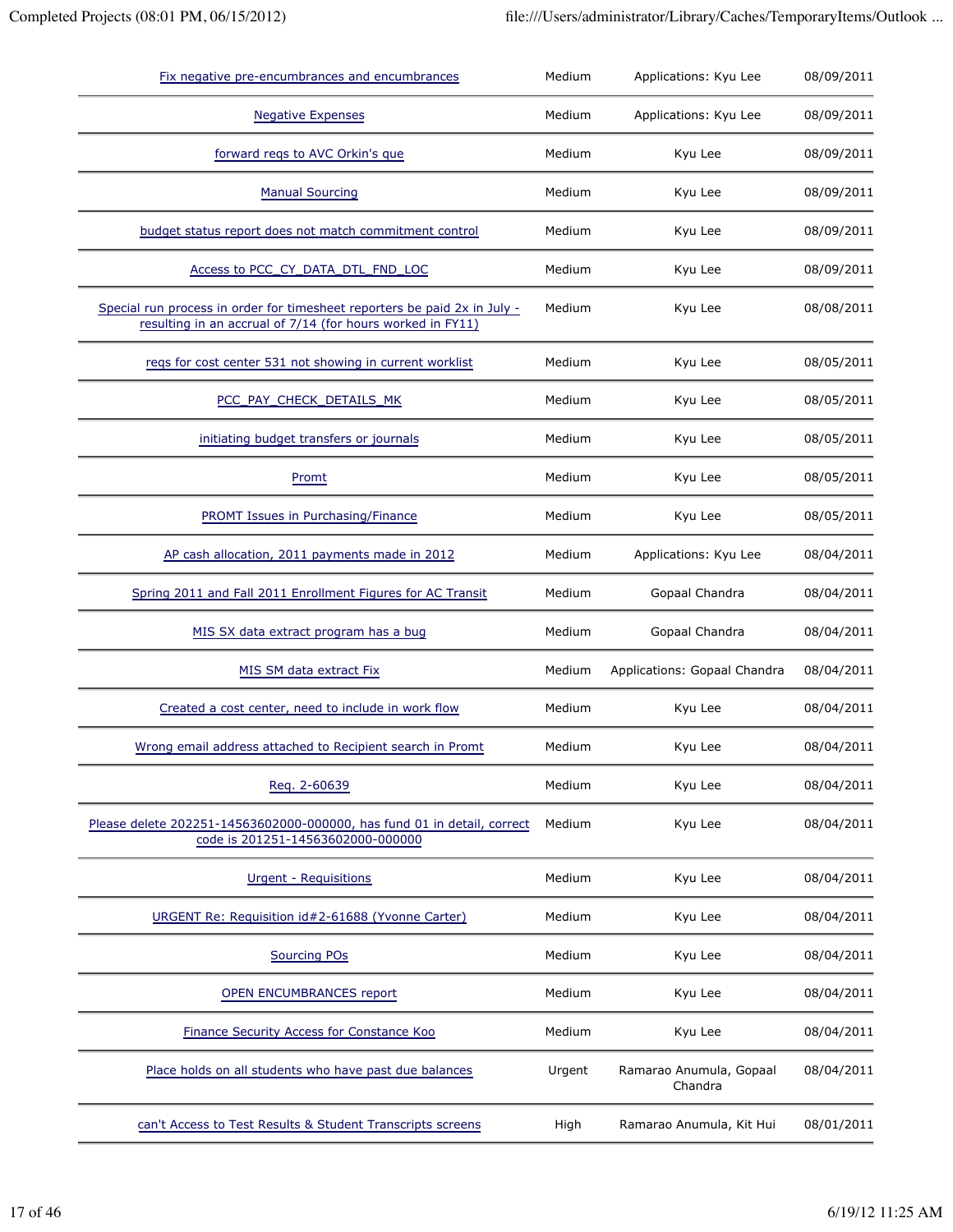| Remove all x59s from combo code table and translate them to department<br>IDs in Top code Activity | Medium | Kyu Lee          | 07/28/2011 |
|----------------------------------------------------------------------------------------------------|--------|------------------|------------|
| Robert Dias Security Access to Finance                                                             | Medium | Kyu Lee          | 07/28/2011 |
| Negative encumbrance on voucher#00078602 (PO#3-56930)                                              | Medium | Kyu Lee          | 07/28/2011 |
| Regs for approval                                                                                  | Medium | Kyu Lee          | 07/27/2011 |
| 3000056862 Dispatch problem                                                                        | Medium | Kyu Lee          | 07/27/2011 |
| restore HSUAR with HR data only                                                                    | Medium | Kyu Lee          | 07/27/2011 |
| Dave Nguyen PS access                                                                              | Medium | Kyu Lee          | 07/27/2011 |
| <b>Master Project 2636</b><br>no journal generated for payroll                                     | Medium | Kyu Lee          | 07/26/2011 |
| <b>Subtasks of Master Project 2636</b><br>Create queries to count HR_ACCTG_LINE                    | Medium | Kyu Lee          | 06/06/2011 |
| Req. # 2000061145                                                                                  | Medium | Kyu Lee          | 07/26/2011 |
| Approve Reg # 2-61626                                                                              | Medium | Kyu Lee          | 07/26/2011 |
| <b>Create Direct Deposit Files</b>                                                                 | Medium | Raghuvir Goradia | 07/25/2011 |
| PO Rollover Request                                                                                | Medium | Kyu Lee          | 07/25/2011 |
| Laney requisitions                                                                                 | Medium | Kyu Lee          | 07/25/2011 |
| How is this check posted?                                                                          | Medium | Kyu Lee          | 07/21/2011 |
| clear 2010-11FY encumbrances                                                                       | Medium | Kyu Lee          | 07/21/2011 |
| New PERS file format effective with July 2011 contributions                                        | Medium | Kyu Lee          | 07/21/2011 |
| Can you fix PO 3000056645 because it won't let me budget check?                                    | Medium | Kyu Lee          | 07/21/2011 |
| move reg in Linda Berry's absense                                                                  | Medium | Kyu Lee          | 07/20/2011 |
| No student refund checks produced                                                                  | Medium | Kyu Lee          | 07/19/2011 |
| process server blank?                                                                              | Medium | Kyu Lee          | 07/19/2011 |
| Budget check won't run for PO 3000056868                                                           | Medium | Kyu Lee          | 07/19/2011 |
| Reopen PO 3000048741                                                                               | Medium | Kyu Lee          | 07/19/2011 |
| <b>Express check</b>                                                                               | Medium | Kyu Lee          | 07/19/2011 |
| <b>EXPRESS CHECK from last FY 2011</b>                                                             | Medium | Kyu Lee          | 07/19/2011 |
| <b>Requisition Approval</b>                                                                        | Medium | Kyu Lee          | 07/19/2011 |
| <b>SARS PASSPORT INTERFACE</b>                                                                     | Urgent | Gopaal Chandra   | 07/19/2011 |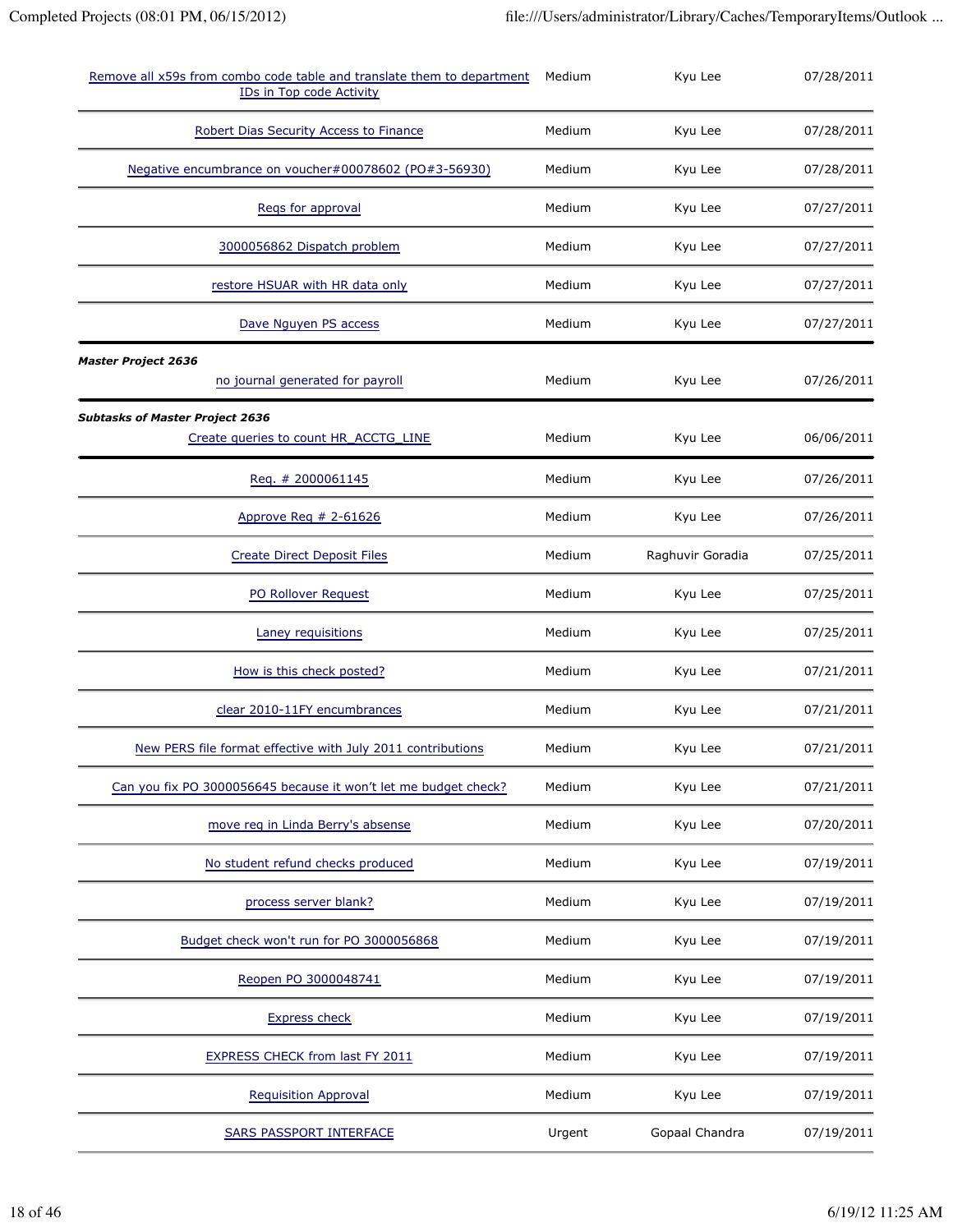| Constantly have "NO SUCCESS, NOT POSTED" error when doing payroll<br>adjustment                        | Medium | Kyu Lee                            | 07/18/2011 |
|--------------------------------------------------------------------------------------------------------|--------|------------------------------------|------------|
| monthly reports                                                                                        | Medium | Kyu Lee                            | 07/14/2011 |
| Urgent need to view Receipts (lines of invoices) and Posted amounts on<br><b>Document Status</b>       | Medium | Kyu Lee                            | 07/14/2011 |
| Release Pre-encumbrance                                                                                | Medium | Kyu Lee                            | 07/14/2011 |
| REq 2-61523                                                                                            | Medium | Kyu Lee                            | 07/14/2011 |
| REq 2-61517, Commitment Control Default Budget date Option                                             | Medium | Kyu Lee                            | 07/14/2011 |
| Unable to budget check Sam Clar's PO 56545                                                             | Medium | Kyu Lee                            | 07/14/2011 |
| need to cancel PO # 30000524592000056436                                                               | Medium | Kyu Lee                            | 07/14/2011 |
| Work order Request: Change Po to FY 10-11                                                              | Medium | Kyu Lee                            | 07/13/2011 |
| PO # 3000056879                                                                                        | Medium | Kyu Lee                            | 07/13/2011 |
| PO 56745 / Budget Check                                                                                | Medium | Kyu Lee                            | 07/12/2011 |
| Is a Load Gross/Fringe Data USA job still running?                                                     | Medium | Kyu Lee                            | 07/12/2011 |
| Reg 60805 / PO 56384 / Laura Lyons                                                                     | Medium | Kyu Lee                            | 07/12/2011 |
| P10 Earn Distrib Query PE 6.30.11.xls                                                                  | Medium | Kyu Lee                            | 07/12/2011 |
| VOUCHER# 00078123 - PG&E                                                                               | Medium | Kyu Lee                            | 07/12/2011 |
| Processes are not posting                                                                              | Medium | Kyu Lee                            | 07/12/2011 |
| Antoinette Richardson PCS #10757815 - April Payroll                                                    | Medium | Kyu Lee                            | 07/12/2011 |
| PO # 3000056913 will not budget check                                                                  | Medium | Kyu Lee                            | 07/12/2011 |
| Negative pre-encumbrance and encumbrance fix in FY2012                                                 | Medium | Kyu Lee                            | 07/12/2011 |
| 2000061460 budget issue                                                                                | Medium | Kyu Lee                            | 07/12/2011 |
| <b>Waiting List Problem</b>                                                                            | Medium | Gopaal Chandra                     | 07/11/2011 |
| combo codes don't work in pre-audit                                                                    | Medium | Kyu Lee                            | 07/11/2011 |
| <b>Waiting List Problem</b>                                                                            | Medium | Ramarao Anumula, Gopaal<br>Chandra | 07/11/2011 |
| FI Query Access for Michelle Lenh and Amany ElMasry                                                    | Medium | Kyu Lee                            | 07/11/2011 |
| combo codes don't work in pre-audit                                                                    | Medium | Kyu Lee                            | 07/11/2011 |
| combo code in table - I didn't just create but payroll pre-audit doesn't have in Medium<br><u>list</u> |        | Kyu Lee                            | 07/11/2011 |
| employee not populating on review actuals                                                              | Medium | Kyu Lee                            | 07/11/2011 |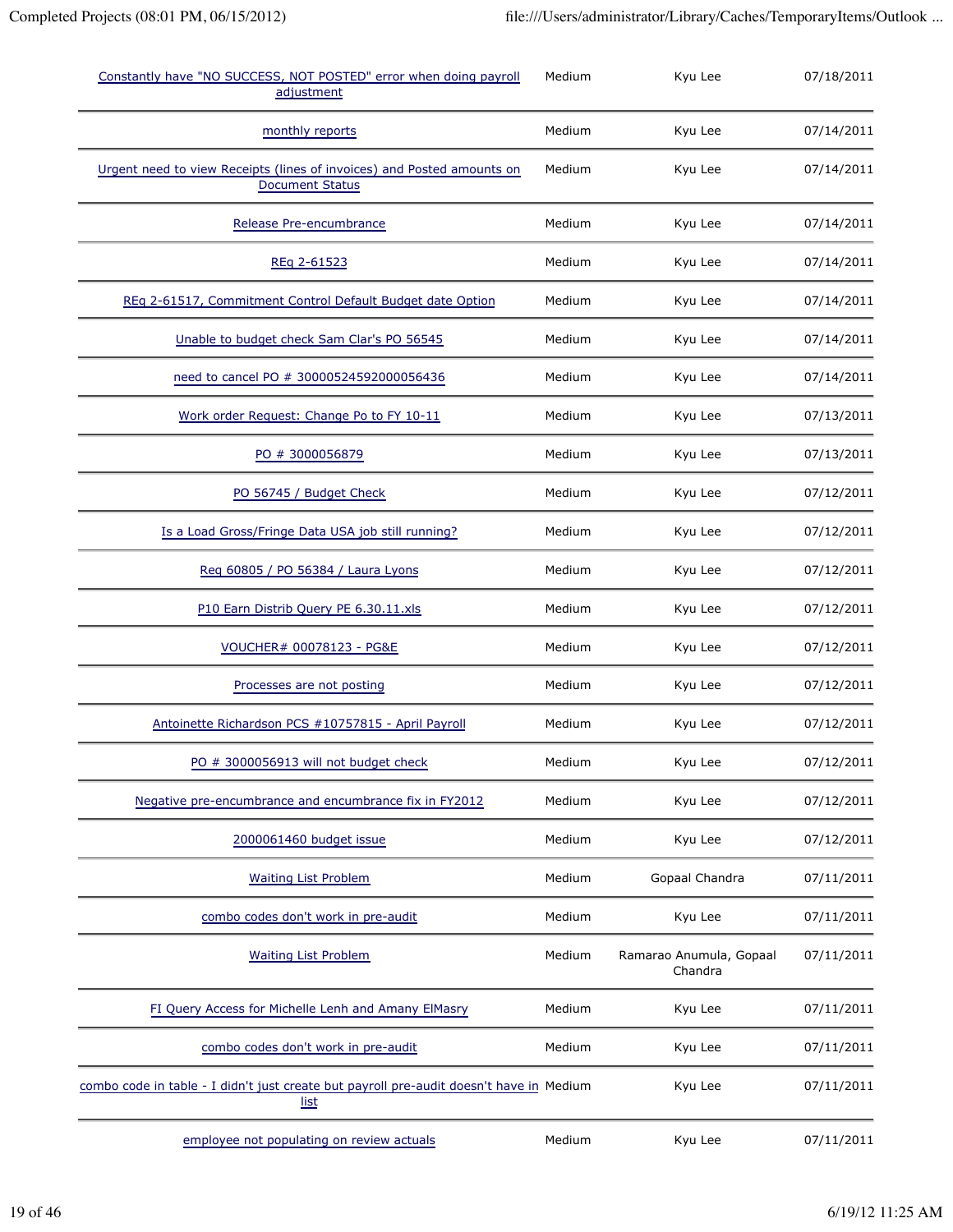| <b>CAN'T PAY THIS PO</b>                                                                     | Medium | Kyu Lee                                        | 07/11/2011 |
|----------------------------------------------------------------------------------------------|--------|------------------------------------------------|------------|
| Can't pay this PO                                                                            | Medium | Kyu Lee                                        | 07/11/2011 |
| Can't run Laney student refund pay-cycle                                                     | Medium | Dominique Benavides, Kyu Lee                   | 07/11/2011 |
| CCC Apply - Student Residence issue for student (XiuHua No Middle Zheng<br>$626 - 63 - 4035$ | Medium | Applications: Gopaal Chandra                   | 07/07/2011 |
| P.O. 3-56946, PO using previous year's budget                                                | Medium | Kyu Lee                                        | 07/07/2011 |
| Tax rate changed to 8.75                                                                     | Medium | Kyu Lee                                        | 07/07/2011 |
| Close Budget in KK in Test                                                                   | Medium | Kyu Lee                                        | 07/06/2011 |
| Roll of POs for funds 63, 64, and 65                                                         | Medium | Kyu Lee                                        | 07/06/2011 |
| Cancel Req #2-60463 - Thanks                                                                 | Medium | Kyu Lee                                        | 07/06/2011 |
| Reverse Budget Journals imported for FY 2012                                                 | Medium | Kyu Lee                                        | 07/06/2011 |
| VCHR_MTCH_WS3 - VENDOR_ID (124,64)                                                           | Medium | Kyu Lee                                        | 07/06/2011 |
| changing routing                                                                             | Medium | Kyu Lee                                        | 07/06/2011 |
| voucher 77732 PO 3-54560                                                                     | Medium | Kyu Lee                                        | 07/06/2011 |
| Student refund check                                                                         | Medium | Kyu Lee                                        | 07/06/2011 |
| Voucher 75121                                                                                | Medium | Kyu Lee                                        | 07/06/2011 |
| report repository                                                                            | Medium | Kyu Lee                                        | 07/06/2011 |
| request to budget check PO                                                                   | Medium | Kyu Lee                                        | 07/06/2011 |
| Governet and Taskforce                                                                       | Medium | Kyu Lee                                        | 07/06/2011 |
| won't be able to complete the entry due to PO #3-56931 on budget status<br>says"NOT CHK'D"   | Medium | Kyu Lee                                        | 07/06/2011 |
| Cannot log into PROMT                                                                        | Medium | Kyu Lee                                        | 07/05/2011 |
| oracle                                                                                       | Medium | Kyu Lee                                        | 06/30/2011 |
| Could not access Document status under purchace order                                        | Medium | Kyu Lee                                        | 06/30/2011 |
| salary and benefit file                                                                      | Medium | Kyu Lee                                        | 06/30/2011 |
| Please help make queries to extract deductions and taxes per employee                        | Medium | Kyu Lee                                        | 06/30/2011 |
| Tuition calculation problem resolution support                                               | Urgent | Ramarao Anumula, Dominique<br><b>Benavides</b> | 06/30/2011 |
| Student email                                                                                | Urgent | Ramarao Anumula, Kit Hui                       | 06/29/2011 |
| Transcript Request Screen is not working---please fix                                        | Medium | Ramarao Anumula, Kit Hui                       | 06/28/2011 |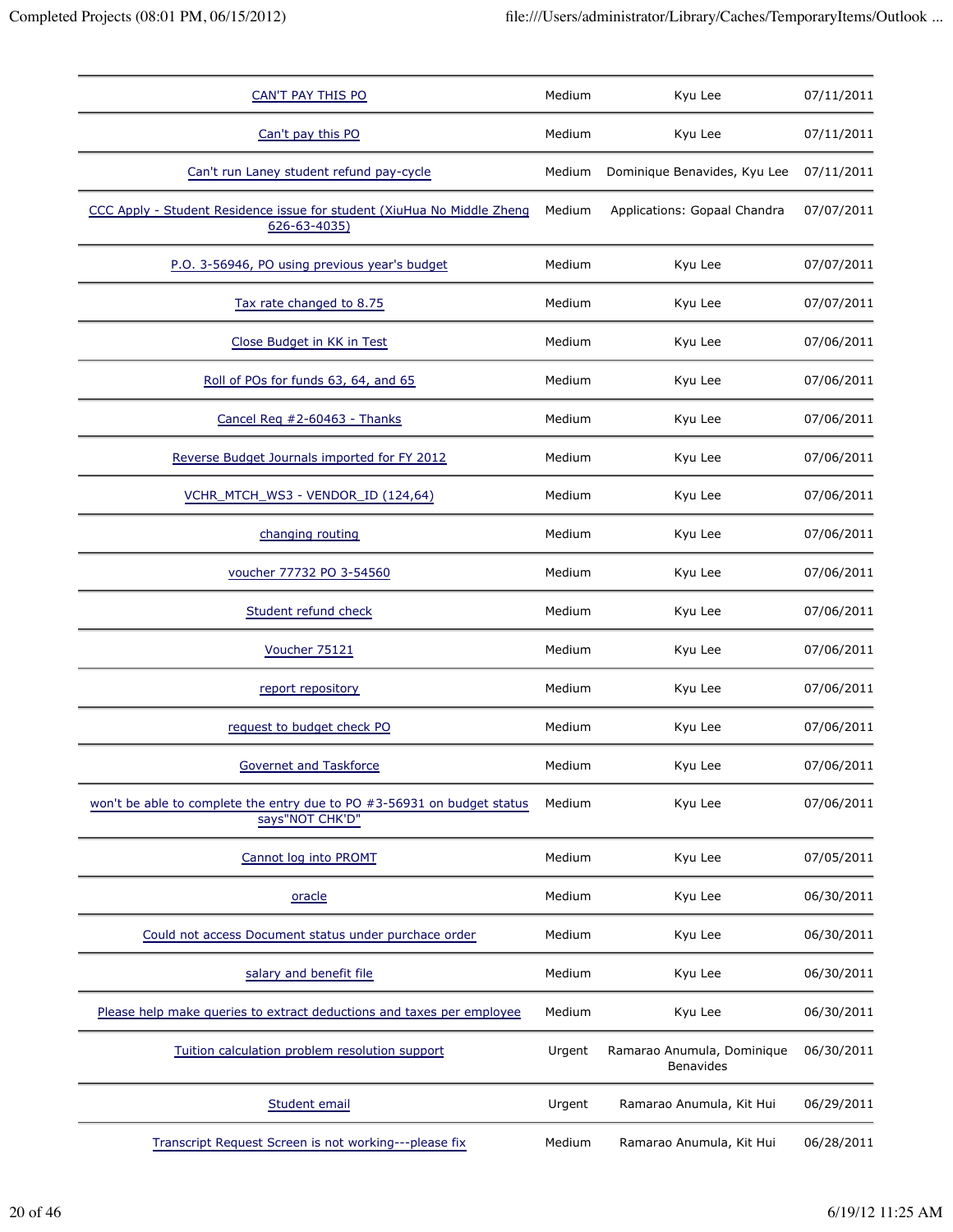| Journal entry - Combo code issue                                | Medium | Kyu Lee                                        | 06/28/2011 |
|-----------------------------------------------------------------|--------|------------------------------------------------|------------|
| Reg problem                                                     | Medium | Kyu Lee                                        | 06/28/2011 |
| 2012 POSITION ROLL                                              | Medium | Kyu Lee                                        | 06/28/2011 |
| did not cut checks on voucher#00077405 & 00077409               | Medium | Kyu Lee                                        | 06/28/2011 |
| <b>Promt Permissions for 2 Employees</b>                        | Medium | Kyu Lee                                        | 06/28/2011 |
| Cancel a reg                                                    | Medium | Kyu Lee                                        | 06/28/2011 |
| Student Enrollment/Waitlist List Summer 2011 for Laney College  | Urgent | Applications: Gopaal Chandra                   | 06/27/2011 |
| Automated notification of imminent roster due dates for faculty | Low    | Gopaal Chandra                                 | 06/23/2011 |
| Requisition clears data when it's not saved before budget check | Medium | Kyu Lee                                        | 06/23/2011 |
| Remove Monthly Exp by Acct from Expense report                  | Medium | Kyu Lee                                        | 06/22/2011 |
| Sequencial Journal ID for Allocation Journals                   | Medium | Applications: Kyu Lee                          | 06/22/2011 |
| Expense, Salary, Revenue report                                 | Medium | Kyu Lee                                        | 06/22/2011 |
| <b>Query Request</b>                                            | Medium | Kyu Lee                                        | 06/22/2011 |
| Do not allow users to enter Journal ID                          | Medium | Kyu Lee                                        | 06/22/2011 |
| AP cash allocation details                                      | Medium | Kyu Lee                                        | 06/22/2011 |
| Combo Code mistake                                              | Medium | Kyu Lee                                        | 06/22/2011 |
| Please add access to HSTST                                      | Medium | Kyu Lee                                        | 06/22/2011 |
| FW: Breakdown of Fund 07 on APCSH6001                           | Medium | Kyu Lee                                        | 06/22/2011 |
| REQ#57230                                                       | Medium | Kyu Lee                                        | 06/22/2011 |
| <b>Refresh HSTST</b>                                            | Medium | Kyu Lee                                        | 06/22/2011 |
| HSTST - FI posting mystery                                      | Medium | Kyu Lee                                        | 06/22/2011 |
| Refresh HSTRN from HRPROD and export data from HSCFG to HSTRN   | Medium | Hank Phan                                      | 06/21/2011 |
| <b>API for McGraw Hill</b>                                      | Medium | Anthony Hale                                   | 06/21/2011 |
| Passport Training Workshop for Early June                       | Medium | Anthony Hale                                   | 06/21/2011 |
| Need to post SF transactions to KK                              | Medium | Kyu Lee                                        | 06/21/2011 |
| Credit card processing                                          | Urgent | Dominique Benavides, Anthony<br>Hale, Minh Lam | 06/20/2011 |
| Re-export tables from HRPROD after tuition-calc process         | Medium | Hank Phan                                      | 06/19/2011 |
| Error running query to html or excel in HRPROD                  | Medium | Hank Phan                                      | 06/19/2011 |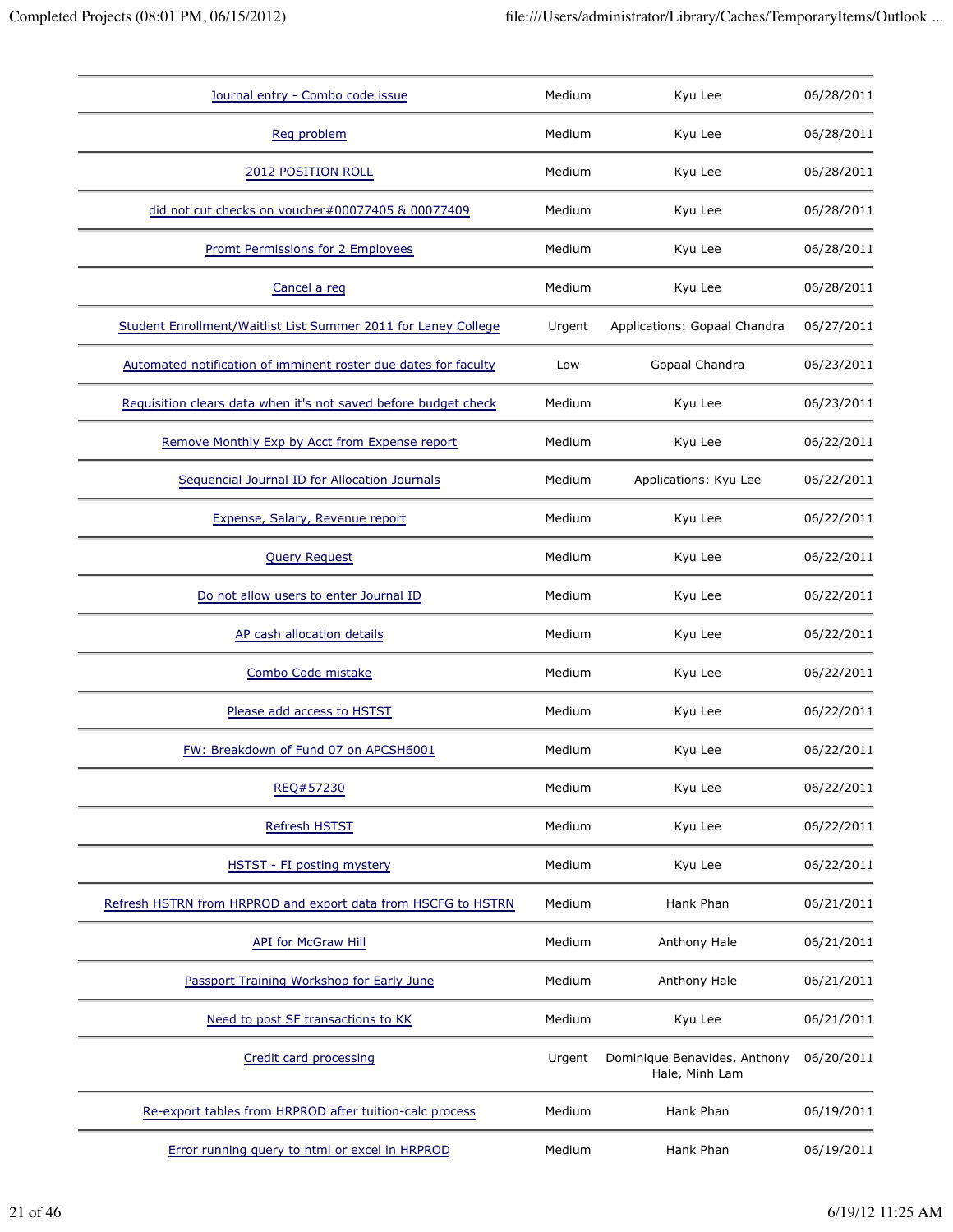| Apply maintenance to HSHLD                                    | Medium | Hank Phan                 | 06/19/2011 |
|---------------------------------------------------------------|--------|---------------------------|------------|
| Create HSHLD instance                                         | Medium | Hank Phan                 | 06/19/2011 |
| Download fund                                                 | Medium | Kyu Lee                   | 06/17/2011 |
| Requition # 2-52083 PO 3-48005                                | Medium | Kyu Lee                   | 06/17/2011 |
| Canceling a PO Requisition                                    | Medium | Kyu Lee                   | 06/17/2011 |
| reg 60402                                                     | Medium | Kyu Lee                   | 06/17/2011 |
| Can Not Process Req Due to Error Messsage                     | Medium | Kyu Lee                   | 06/17/2011 |
| SF journal generation                                         | High   | Kyu Lee                   | 06/17/2011 |
| Cancel Register to County, Create voucher and cancel register | Medium | Kyu Lee                   | 06/16/2011 |
| Moving data from HSCFG to HSTRN                               | Medium | Hank Phan                 | 06/15/2011 |
| Export/Backup tables from HRPROD                              | Medium | Hank Phan                 | 06/15/2011 |
| Reg #60855                                                    | Medium | Kyu Lee                   | 06/15/2011 |
| Requisition approval to Michael Orkins'                       | Medium | Kyu Lee                   | 06/15/2011 |
| <b>HSTST</b> refresh                                          | Medium | Hank Phan                 | 06/14/2011 |
| Delete Journal 0000023901                                     | Medium | Applications: Kyu Lee     | 06/14/2011 |
| <b>Extend timeout for testing environments</b>                | Low    | Ashok Aggarwal, Hank Phan | 06/13/2011 |
| Grant TRUNCATE priviledge in FSUAT & HSUAT for user: klee     | Medium | Hank Phan                 | 06/13/2011 |
|                                                               |        |                           |            |
| Grade 'FW'                                                    | Medium | Gopaal Chandra            | 06/13/2011 |
| Ronnie C ROberts Access to finance profiles-                  | Medium | Kyu Lee                   | 06/13/2011 |
| error on build combination rule                               | Medium | Kyu Lee                   | 06/13/2011 |
| Reg 59514 not budget chk'd                                    | Medium | Kyu Lee                   | 06/13/2011 |
| Please give Vu Ngyuen access to HSTST                         | Medium | Kyu Lee                   | 06/13/2011 |
| Can't cancel a req 200060301                                  | Medium | Kyu Lee                   | 06/13/2011 |
| <b>Budget Transfer access to Seraphine Nzomo</b>              | Medium | Kyu Lee                   | 06/13/2011 |
| Refresh HSUAT from HSPROD as soon as possible                 | High   | Hank Phan                 | 06/13/2011 |
| <b>Code Migration Request</b>                                 | Medium | Hank Phan                 | 06/10/2011 |
| Add "POSTED DATE" column to finance query PD_GL_LEDGER_RANGE  | Medium | Kyu Lee                   | 06/10/2011 |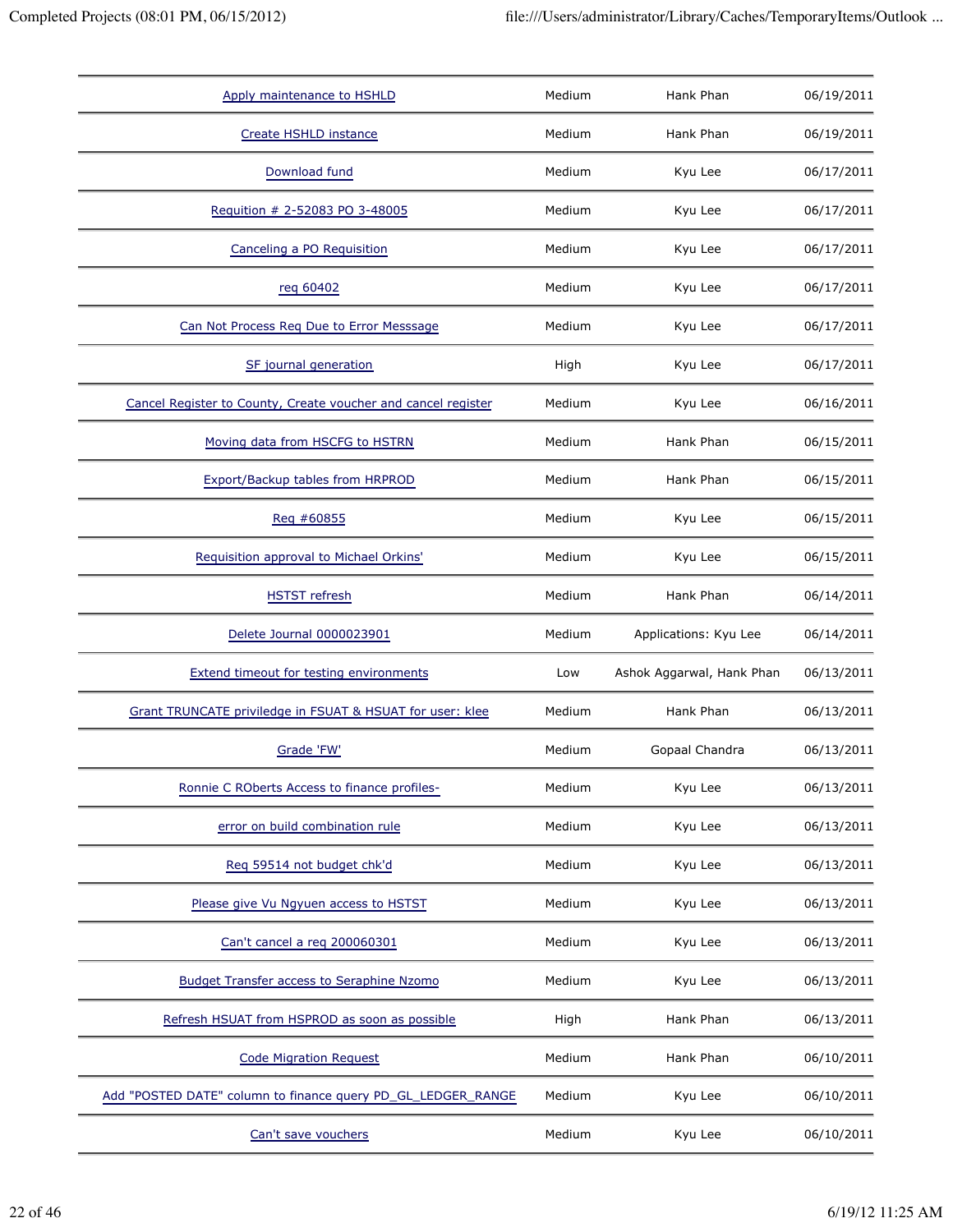| File share security request for sqr.HSTRN                                                    | Low    | Hank Phan                    | 06/09/2011 |
|----------------------------------------------------------------------------------------------|--------|------------------------------|------------|
| Database Read-Only Access Request: Gopaal Chandrasevkaran                                    | Low    | Ashok Aggarwal, Hank Phan    | 06/09/2011 |
| MIS EB File error                                                                            | Medium | Gopaal Chandra               | 06/09/2011 |
| Process running in HSTRN for over 24 hours                                                   | Medium | Hank Phan                    | 06/09/2011 |
| Java unknown host exception when running in HSTRN and HSUAT: SCCACCCB Medium                 |        | Hank Phan                    | 06/09/2011 |
| Retreive cobol trace files for PI 816476 - Process: (SFPBCALC)                               | Medium | Hank Phan                    | 06/09/2011 |
| Report Repository showing up disabled on HSCFG                                               | Medium | Hank Phan                    | 06/09/2011 |
| Reports not posting in non prod envs                                                         | Medium | Hank Phan                    | 06/09/2011 |
| Grant Access to Dom and Ram in HSTRN                                                         | High   | Ashok Aggarwal, Hank Phan    | 06/09/2011 |
| Unable to run jobs in Production, database transaction logs full                             | High   | Hank Phan                    | 06/09/2011 |
| PeopleSoft HR Access                                                                         | Medium | Kyu Lee                      | 06/07/2011 |
| Sam Clar Reg 53626 PO 50198 Voucher 68937                                                    | Medium | Kyu Lee                      | 06/07/2011 |
| Add to Auto Combo Code Email Distribution                                                    | Medium | Ramarao Anumula              | 06/07/2011 |
| <b>Master Project 2661</b><br>check messages!!! on psppfund                                  | Medium | Kyu Lee                      | 06/06/2011 |
| <b>Subtasks of Master Project 2661</b><br>Populate ACCT_CD_TBL for the new codes for Prorata | Medium | Kyu Lee                      | 06/06/2011 |
| help finding journal entry in payroll                                                        | Medium | Kyu Lee                      | 06/06/2011 |
| Changing requistion dollar amount                                                            | Medium | Kyu Lee                      | 06/06/2011 |
| PROMT Finance Access for Lashawn Brumfield                                                   | Medium | Kyu Lee                      | 06/06/2011 |
| reverse sf journals                                                                          | Medium | Dominique Benavides, Kyu Lee | 06/02/2011 |
| reverse Journal ID 0000021685                                                                | Medium | Kyu Lee                      | 06/02/2011 |
| Req#2000060095-changing the amount                                                           | Medium | Kyu Lee                      | 06/02/2011 |
| <b>Moodle Support</b>                                                                        | Medium | Anthony Hale                 | 05/31/2011 |
| <b>Vendor List</b>                                                                           | Medium | Kyu Lee                      | 05/31/2011 |
| <b>Budget Transfer Access</b>                                                                | Medium | Kyu Lee                      | 05/27/2011 |
| PeopleSoft Finance workshop                                                                  | Medium | Kyu Lee                      | 05/26/2011 |
| <b>Archive Commitment Control Tables</b>                                                     | Medium | Kyu Lee                      | 05/26/2011 |
| Reg # 59062                                                                                  | Medium | Kyu Lee                      | 05/26/2011 |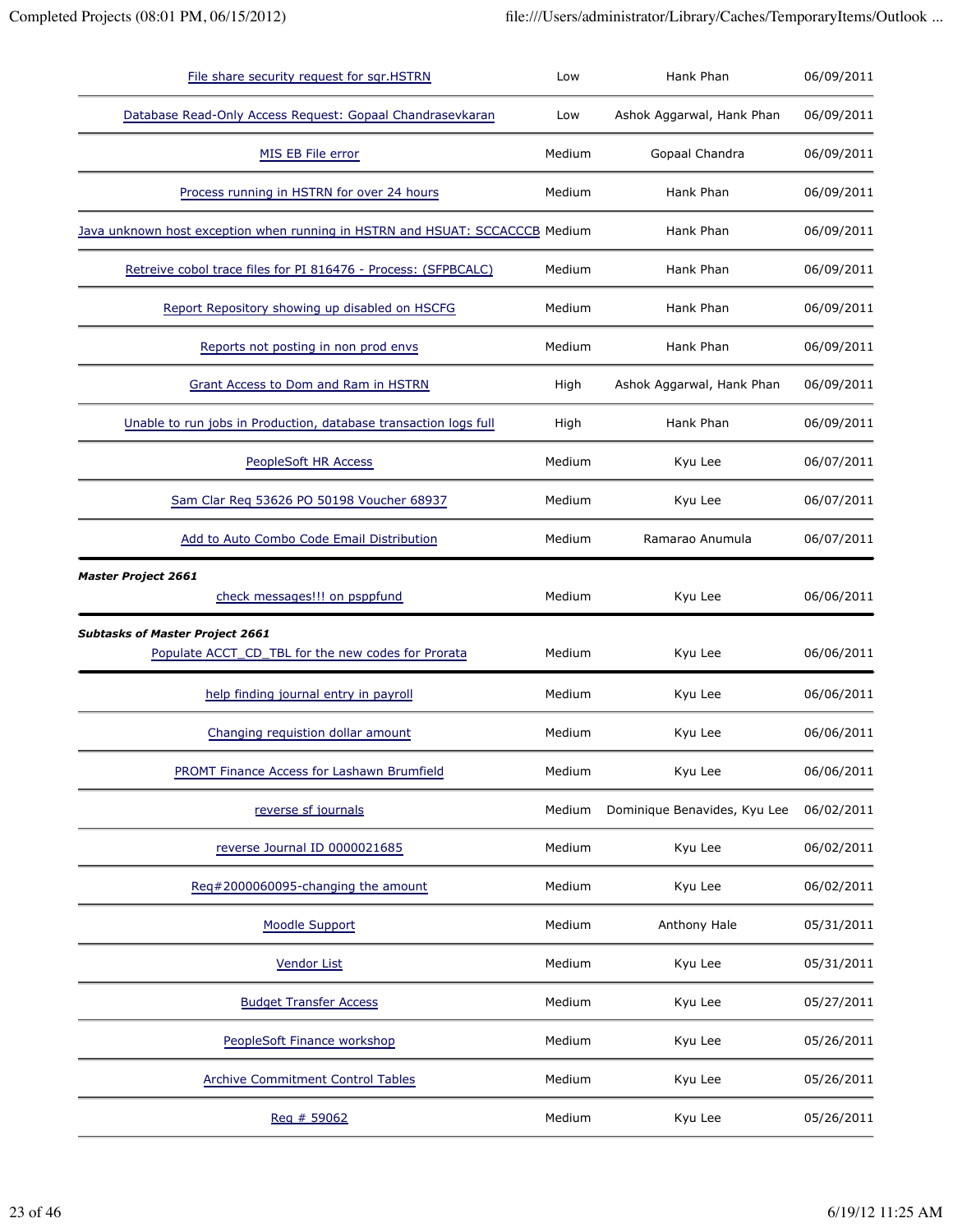| security to post budget transfers and budget journals                             | Medium | Kyu Lee                       | 05/25/2011 |
|-----------------------------------------------------------------------------------|--------|-------------------------------|------------|
| Modifying the Student Payments Page                                               | Medium | Ramarao Anumula               | 05/24/2011 |
| refund check will not print                                                       | Medium | Dominique Benavides, Kyu Lee  | 05/24/2011 |
| Active Spring 2011 Laney College Student List                                     | Low    | Gopaal Chandra                | 05/23/2011 |
| <b>Transcript Summary Report for the students</b>                                 | Medium | Applications                  | 05/23/2011 |
| <b>Transcript Summary Report for the students</b>                                 | Medium | Ramarao Anumula               | 05/23/2011 |
| prompt problem with requisition                                                   | Medium | Kyu Lee                       | 05/23/2011 |
| 2012 Budget Load                                                                  | Medium | Kyu Lee                       | 05/23/2011 |
| JE#APCSH00001                                                                     | Medium | Kyu Lee                       | 05/23/2011 |
| Cancel the Req $# 2-58136$                                                        | Medium | Kyu Lee                       | 05/23/2011 |
| <b>Mailing Labels</b>                                                             | High   | Applications: Ramarao Anumula | 05/23/2011 |
| <b>Mailing Labels</b>                                                             | High   | Ramarao Anumula               | 05/23/2011 |
| Revise Ethnicity Loading from CCCApply to account for new Ethnicity Scheme Medium |        | Anthony Hale                  | 05/16/2011 |
| <b>RCL OT code correction</b>                                                     | Medium | Raghuvir Goradia              | 05/13/2011 |
| change budget code for PCT - Location 5                                           | Medium | Raghuvir Goradia              | 05/13/2011 |
| need a query                                                                      | Medium | Raghuvir Goradia              | 05/13/2011 |
| NO DOCUMENTS                                                                      | Medium | Kyu Lee                       | 05/13/2011 |
| Voucher delete requests                                                           | Medium | Kyu Lee                       | 05/13/2011 |
| Student Payroll ER STATE UI expense in error                                      | Urgent | Raghuvir Goradia              | 05/13/2011 |
| <b>Calculate Pay</b>                                                              | Medium | Raghuvir Goradia              | 05/12/2011 |
| Tax shelter file conversion training                                              | Medium | Raghuvir Goradia              | 05/12/2011 |
| <b>Bureau of Labor Statistics Report</b>                                          | Medium | Raghuvir Goradia              | 05/12/2011 |
| Garnishment Deduction subset set-up                                               | Medium | Raghuvir Goradia              | 05/12/2011 |
| <b>Garnishment Problem</b>                                                        | Medium | Raghuvir Goradia              | 05/12/2011 |
| Garnishment Set-up For Prorata Processing                                         | Medium | Raghuvir Goradia              | 05/12/2011 |
| PCS - STUDENT PAYROLL TO BE CONFIRMED on 5/11/11 - No UI tax please!              | Medium | Raghuvir Goradia              | 05/12/2011 |
| Payroll adjustment, no success error                                              | Medium | Raghuvir Goradia, Kyu Lee     | 05/12/2011 |
| Reverse Voucher                                                                   | Medium | Kyu Lee                       | 05/12/2011 |
| Delete Voucher                                                                    | Medium | Applications: Kyu Lee         | 05/12/2011 |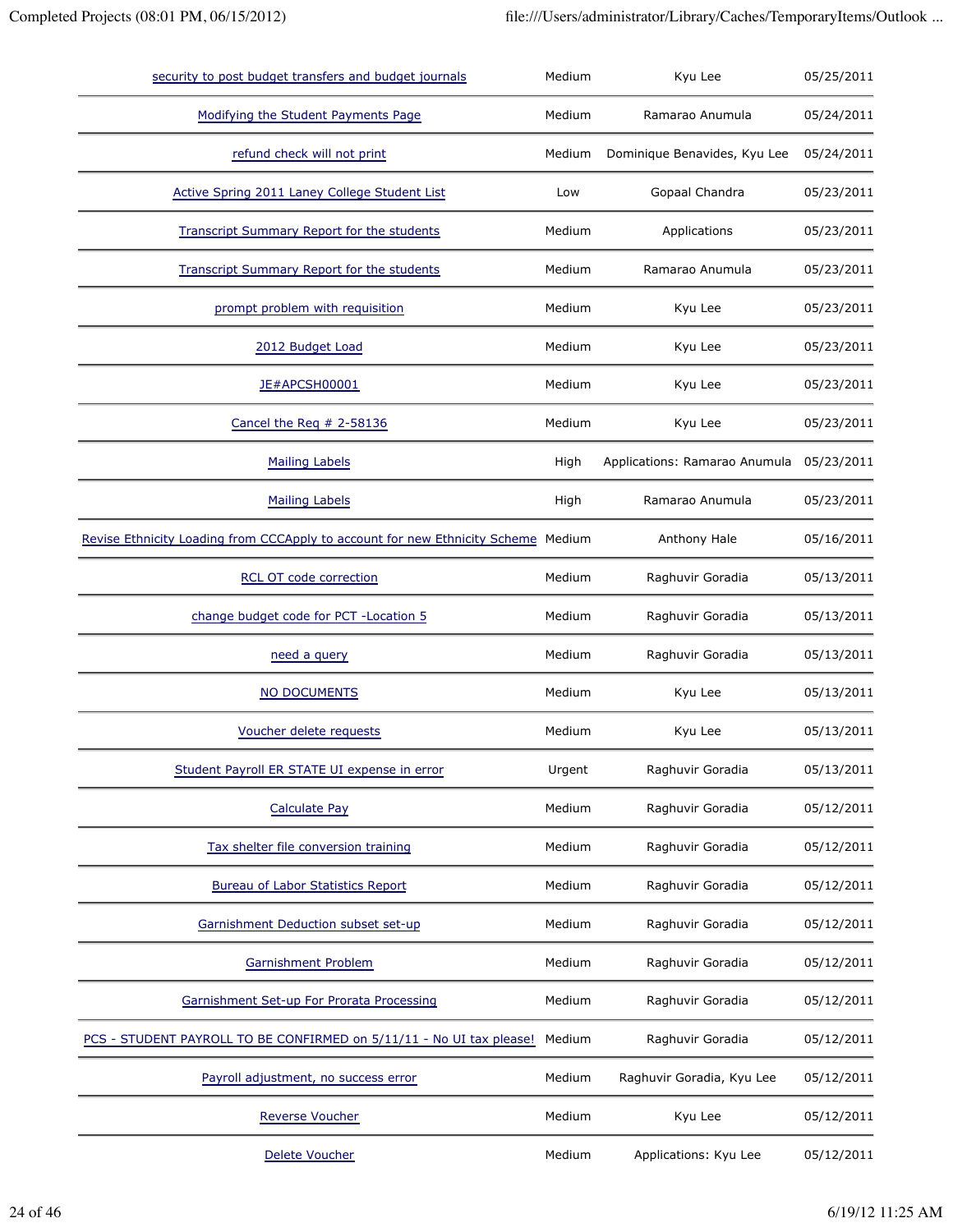| PO ISSUE                                                                                               | Medium | Applications: Kyu Lee                      | 05/12/2011 |
|--------------------------------------------------------------------------------------------------------|--------|--------------------------------------------|------------|
| journal upload training                                                                                | Medium | Kyu Lee                                    | 05/12/2011 |
| help tracing a payroll expense                                                                         | Medium | Applications: Raghuvir Goradia,<br>Kyu Lee | 05/11/2011 |
| Problem with Promt                                                                                     | Medium | Kyu Lee                                    | 05/11/2011 |
| PeopleSoft Finance workshop                                                                            | Medium | Kyu Lee                                    | 05/10/2011 |
| Budget Overview drill down Max Rows Criteria                                                           | Medium | Kyu Lee                                    | 05/10/2011 |
| OPEN Encumbrance report add on                                                                         | Medium | Kyu Lee                                    | 05/10/2011 |
| <b>Transfer Journal load</b>                                                                           | Medium | Kyu Lee                                    | 05/10/2011 |
| refresh the secur resource for BCC                                                                     | Medium | Kyu Lee                                    | 05/10/2011 |
| Please set up my access to FSUAT                                                                       | Medium | Kyu Lee                                    | 05/10/2011 |
| Payroll Pre-audit module                                                                               | Urgent | Kyu Lee                                    | 05/10/2011 |
| Update Employee ID in HR_ACCTG_LINE                                                                    | Medium | Raghuvir Goradia, Kyu Lee                  | 05/09/2011 |
| Requisition 2000059885 Appears to be Stuck in the Que                                                  | Medium | Kyu Lee                                    | 05/09/2011 |
| <b>Active Vendor list</b>                                                                              | Medium | Kyu Lee                                    | 05/09/2011 |
| Need a seurity access to reversal voucher and view approvers                                           | Medium | Kyu Lee                                    | 05/09/2011 |
| Mainframe check printing problem                                                                       | Medium | Kyu Lee                                    | 05/09/2011 |
| CleanDQ 2007 Version                                                                                   | Medium | Kyu Lee                                    | 05/04/2011 |
| Approvers on req 58442                                                                                 | Medium | Kyu Lee                                    | 05/04/2011 |
| Prorata Paysheet create - deductions from EE records?                                                  | Medium | Raghuvir Goradia                           | 05/04/2011 |
| <b>Delete Voucher</b>                                                                                  | Medium | Kyu Lee                                    | 05/04/2011 |
| See if payroll journals can be posted per paygroup, Different journal name for Medium<br>each paygroup |        | Kyu Lee                                    | 05/03/2011 |
| PeopleSoft Finance workshop                                                                            | Medium | Kyu Lee                                    | 05/03/2011 |
| Query for Deductions and Taxes details                                                                 | Medium | Kyu Lee                                    | 05/03/2011 |
| Student Payroll ER STATE UI expense in error                                                           | Medium | Raghuvir Goradia                           | 05/03/2011 |
| PeopleSoft                                                                                             | Medium | Ramarao Anumula                            | 05/03/2011 |
| Trust Fund check printing system in PS                                                                 | High   | Kyu Lee                                    | 05/03/2011 |
| Requisition can't be saved (Message popped up: The accounting date 2011<br>05-02 is not open)          | Medium | Kyu Lee                                    | 05/02/2011 |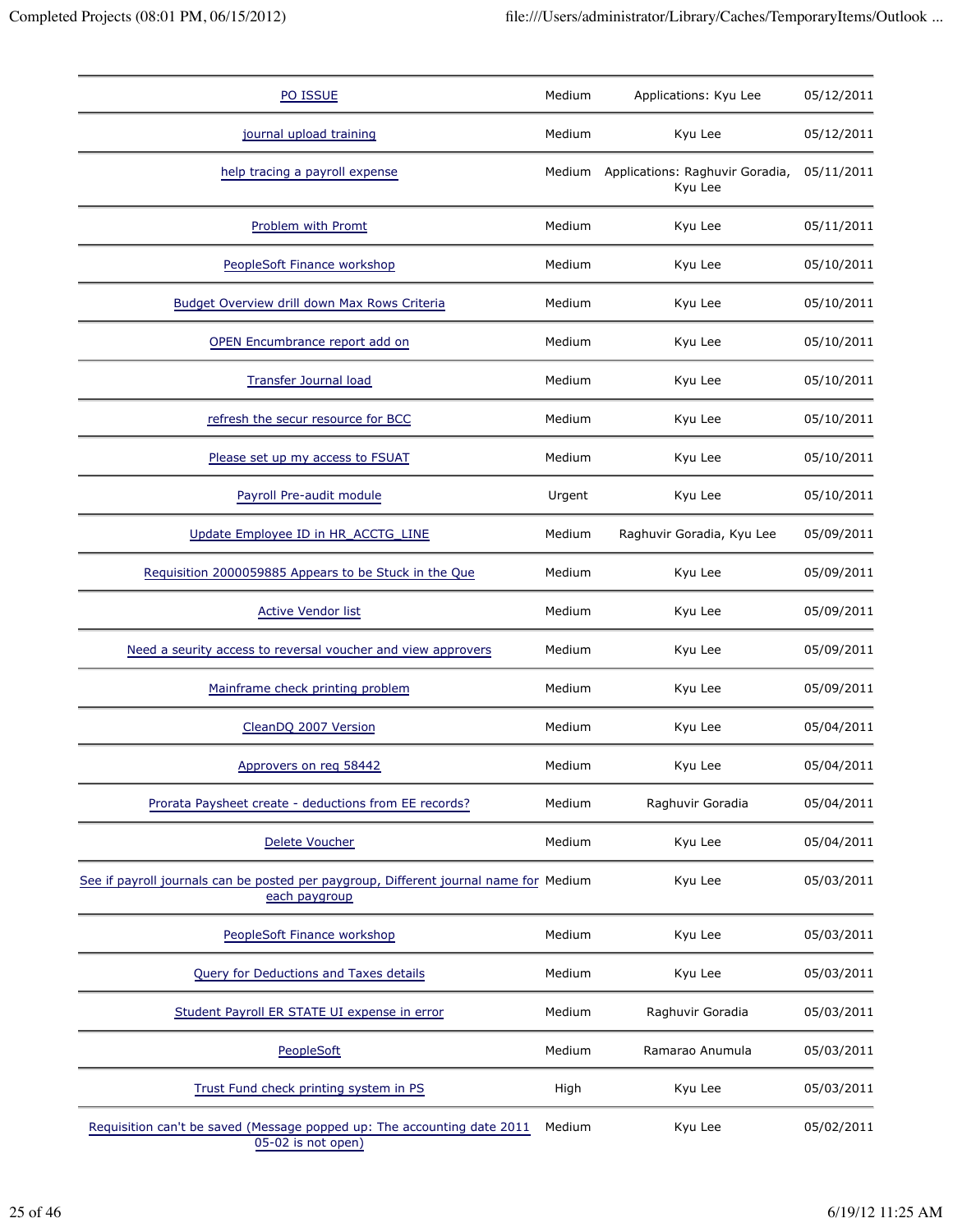| <b>Question regarding Prompt</b>                                              | Medium | Kyu Lee                                                     | 05/02/2011 |
|-------------------------------------------------------------------------------|--------|-------------------------------------------------------------|------------|
| invoice requisition                                                           | Medium | Kyu Lee                                                     | 05/02/2011 |
| CCC Apply students (applied on 3/28/2011) not downloaded                      | Urgent | Gopaal Chandra                                              | 04/29/2011 |
| budget checking on benfitst                                                   | Medium | Kyu Lee                                                     | 04/28/2011 |
| student refund check did not print                                            | High   | Dominique Benavides, Kyu Lee                                | 04/28/2011 |
| Close PO                                                                      | Medium | Kyu Lee                                                     | 04/26/2011 |
| PeopleSoft Finance workshop                                                   | Medium | Kyu Lee                                                     | 04/26/2011 |
| Shirley Willison report issue with student Financial                          | Urgent | Ramarao Anumula, Dominique<br><b>Benavides</b>              | 04/26/2011 |
| All Processing Suspended: Restart OPRID=VNGUYEN, RUNID=10007217,<br>PI=795006 | Medium | Kyu Lee                                                     | 04/21/2011 |
| Requistions not forwarding to manager                                         | Medium | Kyu Lee                                                     | 04/21/2011 |
| help with posting payroll adjustments                                         | Medium | Kyu Lee                                                     | 04/21/2011 |
| Match Status: EXCEPTIONS Voucher# 00074949                                    | Medium | Kyu Lee                                                     | 04/21/2011 |
| Requisitons                                                                   | Medium | Kyu Lee                                                     | 04/21/2011 |
| PCA Benefit program error per Jennifer - Need help to Un-confirm ADM          | Medium | Raghuvir Goradia                                            | 04/20/2011 |
| <b>Prompt Problem</b>                                                         | Medium | Raghuvir Goradia                                            | 04/20/2011 |
| PeopleSoft/Oracle processing hangs                                            | Medium | Raghuvir Goradia                                            | 04/20/2011 |
| Server not reconized to run calc                                              | Medium | Raghuvir Goradia, Kyu Lee                                   | 04/20/2011 |
| LTD doesn't show on employee's paycheck                                       | Medium | Raghuvir Goradia                                            | 04/20/2011 |
| <b>Error Message</b>                                                          | Medium | Raghuvir Goradia                                            | 04/20/2011 |
| <b>Student Voter Verification List</b>                                        | High   | Gopaal Chandra                                              | 04/20/2011 |
| Student ID # 10056826                                                         | Medium | Dominique Benavides                                         | 04/19/2011 |
| unable to calculate tuition                                                   | Medium | Dominique Benavides                                         | 04/19/2011 |
| <b>Student Financials-Contract Education</b>                                  | Medium | Dominique Benavides                                         | 04/19/2011 |
| student account-merge request                                                 | Medium | Dominique Benavides                                         | 04/19/2011 |
| Req. #2000059738                                                              | Medium | Kyu Lee                                                     | 04/19/2011 |
| Dropped Student breakdown with Campus and Ethniciy                            | High   | Applications: Ramarao Anumula, 04/19/2011<br>Gopaal Chandra |            |
| Measure A Expense report                                                      | Medium | Kyu Lee                                                     | 04/18/2011 |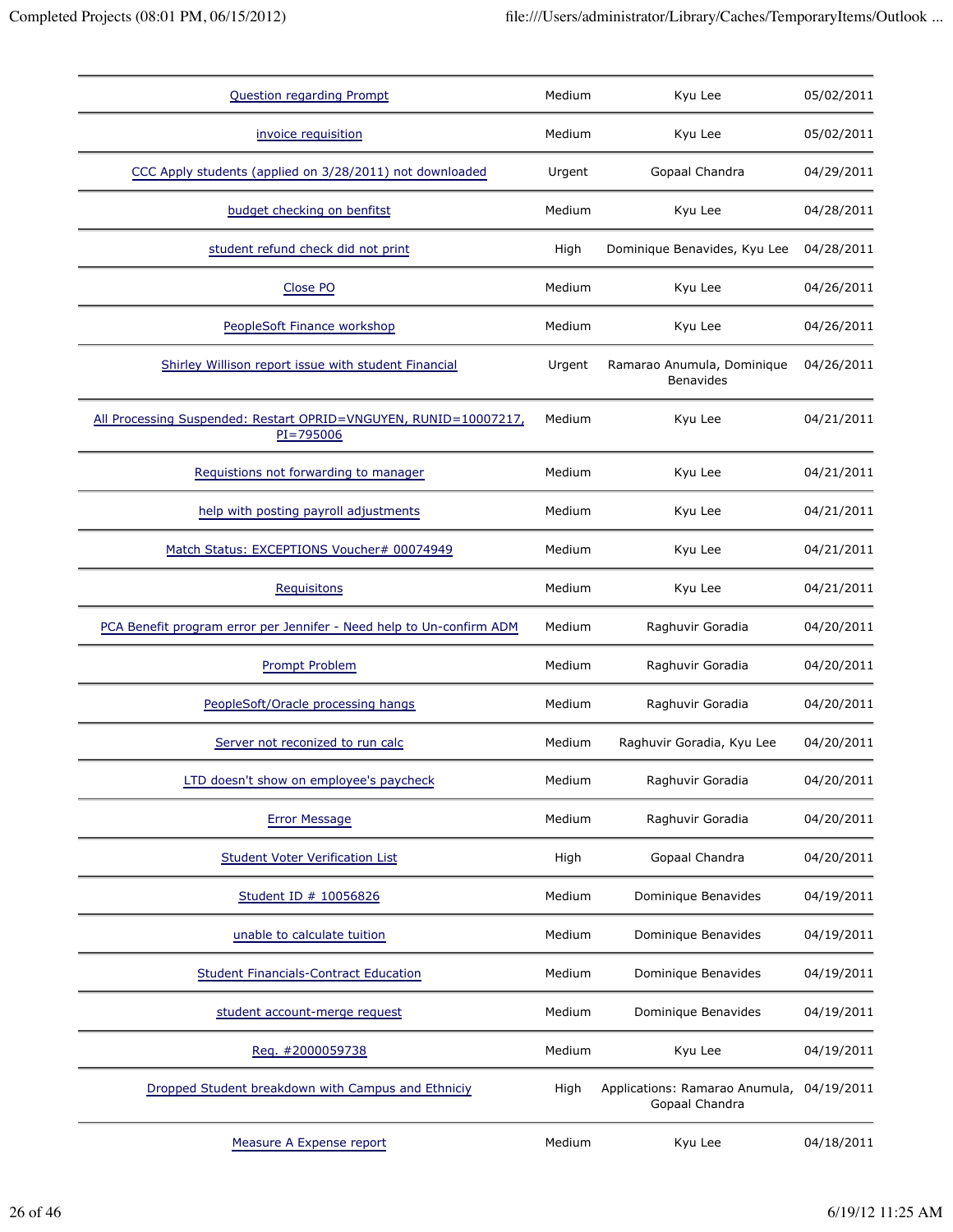| access to promt                                                                                           | Medium | Kyu Lee                                            | 04/18/2011 |
|-----------------------------------------------------------------------------------------------------------|--------|----------------------------------------------------|------------|
| No Docs                                                                                                   | Medium | Kyu Lee                                            | 04/15/2011 |
| Private Secure Drive for Payroll Staff files                                                              | Medium | Raghuvir Goradia                                   | 04/14/2011 |
| 403B/457 files                                                                                            | Medium | Raghuvir Goradia                                   | 04/14/2011 |
| Query Request for identifying the employees who pay into union dues, fees or<br>Rebate payers by Paygroup | High   | Raghuvir Goradia                                   | 04/14/2011 |
| PS/Oracle - VERRRRY SLOW                                                                                  | Urgent | Raghuvir Goradia, Kyu Lee                          | 04/14/2011 |
| <b>SQR Comp Time Report</b>                                                                               | Medium | Applications: Raghuvir Goradia                     | 04/12/2011 |
| PCC Custom EDD Report for Benefit Audit Responses                                                         | Medium | Raghuvir Goradia                                   | 04/12/2011 |
| SQR's for Finance/Cashiering                                                                              | Medium | Ramarao Anumula, Dominique<br><b>Benavides</b>     | 04/12/2011 |
| requisition # 2000059612                                                                                  | Medium | Kyu Lee                                            | 04/12/2011 |
| Req # 2000056524/ PO # 3000052589 Office Depot Issue                                                      | Medium | Kyu Lee                                            | 04/11/2011 |
| PRR with benefit mapping in suspense 9918 - should be exempt from<br>program participation?               | Medium | Applications: Raghuvir Goradia                     | 04/11/2011 |
| DP 2 Party Taxable in A/C 9918                                                                            | Medium | Applications: Raghuvir Goradia                     | 04/11/2011 |
| <b>Requisition Approval Problem</b>                                                                       | Medium | Kyu Lee                                            | 04/11/2011 |
| CARE Payroll adjustment - Project 1009 to 0909                                                            | Medium | Kyu Lee                                            | 04/11/2011 |
| Cancel requisition 2-59102                                                                                | Medium | Kyu Lee                                            | 04/11/2011 |
| Pay Cycle Problem                                                                                         | Medium | Kyu Lee                                            | 04/11/2011 |
| Fringe expense on split payroll expense                                                                   | High   | Kyu Lee                                            | 04/11/2011 |
| Update deductions and tax customization                                                                   | High   | Kyu Lee                                            | 04/11/2011 |
| Reg 2000057295                                                                                            | Medium | Kyu Lee                                            | 04/08/2011 |
| APO#2-58545                                                                                               | Medium | Kyu Lee                                            | 04/08/2011 |
| Delete all PO in old Buyer's queue                                                                        | Medium | Kyu Lee                                            | 04/07/2011 |
| <b>SQL Fetch limit</b>                                                                                    | Medium | Kyu Lee                                            | 04/07/2011 |
| <b>EPOS OFFICIAL PAYMENT integration</b>                                                                  | Medium | Dominique Benavides, Raghuvir<br>Goradia, Minh Lam | 04/06/2011 |
| Passport Issue with adding classes                                                                        | Medium | Raghuvir Goradia, Minh Lam                         | 04/06/2011 |
| Comp Time Report for Trudy Largent                                                                        | Medium | Raghuvir Goradia                                   | 04/06/2011 |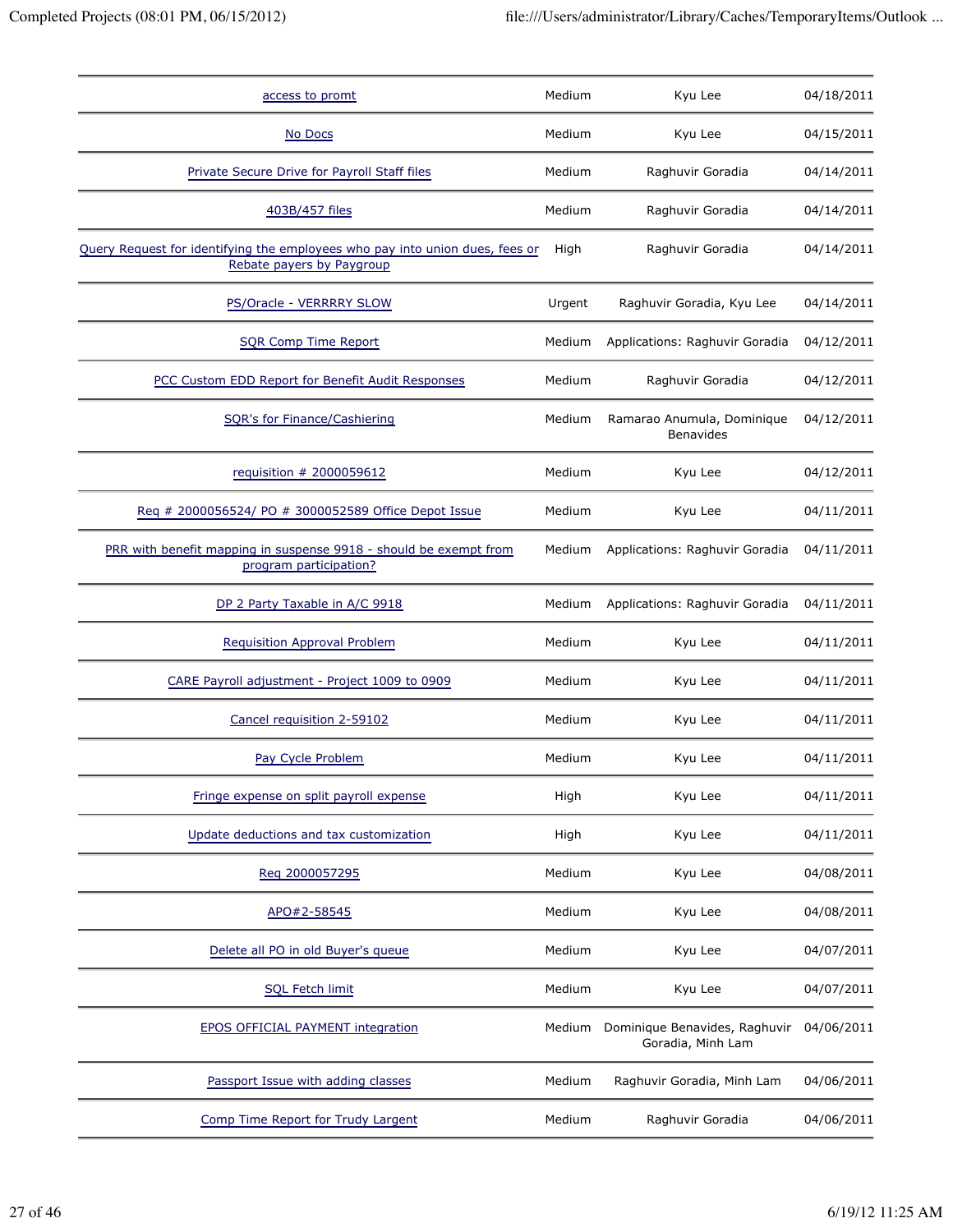| part of a payroll journal posted to general ledger twice                           | Medium | Kyu Lee                                          | 04/06/2011 |
|------------------------------------------------------------------------------------|--------|--------------------------------------------------|------------|
| <b>Student Fee Aging Report</b>                                                    | Medium | Kyu Lee                                          | 04/05/2011 |
| access in PROMT                                                                    | Medium | Kyu Lee                                          | 04/01/2011 |
| <b>Requisition Problem</b>                                                         | Medium | Kyu Lee                                          | 04/01/2011 |
| Location change & Bursar's admin. access for Guang Chen                            | Medium | Kyu Lee                                          | 04/01/2011 |
| student refund check                                                               | Medium | Kyu Lee                                          | 03/31/2011 |
| Double notification for approval                                                   | Medium | Kyu Lee                                          | 03/31/2011 |
| <b>QUESTION ON VOUCHER</b>                                                         | Medium | Kyu Lee                                          | 03/31/2011 |
| Re: Requisition# 2000059381- Scott's Seafood                                       | Medium | Kyu Lee                                          | 03/31/2011 |
| Req #2000059395                                                                    | Medium | Kyu Lee                                          | 03/31/2011 |
| Delete all PO in old Buyer's queue                                                 | Medium | Kyu Lee                                          | 03/31/2011 |
| Open account payments -- multiple quantity / multiple invoice prices.              | Medium | Kyu Lee                                          | 03/31/2011 |
| Load Sick Balances for Adjuncts so their leave(s) are updated as of<br>12/31/2010. | Urgent | Applications: Raghuvir Goradia,<br>Kyu Lee       | 03/31/2011 |
| 1099 For Larry Chang Ven#727703 for \$23000.00                                     | Medium | Kyu Lee                                          | 03/29/2011 |
| Requisition 2000059289,                                                            | Medium | Kyu Lee                                          | 03/29/2011 |
| <b>Electronic Benefit Reconcilitaion</b>                                           |        | Medium Raghuvir Goradia, Anthony Hale 03/28/2011 |            |
| posting to g/l problem                                                             | Medium | Kyu Lee                                          | 03/28/2011 |
| Creation of PS Record for Retiree                                                  | Medium | Raghuvir Goradia                                 | 03/28/2011 |
| Electronic Benefit Reconcilitaion                                                  | Medium | Raghuvir Goradia                                 | 03/28/2011 |
| unencumbering of requisition funds                                                 | Medium | Kyu Lee                                          | 03/28/2011 |
| Turn on Process failure notification                                               | Medium | Kyu Lee                                          | 03/25/2011 |
| Req. 58741 Cancellation                                                            | Medium | Kyu Lee                                          | 03/25/2011 |
| Requisitions with out Po numbers                                                   | Medium | Kyu Lee                                          | 03/25/2011 |
| wrong encumberance                                                                 | Medium | Kyu Lee                                          | 03/25/2011 |
| Re: Unable to cancel PO #3-53882                                                   | Medium | Kyu Lee                                          | 03/25/2011 |
| Double notification for approval                                                   | Medium | Kyu Lee                                          | 03/25/2011 |
| Payroll adjustment, 10002269,10002194                                              | Medium | Kyu Lee                                          | 03/25/2011 |
| Pcc_open_enc and Pcc_open_pre_enc                                                  | Medium | Kyu Lee                                          | 03/25/2011 |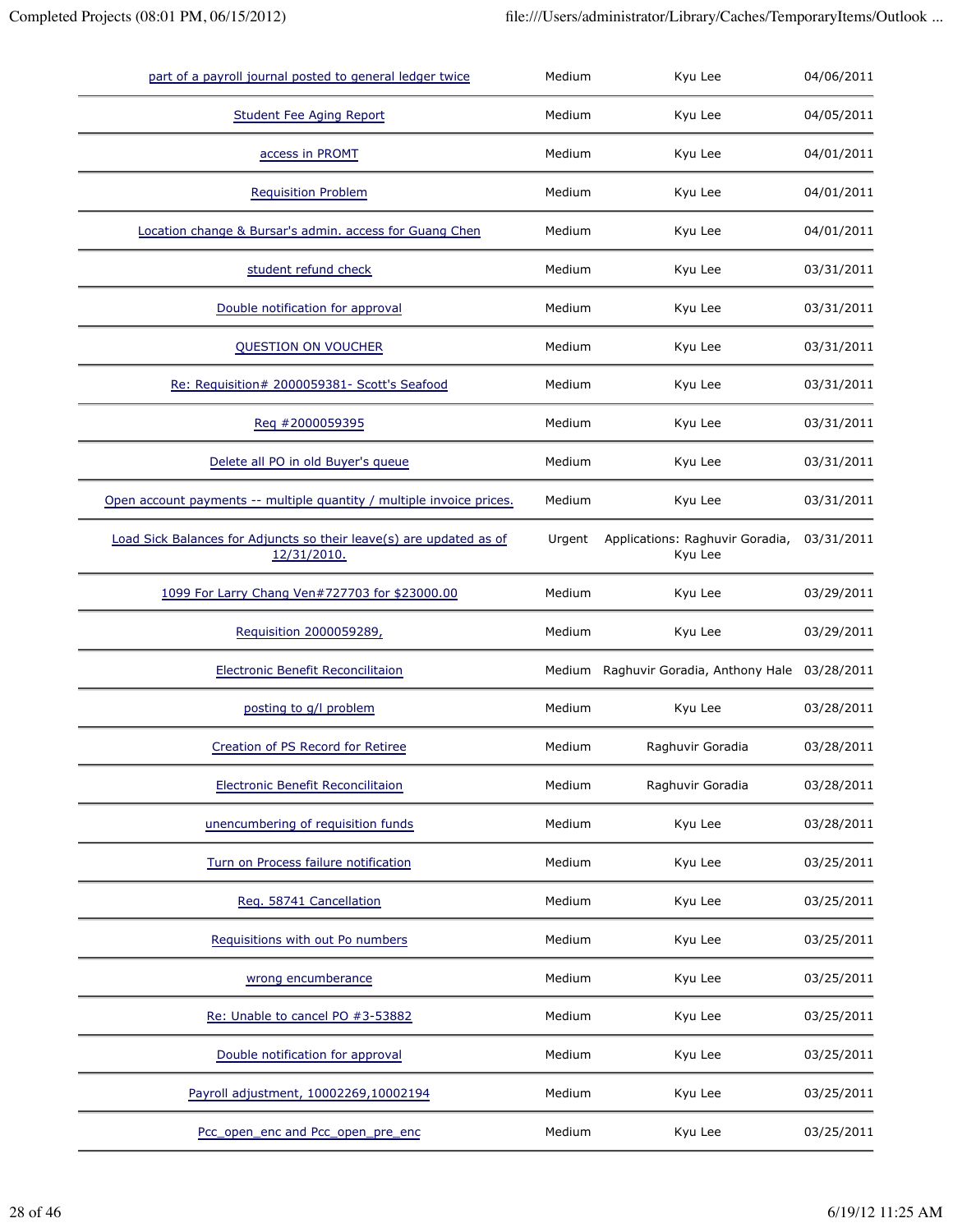| OPEN Encumbrance report add on                                                         | Medium | Kyu Lee                      | 03/25/2011 |
|----------------------------------------------------------------------------------------|--------|------------------------------|------------|
| Security Access List of users in Finance module                                        | Medium | Kyu Lee                      | 03/25/2011 |
| nVision Report turns to error status                                                   | Medium | Kyu Lee                      | 03/25/2011 |
| Remove Monthly Exp by Acct from Expense report                                         | Medium | Kyu Lee                      | 03/25/2011 |
| ledger period comparison form                                                          | Medium | Kyu Lee                      | 03/25/2011 |
| Requisition clears data when it's saved and budget checked                             | Medium | Kyu Lee                      | 03/25/2011 |
| Close Budget in KK in Test                                                             | Medium | Kyu Lee                      | 03/25/2011 |
| CleanDQ 2007 Version                                                                   | Medium | Kyu Lee                      | 03/25/2011 |
| 2011 Feb Payroll Posting                                                               | Medium | Kyu Lee                      | 03/25/2011 |
| Budget Overview drill down Max Rows Criteria                                           | Medium | Kyu Lee                      | 03/25/2011 |
| 2011 Feb Payroll Posting                                                               | Medium | Kyu Lee                      | 03/25/2011 |
| student refund check                                                                   | Medium | Dominique Benavides, Kyu Lee | 03/25/2011 |
| Laney ESL projector and Journalism printer part, 554 approval                          | Medium | Kyu Lee                      | 03/25/2011 |
| 2011 Feb Payroll Posting                                                               | Medium | Kyu Lee                      | 03/25/2011 |
| posting to g/l problem                                                                 | Medium | Kyu Lee                      | 03/25/2011 |
| Req/PO Origin switch                                                                   | Medium | Applications: Kyu Lee        | 03/25/2011 |
| <b>Prompt Access</b>                                                                   | Medium | Kyu Lee                      | 03/25/2011 |
| 1099 For Larry Chang Ven#727703 for \$23000.00                                         | Medium | Kyu Lee                      | 03/25/2011 |
| Trust Fund check printing system in PS                                                 | High   | Kyu Lee                      | 03/25/2011 |
| Update deductions and tax customization                                                | High   | Kyu Lee                      | 03/25/2011 |
| 1099 for Larry Chang                                                                   | Medium | Kyu Lee                      | 03/24/2011 |
| Payroll Report of July-Sep '10 Calculated base for STRS (DB & CB), PERS &<br><b>WC</b> | Medium | Raghuvir Goradia             | 03/23/2011 |
| cannot update PO with new coding                                                       | Medium | Applications: Kyu Lee        | 03/22/2011 |
| Budget Development Module (Discretionary, Non-Discretionary)                           | High   | Kyu Lee                      | 03/22/2011 |
| Fringe expense on split payroll expense                                                | High   | Raghuvir Goradia, Kyu Lee    | 03/22/2011 |
| <b>SAFE to GL</b>                                                                      | High   | Kyu Lee                      | 03/22/2011 |
| Payroll Pre-audit module                                                               | Urgent | Kyu Lee                      | 03/22/2011 |
| MIS EB File error                                                                      | Medium | Gopaal Chandra               | 03/21/2011 |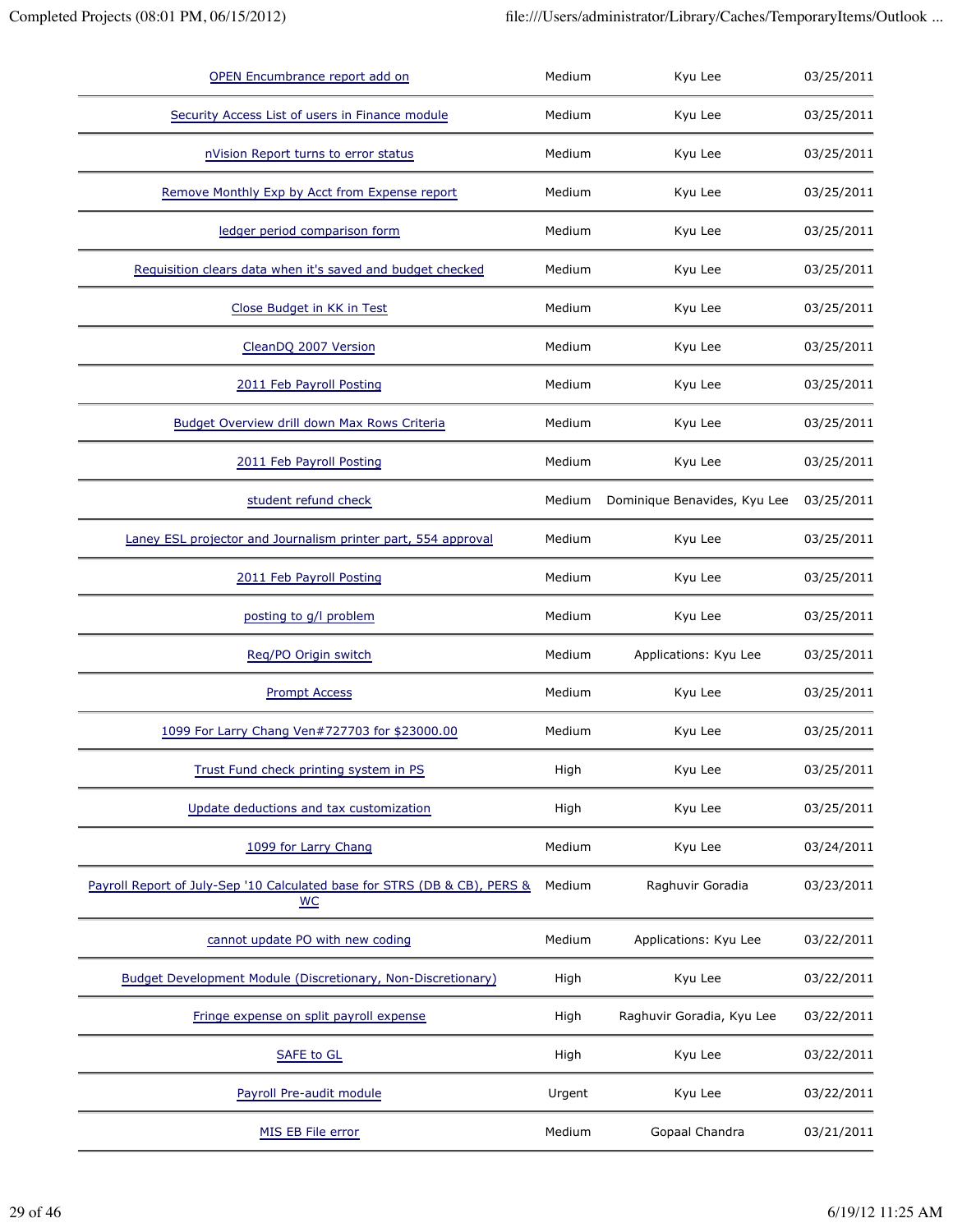| High School data issue: CDS Code & CEEB Code                                                | Medium | Gopaal Chandra               | 03/21/2011 |
|---------------------------------------------------------------------------------------------|--------|------------------------------|------------|
| List of Active combo codes                                                                  | Medium | Kyu Lee                      | 03/21/2011 |
| Unable to cancel PO 3000053025                                                              | Medium | Kyu Lee                      | 03/21/2011 |
| Active Spring 2011 Laney College Student List                                               | High   | Gopaal Chandra               | 03/21/2011 |
| Missing PeopleSoft Record Mark N Fernandez #10171673                                        | Medium | Raghuvir Goradia             | 03/18/2011 |
| HR PeopleSoft Promt is too slow                                                             | Medium | Raghuvir Goradia             | 03/18/2011 |
| retro pay calculation due to reclassification; including a step increase and<br>swing shift | Medium | Raghuvir Goradia             | 03/18/2011 |
| complex pay calculation                                                                     | Medium | Raghuvir Goradia             | 03/18/2011 |
| Alameda Student Refunds                                                                     | Medium | Dominique Benavides, Kyu Lee | 03/18/2011 |
| PO / AP QUESTIONS                                                                           | Medium | Kyu Lee                      | 03/18/2011 |
| Urgent--requisition system is running slow                                                  | Medium | Kyu Lee                      | 03/18/2011 |
| No refund checks produced for Seung Lee & Gabriela Gonzales                                 | Medium | Kyu Lee                      | 03/18/2011 |
| missing vouchers                                                                            | Medium | Dominique Benavides, Kyu Lee | 03/18/2011 |
| Reg # 52109                                                                                 | Medium | Kyu Lee                      | 03/17/2011 |
| <b>AP Cash Allocation</b>                                                                   | Medium | Kyu Lee                      | 03/16/2011 |
| Reg. #58130                                                                                 | Medium | Kyu Lee                      | 03/16/2011 |
| Requisition 2000057953 has been Denied.                                                     | Medium | Kyu Lee                      | 03/16/2011 |
| <b>Budget un-encumberance</b>                                                               | Medium | Kyu Lee                      | 03/16/2011 |
| Reg 2-58749                                                                                 | Medium | Kyu Lee                      | 03/15/2011 |
| req#54031, please cancel                                                                    | Medium | Kyu Lee                      | 03/15/2011 |
| 2nd request re: Issue #2127                                                                 | Medium | Kyu Lee                      | 03/15/2011 |
| 2nd request re: Issue #2127                                                                 | Medium | Kyu Lee                      | 03/15/2011 |
| can't find requisition 2000058799 in Promt                                                  | Medium | Kyu Lee                      | 03/15/2011 |
| Student Refund check didn't print                                                           | Medium | Dominique Benavides, Kyu Lee | 03/15/2011 |
| PCCSASAR.SQR program modification                                                           | Urgent | Gopaal Chandra               | 03/15/2011 |
| Make a crystal for MBPCC_BASIC_SAL                                                          | Medium | Kyu Lee                      | 03/14/2011 |
| PO # 3-53235                                                                                | Medium | Kyu Lee                      | 03/14/2011 |
| ASG PO for Peralta TV -po 3000053159                                                        | Medium | Kyu Lee                      | 03/14/2011 |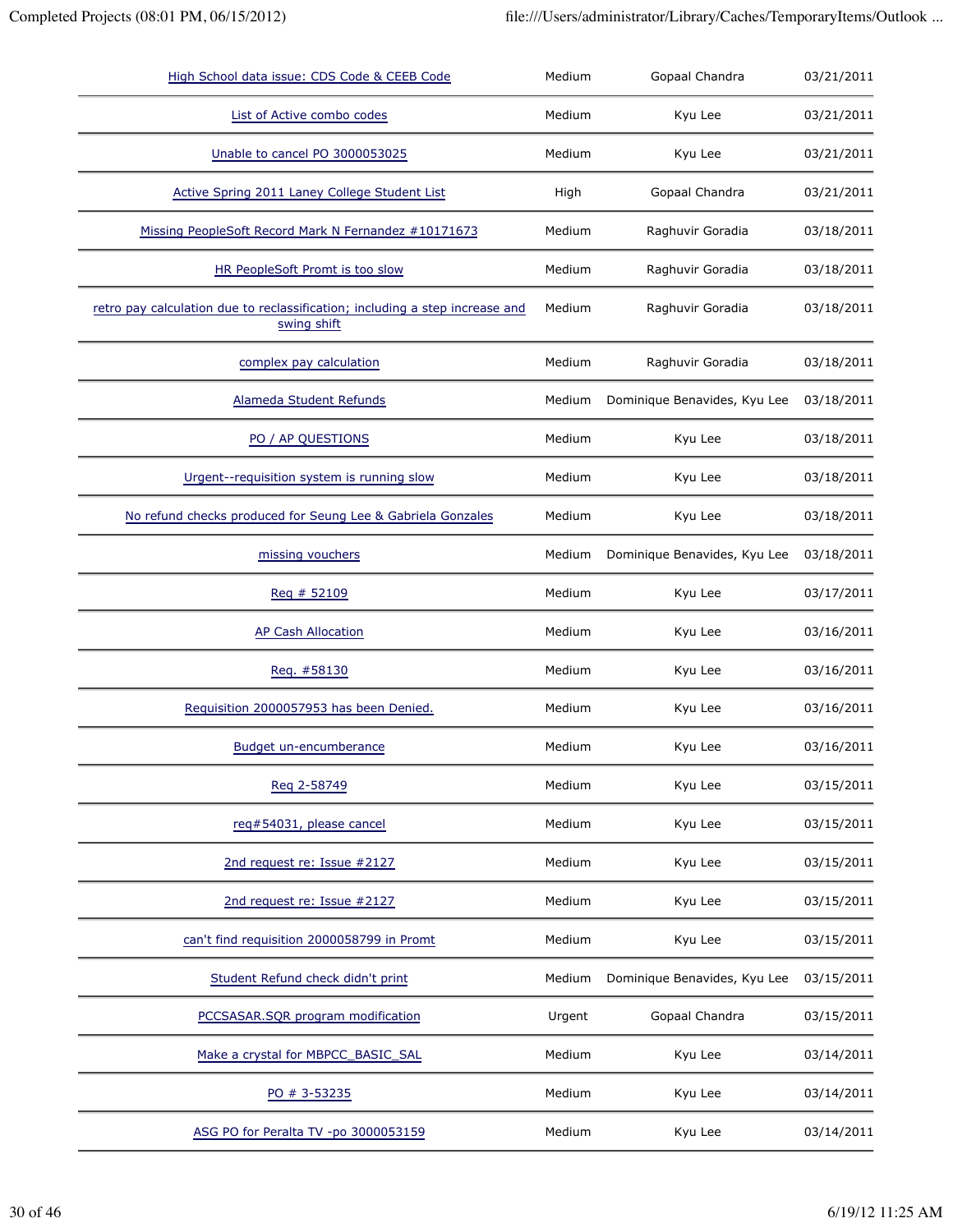| IT Switch for Peralta TV PO has a budget error                                                         | Medium | Kyu Lee                                  | 03/14/2011 |
|--------------------------------------------------------------------------------------------------------|--------|------------------------------------------|------------|
| MIS SX errors with no XB rows.                                                                         | Medium | Gopaal Chandra                           | 03/11/2011 |
| Payroll to GL error list report and Payroll Journal status report                                      | Medium | Kyu Lee                                  | 03/11/2011 |
| <b>Requisition Defaults</b>                                                                            | Medium | Kyu Lee                                  | 03/11/2011 |
| <b>Promt Finance Access</b>                                                                            | Medium | Kyu Lee                                  | 03/11/2011 |
| 2009-2010 payroll adjustments Need                                                                     | Medium | Kyu Lee                                  | 03/11/2011 |
| See to increase max number for queries                                                                 | Medium | Kyu Lee                                  | 03/11/2011 |
| Error message in Prompt                                                                                | Medium | Kyu Lee                                  | 03/11/2011 |
| Vendors not included in 1099 process                                                                   | Medium | Kyu Lee                                  | 03/11/2011 |
| Payroll journal list query                                                                             | Medium | Kyu Lee                                  | 03/11/2011 |
| Sylvia-- access to vendor list                                                                         | Medium | Kyu Lee                                  | 03/11/2011 |
| problem on creating a reversal voucher for a stale dated check<br>voucher#00061472                     | Medium | Kyu Lee                                  | 03/11/2011 |
| 9135 Direct Deposit Posting                                                                            | Medium | Kyu Lee                                  | 03/11/2011 |
| error in batch tuition calculation SFPBCALC                                                            | Medium | Dominique Benavides, Raghuvir<br>Goradia | 03/11/2011 |
| URGENT: Please Provide Requisition Access ASAP to Lin Marelick / Remove<br>Access to Lorraine Giordano | Urgent | Kyu Lee                                  | 03/11/2011 |
| Requisition routing for approval, CC 165                                                               | Medium | Kyu Lee                                  | 03/10/2011 |
| Requisition                                                                                            | Medium | Kyu Lee                                  | 03/10/2011 |
| Journal Header Search                                                                                  | Medium | Kyu Lee                                  | 03/10/2011 |
| still getting requisition notices and now I can't review requisitions in<br>add/update reqs            | Medium | Kyu Lee                                  | 03/10/2011 |
| Reg 2-56633                                                                                            | Medium | Kyu Lee                                  | 03/10/2011 |
| 2-57762 Reg in limbo                                                                                   | Medium | Kyu Lee                                  | 03/10/2011 |
| Voucher 69411 / PAR                                                                                    | Medium | Kyu Lee                                  | 03/10/2011 |
| Problem with requisitions                                                                              | Medium | Kyu Lee                                  | 03/10/2011 |
| Access for Lin Marelick to Requisitions / Remove Access to Lorraine Giordano                           | Medium | Kyu Lee                                  | 03/10/2011 |
| approved req not yet sourced to a PO                                                                   |        | Kyu Lee                                  | 03/10/2011 |
|                                                                                                        | Medium |                                          |            |
| Berkeley Student refunds pay cycle issue                                                               | Medium | Kyu Lee                                  | 03/10/2011 |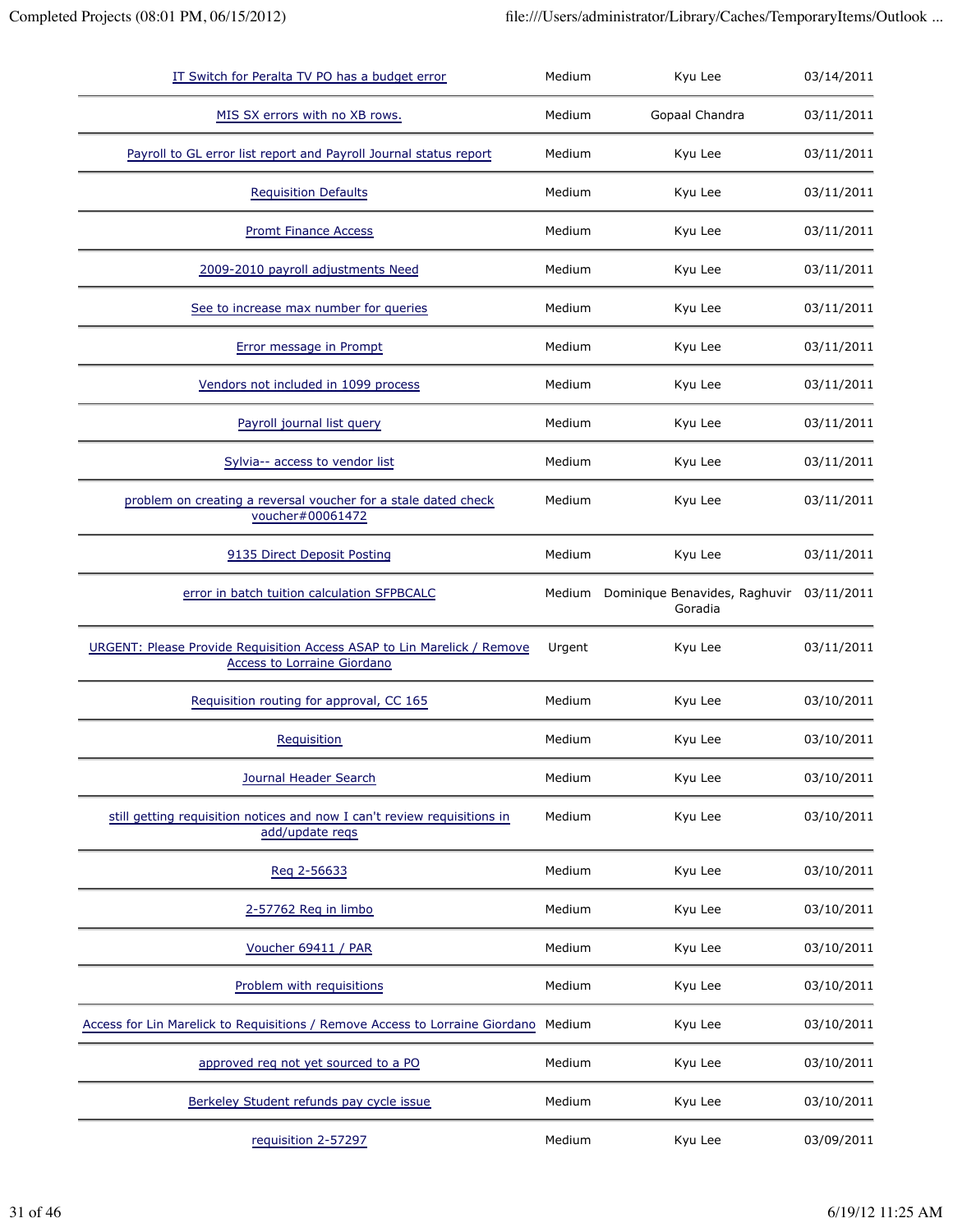| 9XXX roll forward for 09-10                                                                  | Medium | Kyu Lee          | 03/09/2011 |
|----------------------------------------------------------------------------------------------|--------|------------------|------------|
| something I noticed about audit vs review actuals                                            | Medium | Kyu Lee          | 03/09/2011 |
| The invisible budget code is back 801859-13514051400-000000                                  | Medium | Kyu Lee          | 03/09/2011 |
| script for payroll, 9000                                                                     | Medium | Kyu Lee          | 03/09/2011 |
| error on paygl02 EXS FEB 11                                                                  | Medium | Kyu Lee          | 03/09/2011 |
| error when running paygl02 for PCA                                                           | Medium | Kyu Lee          | 03/09/2011 |
| Training material for creating a journal                                                     | Medium | Kyu Lee          | 03/09/2011 |
| run query                                                                                    | Medium | Kyu Lee          | 03/09/2011 |
| Requisitions that need approval.                                                             | Medium | Kyu Lee          | 03/09/2011 |
| Receiving Budget Error/Funding available in account                                          | Medium | Kyu Lee          | 03/09/2011 |
| Receiving Budget Error/Funding available in account                                          | Medium | Kyu Lee          | 03/09/2011 |
| Parity Pay Custom Cal Report Process                                                         | Medium | Raghuvir Goradia | 03/09/2011 |
| Department Budget Table "How to add a new Effective Dated row in an<br>existing Fiscal year" | Medium | Raghuvir Goradia | 03/09/2011 |
| Query YPCC_DED_DIST_QRY                                                                      | Medium | Raghuvir Goradia | 03/09/2011 |
| Account 01-552-4301-1-130630-0000-00                                                         | Medium | Kyu Lee          | 03/09/2011 |
| Query to extract Overtime by Check Issue date and PayGroup                                   | High   | Raghuvir Goradia | 03/09/2011 |
| MIS SM file error fixing                                                                     | High   | Gopaal Chandra   | 03/08/2011 |
| SCCACCCB.SQR modification in HRUAT                                                           | High   | Gopaal Chandra   | 03/08/2011 |
| MIS XB file extract program sccaccxb.sqr changes                                             | High   | Gopaal Chandra   | 03/08/2011 |
| cancelled regs - help?                                                                       | Medium | Kyu Lee          | 03/07/2011 |
| SEIU Annual Bargaining reports                                                               | Medium | Raghuvir Goradia | 03/06/2011 |
| <b>Query to Track LAR's</b>                                                                  | Medium | Raghuvir Goradia | 03/06/2011 |
| <b>Manager Query</b>                                                                         | Medium | Raghuvir Goradia | 03/06/2011 |
| Re-Vamp the LAR Report                                                                       | Medium | Raghuvir Goradia | 03/06/2011 |
| <b>SETID Error Combo Codes</b>                                                               | Medium | Kyu Lee          | 03/04/2011 |
| promt system is slow and gets stuck on "processing"                                          | Medium | Raghuvir Goradia | 03/04/2011 |
| How to account for Stale dated checks in Payroll                                             | Medium | Raghuvir Goradia | 03/04/2011 |
| <b>SDI Account Assigned</b>                                                                  | Medium | Raghuvir Goradia | 03/04/2011 |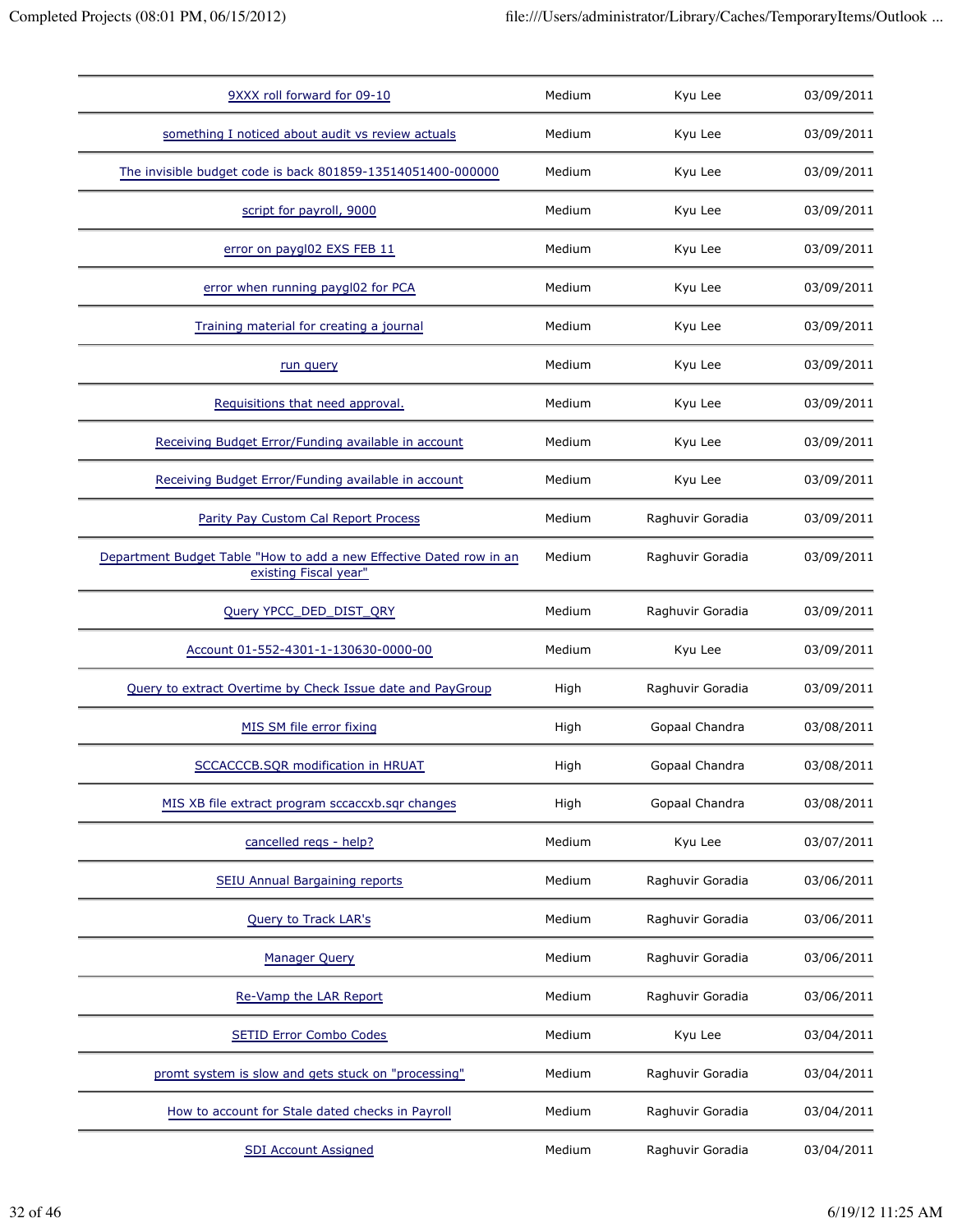| Combo code with SETID error                                                          | Medium | Kyu Lee                                                    | 03/04/2011 |
|--------------------------------------------------------------------------------------|--------|------------------------------------------------------------|------------|
| Pst payroll off cycle 2/28/2011                                                      | Medium | Kyu Lee                                                    | 03/04/2011 |
| Report on regs on each fund                                                          | Medium | Kyu Lee                                                    | 03/04/2011 |
| <b>PeopleSoft Access</b>                                                             | Medium | Kyu Lee                                                    | 03/03/2011 |
| 2000055813 approved before Merritt Business Manager                                  | Medium | Kyu Lee                                                    | 03/02/2011 |
| student refund checks not printed                                                    | Medium | Dominique Benavides, Kyu Lee                               | 03/02/2011 |
| exempt filing status employees report request                                        | Medium | Raghuvir Goradia                                           | 03/02/2011 |
| 2000057421 in pending cancellation                                                   | Medium | Kyu Lee                                                    | 03/02/2011 |
| Error Message-keeps repeating. I am unable to run my monthly reports and<br>queries. | Medium | Raghuvir Goradia                                           | 03/02/2011 |
| Deduction code report                                                                | Medium | Kyu Lee                                                    | 03/02/2011 |
| SR 3-2689553051: time out with sponsor refunds link                                  | Medium | Ramarao Anumula, Dominique<br>Benavides, Minh Lam, Kyu Lee | 03/02/2011 |
| View all doesn't show in Milan's Journal Line page                                   | Medium | Kyu Lee                                                    | 03/01/2011 |
| Prorata Paysheet create - deductions from EE records?                                | Medium | Raghuvir Goradia                                           | 02/23/2011 |
| Requisition                                                                          | Medium | Kyu Lee                                                    | 02/17/2011 |
| Push Req to Purchasing                                                               | Medium | Kyu Lee                                                    | 02/17/2011 |
| Requisition 2-57174                                                                  | Medium | Kyu Lee                                                    | 02/17/2011 |
| disencumber funds                                                                    | Medium | Kyu Lee                                                    | 02/17/2011 |
| disencumber funds                                                                    | Medium | Kyu Lee                                                    | 02/17/2011 |
| cancel encombrance                                                                   | Medium | Kyu Lee                                                    | 02/17/2011 |
| Requisition 2-57174 issue=1911                                                       | Medium | Kyu Lee                                                    | 02/17/2011 |
| help with report running in promt                                                    | High   | Kyu Lee                                                    | 02/17/2011 |
| REP for Feb 2011 is showing FHL RCL OCT 10                                           | Medium | Raghuvir Goradia                                           | 02/16/2011 |
| FT Instructors                                                                       | Medium | Raghuvir Goradia                                           | 02/16/2011 |
| Report - YTD hours worked by hourly employees for all paid in PS                     | Medium | Raghuvir Goradia                                           | 02/16/2011 |
| *** URGENT *** PRA Request CA Public Records Law                                     | Medium | Raghuvir Goradia                                           | 02/16/2011 |
| <b>ERROR</b>                                                                         | Medium | Kyu Lee                                                    | 02/15/2011 |
| Req ID 2000056687                                                                    | Medium | Kyu Lee                                                    | 02/15/2011 |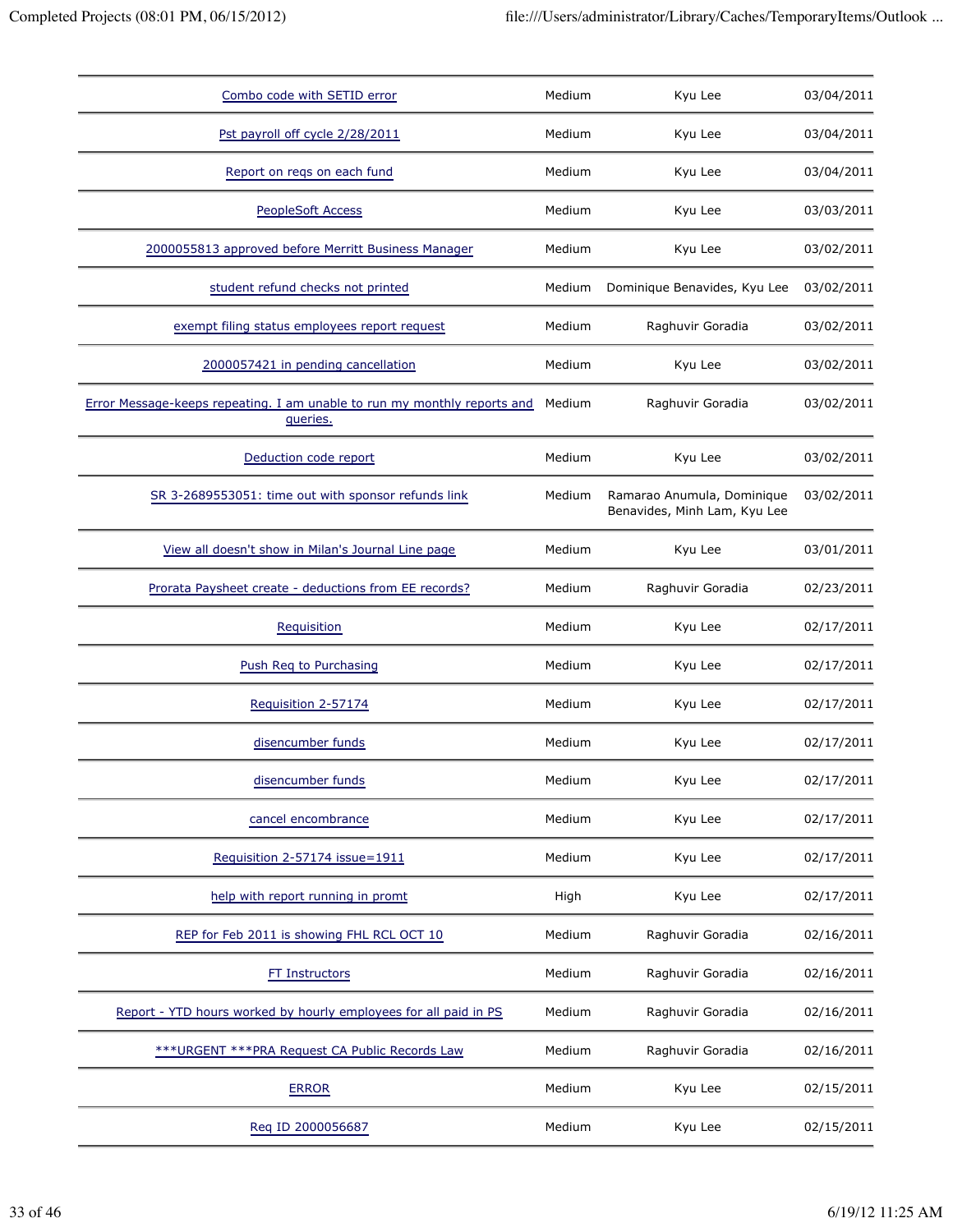| Please cancel requisition!                           | Medium | Kyu Lee                      | 02/15/2011 |
|------------------------------------------------------|--------|------------------------------|------------|
| <b>APPMNT Journal break down</b>                     | Medium | Kyu Lee                      | 02/11/2011 |
| Cancel rpo                                           | Medium | Kyu Lee                      | 02/11/2011 |
| PROMPT acess                                         | Medium | Kyu Lee                      | 02/10/2011 |
| Reg. to canc.                                        | Medium | Kyu Lee                      | 02/10/2011 |
| access to copy journal to Judy H. Yu                 | Medium | Kyu Lee                      | 02/10/2011 |
| REQ 2000056287 not forwarding to manager's worklist  | Medium | Kyu Lee                      | 02/10/2011 |
| Regs Not Forwarding to Manager's Worklist            | Medium | Kyu Lee                      | 02/09/2011 |
| <b>Budget Code Error</b>                             | Medium | Kyu Lee                      | 02/09/2011 |
| need help with a requisition error.                  | Medium | Kyu Lee                      | 02/09/2011 |
| TAX960FD.sqr processes to Error                      | High   | Raghuvir Goradia             | 02/09/2011 |
| BCC's cashier's office                               | Medium | Raghuvir Goradia             | 02/08/2011 |
| Employee doesn't show up on Reitree Report           | Medium | Raghuvir Goradia             | 02/08/2011 |
| 2000056170 cancel request                            | Medium | Kyu Lee                      | 02/07/2011 |
| SF Journal Schedule                                  | Medium | Kyu Lee                      | 02/07/2011 |
| need more access to review paycheck                  | Medium | Kyu Lee                      | 02/07/2011 |
| PO 3000052228 Budget Error                           | Medium | Kyu Lee                      | 02/07/2011 |
| Please print Employer copies 2010 W2 forms           | Medium | Raghuvir Goradia             | 02/07/2011 |
| Rapid Entry Paysheet (REP)                           | Medium | Raghuvir Goradia             | 02/07/2011 |
| problem with view log/ trace - PS                    | Medium | Raghuvir Goradia             | 02/07/2011 |
| Deduction Balances for an Employee                   | Medium | Raghuvir Goradia             | 02/07/2011 |
| Delete old REP for ADM 2006                          | Medium | Raghuvir Goradia             | 02/07/2011 |
| December Payroll Post                                | Medium | Kyu Lee                      | 01/31/2011 |
| worklist notices                                     | Medium | Kyu Lee                      | 01/31/2011 |
| need query written if there isn't already one - rush | Medium | Kyu Lee                      | 01/31/2011 |
| 2010 1098T                                           | High   | Dominique Benavides, Kyu Lee | 01/31/2011 |
| 2010 1099 Process                                    | High   | Kyu Lee                      | 01/31/2011 |
| Fringe benefit Mapping                               | Urgent | Kyu Lee                      | 01/31/2011 |
| Object codes needing set up for requisitions         | Medium | Kyu Lee                      | 01/28/2011 |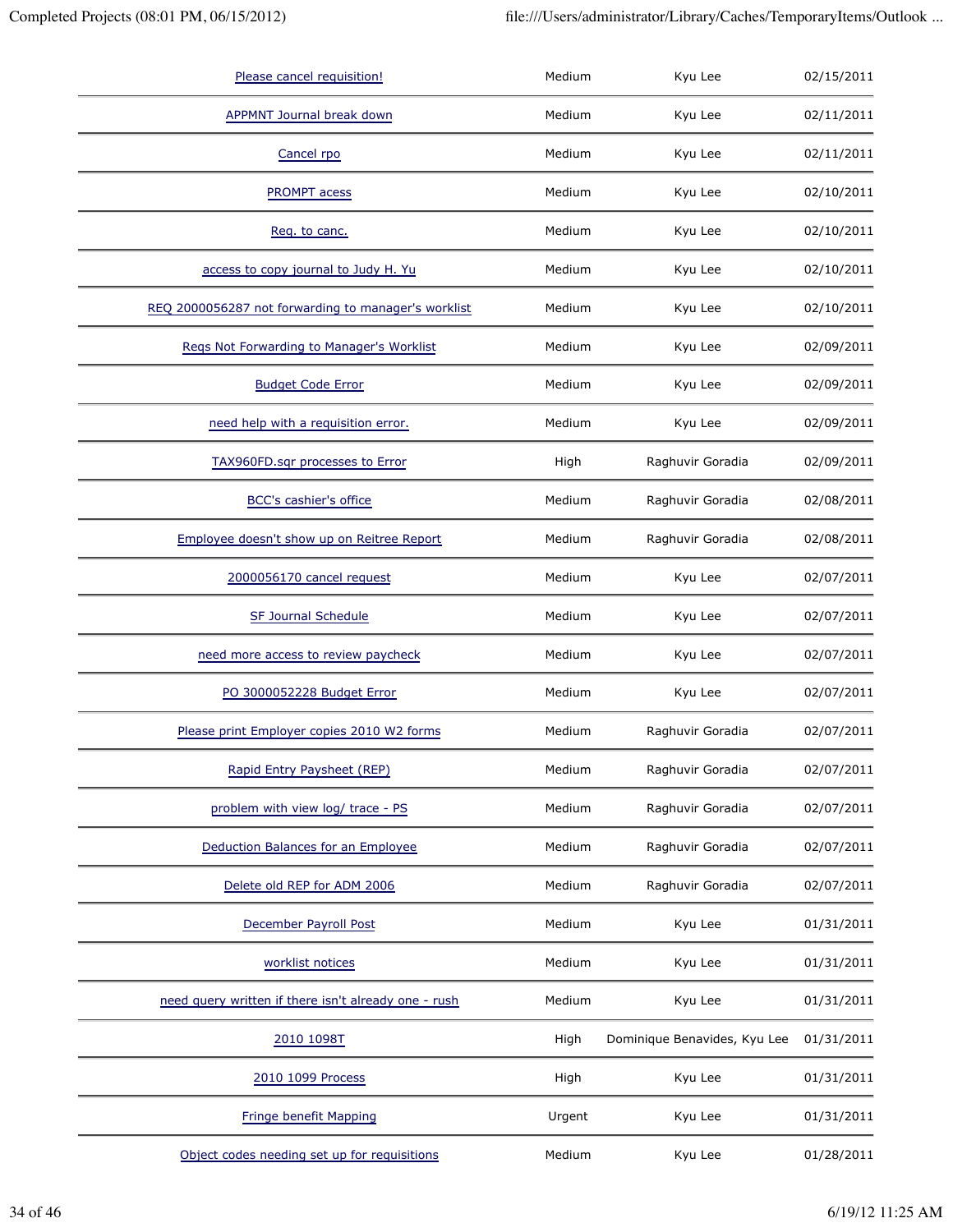| Requisition 2000056114 not sourced                                                  | Medium | Kyu Lee                      | 01/28/2011 |
|-------------------------------------------------------------------------------------|--------|------------------------------|------------|
| Kyu Lee: request to change a project line from 0000 to 2379 on a requisition Medium |        | Kyu Lee                      | 01/28/2011 |
| I continue to get notices of requisitions to process                                | Medium | Kyu Lee                      | 01/28/2011 |
| Cancel PO #3000051277                                                               | Medium | Kyu Lee                      | 01/27/2011 |
| Please cancel PO 3000051626                                                         | Medium | Kyu Lee                      | 01/27/2011 |
| SF 26936, 26940, and 26935 not printed                                              | Medium | Dominique Benavides, Kyu Lee | 01/26/2011 |
| <b>PeopleSoft Tables</b>                                                            | Medium | Kyu Lee                      | 01/24/2011 |
| <b>Access to Prompt</b>                                                             | Medium | Kyu Lee                      | 01/24/2011 |
| Cancellation of Requisition & P.O.                                                  | Medium | Kyu Lee                      | 01/24/2011 |
| Research how to populate Budget amount in Dept Budget Earnings                      | High   | Kyu Lee                      | 01/24/2011 |
| <b>Student Aging report</b>                                                         | High   | Dominique Benavides, Kyu Lee | 01/21/2011 |
| Requisition workflow from Merritt                                                   | Medium | Kyu Lee                      | 01/20/2011 |
| <b>Requisition Workflow from Merritt</b>                                            | Medium | Kyu Lee                      | 01/20/2011 |
| error in processing aging report                                                    | Medium | Kyu Lee                      | 01/20/2011 |
| BATCH REFUND SWEEP - TO CLEAN UP INELIGIBLE CREDITS                                 | Medium | Kyu Lee                      | 01/20/2011 |
| 2011-01-19, BATCH REFUND SWEEP                                                      | Medium | Dominique Benavides, Kyu Lee | 01/20/2011 |
| <b>Federal Compliance Testing-Audit</b>                                             | Medium | Kyu Lee                      | 01/19/2011 |
| Payroll combination code rule violation for December 2010 Payroll                   | Medium | Kyu Lee                      | 01/19/2011 |
| Locate report FIN0037                                                               | Medium | Kyu Lee                      | 01/18/2011 |
| Error message on PROMPT when cancelling stale dated checks                          | Medium | Kyu Lee                      | 01/18/2011 |
| <b>Chartfields Reports</b>                                                          | Medium | Kyu Lee                      | 01/18/2011 |
| <b>October Payroll Post</b>                                                         | Urgent | Kyu Lee                      | 01/18/2011 |
| VEN#725250, reissue 1099. Request to change vendor status- Wansley                  | Medium | Kyu Lee                      | 01/14/2011 |
| requisition                                                                         | Medium | Kyu Lee                      | 01/14/2011 |
| <b>Requisition Split coding</b>                                                     | Medium | Kyu Lee                      | 01/14/2011 |
| CANCEL VOUCHER 71310                                                                | Medium | Kyu Lee                      | 01/13/2011 |
| 2000056529 budget error                                                             | Medium | Kyu Lee                      | 01/13/2011 |
| reg's needing po's                                                                  | Medium | Kyu Lee                      | 01/13/2011 |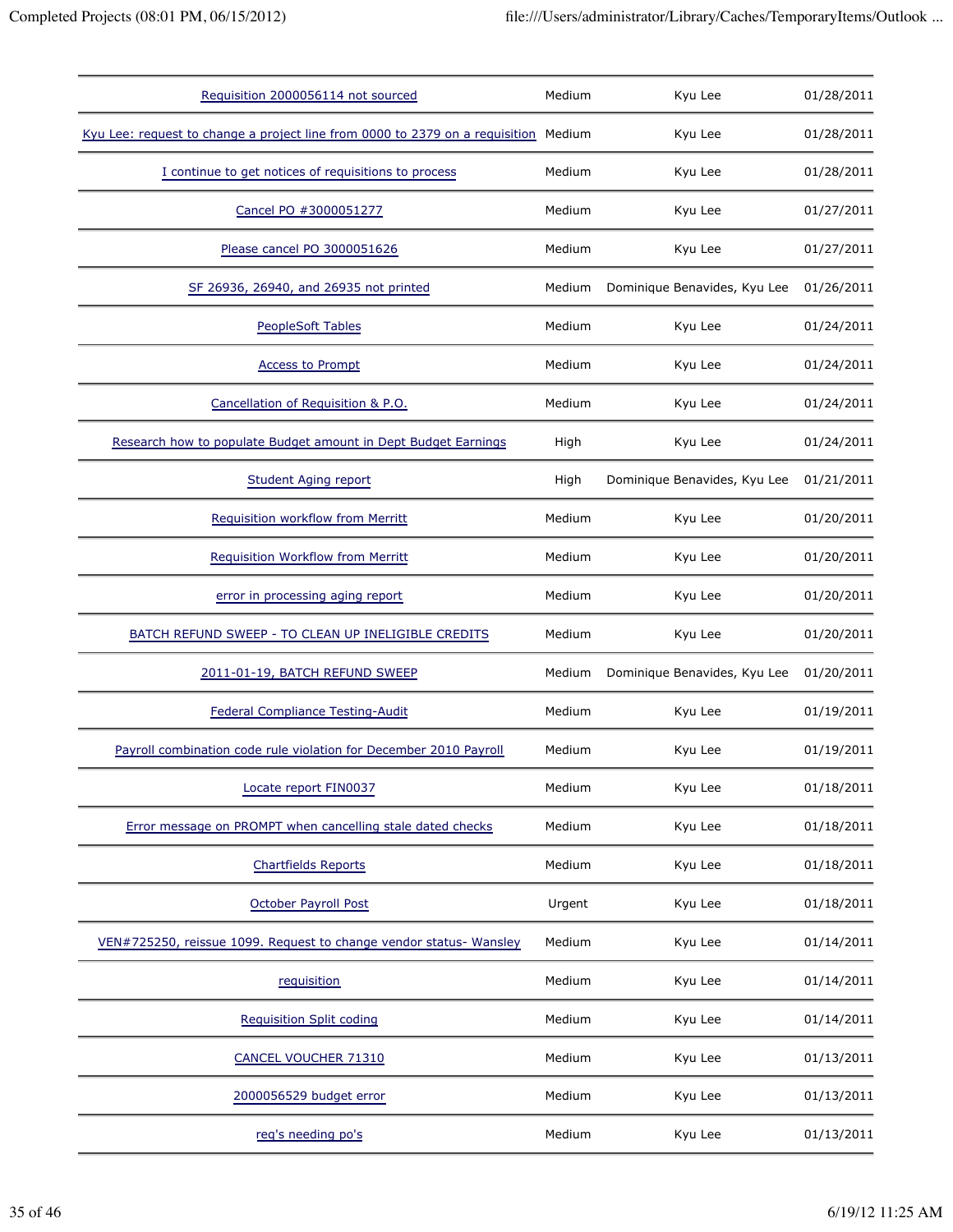| Requisition                                                                           | Medium | Kyu Lee | 01/13/2011 |
|---------------------------------------------------------------------------------------|--------|---------|------------|
| req# 2000056477 is not sourced                                                        | Medium | Kyu Lee | 01/12/2011 |
| Purchase Order Details Report                                                         | Medium | Kyu Lee | 01/12/2011 |
| <b>Requisition for Business Card</b>                                                  | Medium | Kyu Lee | 01/12/2011 |
| <b>November Payroll Post</b>                                                          | Medium | Kyu Lee | 01/12/2011 |
| Trying to cancel 3000051192                                                           | Medium | Kyu Lee | 01/12/2011 |
| Prompt access                                                                         | Medium | Kyu Lee | 01/11/2011 |
| Sourcing Reqs to PO                                                                   | Medium | Kyu Lee | 01/11/2011 |
| PO# 3-41248                                                                           | Medium | Kyu Lee | 01/11/2011 |
| Urgent!!!! PO 3000050647 One Work Place has a budget error                            | Medium | Kyu Lee | 01/11/2011 |
| <b>Requsition Help</b>                                                                | Medium | Kyu Lee | 01/06/2011 |
| Requisition                                                                           | Medium | Kyu Lee | 01/06/2011 |
| REQUISITION#2-5699                                                                    | Medium | Kyu Lee | 01/06/2011 |
| PO# 3-52106                                                                           | Medium | Kyu Lee | 01/06/2011 |
| Year End Process                                                                      | Medium | Kyu Lee | 01/06/2011 |
| 1st Level Approval for Req# 2-56514                                                   | Medium | Kyu Lee | 01/05/2011 |
| <b>Promt-Finance Access</b>                                                           | Medium | Kyu Lee | 01/04/2011 |
| equisition 2000054222.                                                                | Medium | Kyu Lee | 01/04/2011 |
| Cancel Req 2000056171                                                                 | Medium | Kyu Lee | 01/04/2011 |
| req #55930, Source PO                                                                 | Urgent | Kyu Lee | 12/16/2010 |
| Vendor 604147 prints with duplicated address                                          | Medium | Kyu Lee | 12/14/2010 |
| Voucher 70297 / PO 50386                                                              | Medium | Kyu Lee | 12/14/2010 |
| Issues with saving information in Promt, Budget Process times out.                    | Medium | Kyu Lee | 12/14/2010 |
| My PROMT account for preparing requisitions                                           | Medium | Kyu Lee | 12/13/2010 |
| I am constantly receiving this error message when trying to save requisitions. Medium |        | Kyu Lee | 12/13/2010 |
| Purchasing redicament                                                                 | Medium | Kyu Lee | 12/13/2010 |
| Reg 55985                                                                             | Medium | Kyu Lee | 12/13/2010 |
| PO 3000050665                                                                         | Medium | Kyu Lee | 12/13/2010 |
| payroll journal entry                                                                 | Medium | Kyu Lee | 12/09/2010 |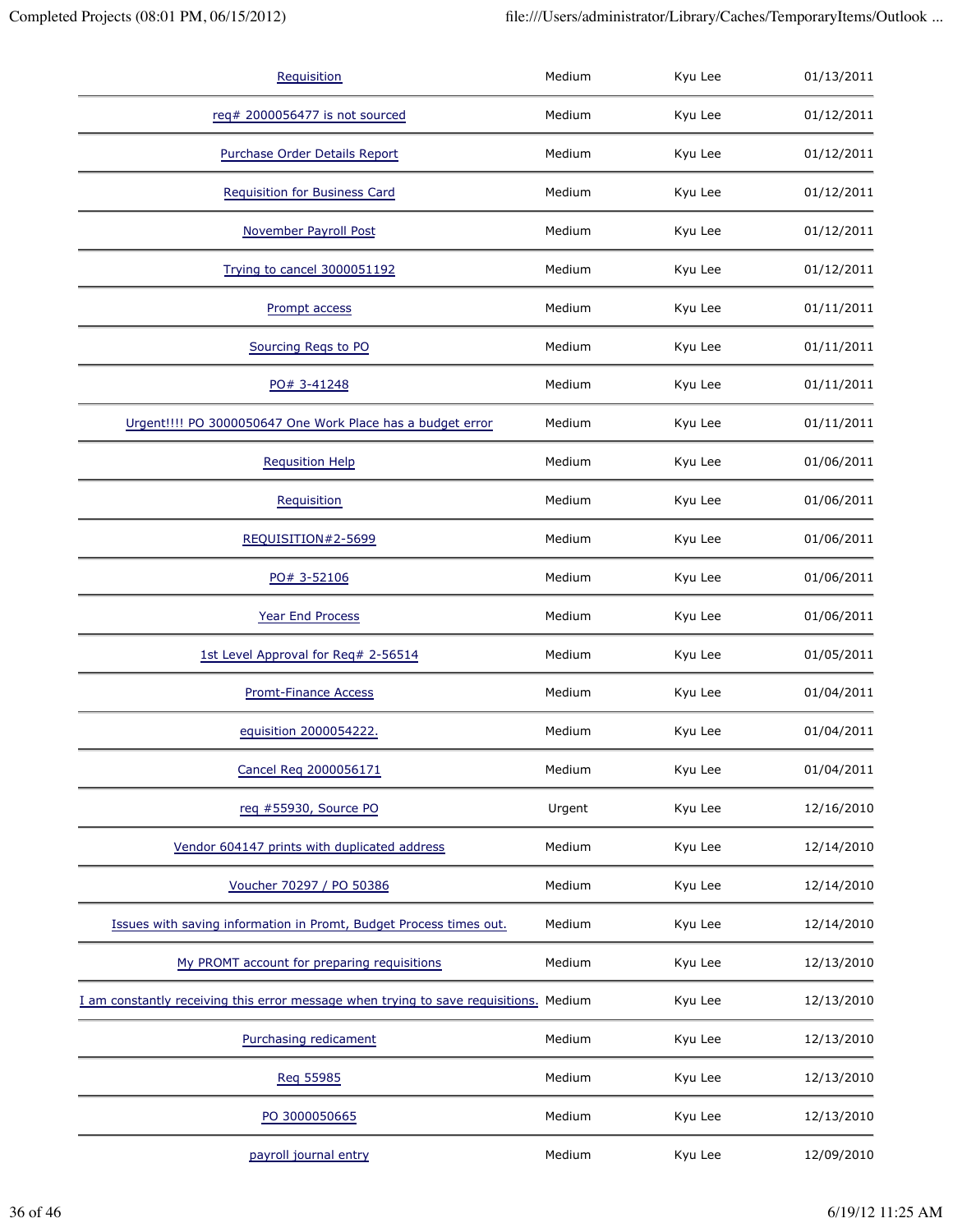| <b>URGENT- # 55287</b>                                                              | Medium | Kyu Lee                   | 12/09/2010 |
|-------------------------------------------------------------------------------------|--------|---------------------------|------------|
| <b>HRPAY Detail report</b>                                                          | Medium | Kyu Lee                   | 12/08/2010 |
| access upgrades for Marie Kobase & MaryBeth Benvenutti                              | Medium | Kyu Lee                   | 12/08/2010 |
| <b>APVCHR</b> journal breakdown                                                     | Medium | Kyu Lee                   | 12/06/2010 |
| <b>PROMT</b>                                                                        | Medium | Kyu Lee                   | 12/06/2010 |
| Cancelled Req. #2-55607                                                             | Medium | Kyu Lee                   | 12/02/2010 |
| Hotel Shattcuk's invoice - REq#2-55808                                              | Medium | Kyu Lee                   | 12/02/2010 |
| <b>Access For Prom</b>                                                              | Medium | Kyu Lee                   | 12/02/2010 |
| Load benefit journal                                                                | Medium | Kyu Lee                   | 12/01/2010 |
| Run PCC PY DATA ACCT NO ENC                                                         | Medium | Kyu Lee                   | 12/01/2010 |
| missing prompt data from 11/05/10                                                   | Medium | Raghuvir Goradia          | 11/30/2010 |
| PeopleSoft Payroll Processing Accomodations                                         | Medium | Raghuvir Goradia          | 11/30/2010 |
| PeopleSoft Access - priority for Michelle Lenh                                      | Medium | Raghuvir Goradia, Kit Hui | 11/30/2010 |
| POs don't budget check                                                              | Medium | Kyu Lee                   | 11/29/2010 |
| Mike Lenehan's notification issue                                                   | Medium | Kyu Lee                   | 11/23/2010 |
| budget upload                                                                       | Medium | Kyu Lee                   | 11/22/2010 |
| Requisition 2000055309, KK sync                                                     | Medium | Kyu Lee                   | 11/22/2010 |
| Unable to save requisitions in PROMT                                                | Medium | Kyu Lee                   | 11/22/2010 |
| Reg#2-54275                                                                         | Medium | Kyu Lee                   | 11/22/2010 |
| Voucher 69570                                                                       | Medium | Kyu Lee                   | 11/16/2010 |
| 1099 correction                                                                     | Medium | Kyu Lee                   | 11/16/2010 |
| <b>Department Chair Access</b>                                                      | Medium | Kyu Lee                   | 11/05/2010 |
| <b>UPLOAD BUDGET JOURNAL</b>                                                        | Medium | Kyu Lee                   | 11/04/2010 |
| Reg#2-54629                                                                         | Medium | Kyu Lee                   | 11/02/2010 |
| FW: Budget error Req # 2000051880/ PO # 3000050585                                  | Medium | Kyu Lee                   | 11/02/2010 |
| payroll adjustments                                                                 | Medium | Kyu Lee                   | 11/02/2010 |
| teach us how to upload journal entries - Kyu needs someone one else to do it Medium |        | Kyu Lee                   | 11/02/2010 |
| Reversal voucher access                                                             | Medium | Kyu Lee                   | 11/02/2010 |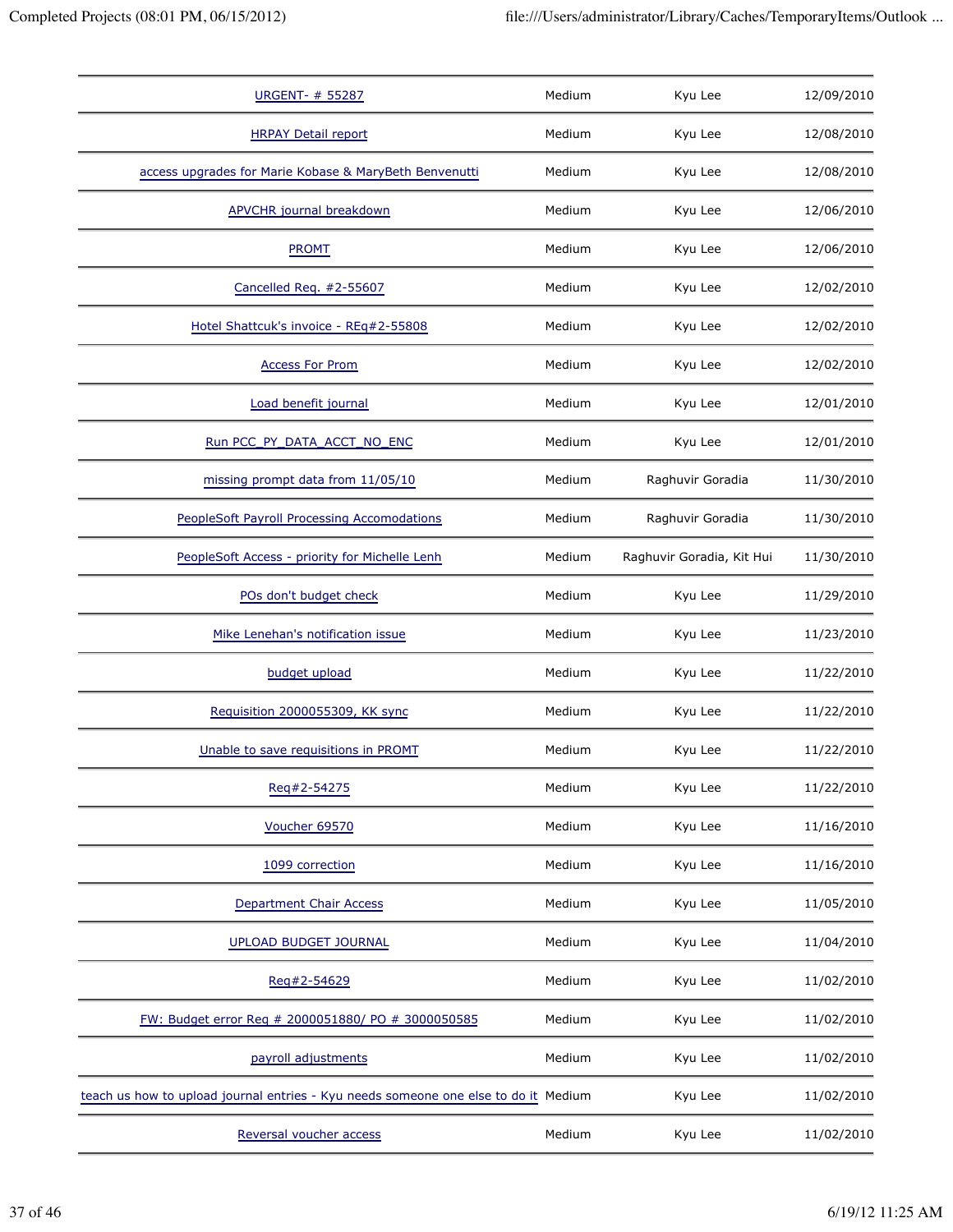| The Assignment process doesn't show DSPS and EOPS Students to be<br>scheduled for Appointments process | Urgent | Raghuvir Goradia             | 10/28/2010 |
|--------------------------------------------------------------------------------------------------------|--------|------------------------------|------------|
| new codings                                                                                            | Medium | Kyu Lee                      | 10/27/2010 |
| Payment Information drill down access for Kanika Paris                                                 | Medium | Kyu Lee                      | 10/27/2010 |
| Budget Error for Measure A Form #710 for PO 3000049199                                                 | Medium | Kyu Lee                      | 10/27/2010 |
| Software Analyst hiring committee meeting                                                              | Medium | Kyu Lee                      | 10/27/2010 |
| <b>Chair Person Access</b>                                                                             | Medium | Kit Hui, Kyu Lee             | 10/27/2010 |
| Past Due June, July, Aug and Sept pmt Bay Area News Group Acct #2053193                                | Medium | Kyu Lee                      | 10/27/2010 |
| prelim ProRata, combo pre-audit                                                                        | Medium | Kyu Lee                      | 10/27/2010 |
| expense data for Brandon                                                                               | Medium | Kyu Lee                      | 10/27/2010 |
| Payroll Combo error                                                                                    | Medium | Kyu Lee                      | 10/27/2010 |
| Develop an App engine to update code for taxes in payroll                                              | Urgent | Kyu Lee                      | 10/27/2010 |
| Combo Code error                                                                                       | Medium | Kyu Lee                      | 10/26/2010 |
| run a query for me                                                                                     | Medium | Kyu Lee                      | 10/26/2010 |
| journals where I clicked bypass budget check                                                           | Medium | Kyu Lee                      | 10/26/2010 |
| Requisition #54995                                                                                     | Medium | Kyu Lee                      | 10/26/2010 |
| 2000053177, Pre-encumbrance                                                                            | Medium | Kyu Lee                      | 10/26/2010 |
| <b>Security Clearance Clarification</b>                                                                | Medium | Kyu Lee                      | 10/21/2010 |
| <b>Journal List</b>                                                                                    | Medium | Kyu Lee                      | 10/21/2010 |
| Voucher# 00067508                                                                                      | Medium | Kyu Lee                      | 10/21/2010 |
| upgrade Sui Song's finance access                                                                      | Medium | Kyu Lee                      | 10/21/2010 |
| <b>GL</b> interface                                                                                    | Medium | Dominique Benavides, Kyu Lee | 10/21/2010 |
| Combo code error                                                                                       | Medium | Kyu Lee                      | 10/21/2010 |
| <b>Un-Encumber Funds</b>                                                                               | Medium | Kyu Lee                      | 10/21/2010 |
| <b>Procurement Reconciliation</b>                                                                      | Medium | Kyu Lee                      | 10/21/2010 |
| <b>BTR</b> approvals                                                                                   | Medium | Kyu Lee                      | 10/21/2010 |
| Chartfield combination error on project 2358                                                           | Medium | Kyu Lee                      | 10/20/2010 |
| PO 50198 / Req 53626 / Sam Clar                                                                        | Medium | Kyu Lee                      | 10/20/2010 |
| access to data warehouse                                                                               | Medium | Kyu Lee                      | 10/20/2010 |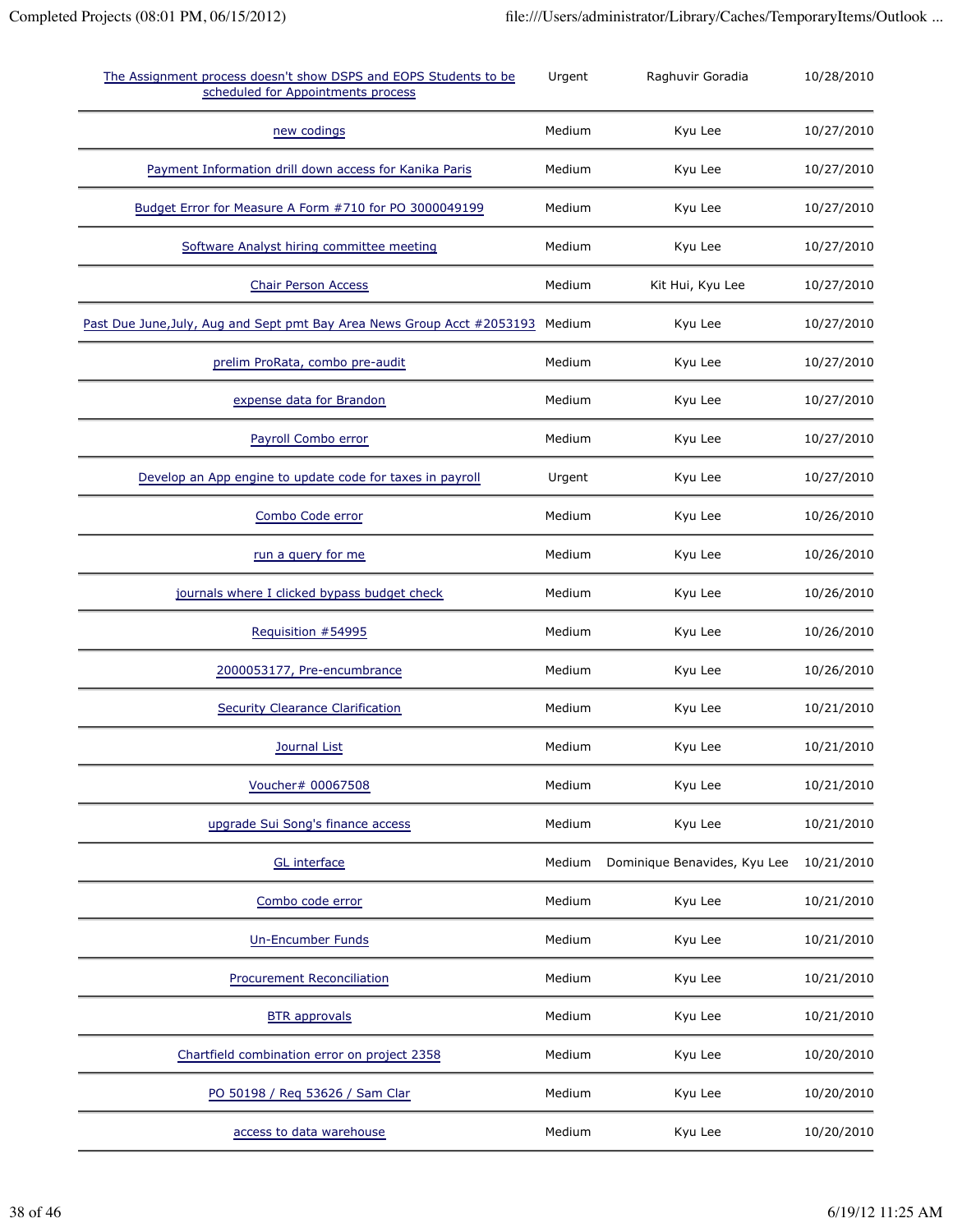| <b>Access to Run Query</b>                                              | Medium | Kyu Lee             | 10/19/2010 |
|-------------------------------------------------------------------------|--------|---------------------|------------|
| <b>Reg Cancelation</b>                                                  | Medium | Kyu Lee             | 10/19/2010 |
| Pls Cancel Reqs. 51607 and 52918 in my queue                            | Medium | Kyu Lee             | 10/19/2010 |
| 2000053842 budget issue                                                 | Medium | Kyu Lee             | 10/19/2010 |
| department budget changes                                               | Medium | Kyu Lee             | 10/19/2010 |
| access journals for Dominique Benavides                                 | Medium | Kyu Lee             | 10/18/2010 |
| Report Request from Vincent Koo                                         | Medium | Kyu Lee             | 10/18/2010 |
| Ed Services/ IT Staff Meeting                                           | Medium | Kyu Lee             | 10/15/2010 |
| nVision mod for Susan Rinne                                             | Medium | Kyu Lee             | 10/15/2010 |
| <b>Budget Transfer access to David Betts</b>                            | Medium | Kyu Lee             | 10/11/2010 |
| Query Results - COE Upload vs HRPAY Revised 9.22.2010                   | Medium | Kyu Lee             | 10/11/2010 |
| invalid chartfield                                                      | Medium | Kyu Lee             | 10/11/2010 |
| <b>Requisition Problem</b>                                              | Medium | Kyu Lee             | 10/11/2010 |
| 2009-2010 payroll adjustments Need                                      | Medium | Kyu Lee             | 10/11/2010 |
| Remove Budget Transfer from all but Ron Gerhard and Marybeth Benvenutti | Medium | Kyu Lee             | 10/05/2010 |
| <b>Budget Transfer report link</b>                                      | Medium | Kyu Lee             | 10/05/2010 |
| <b>Budget Overview Access</b>                                           | Medium | Kyu Lee             | 10/04/2010 |
| REQ 200054477                                                           | Medium | Kyu Lee             | 10/04/2010 |
| over charge tuition \$12,815.60 (fall 2009)                             | Medium | Dominique Benavides | 10/04/2010 |
| RCL employee paycheck                                                   | Medium | Raghuvir Goradia    | 09/30/2010 |
| PCT 10009496 Payroll adjustment                                         | Medium | Kyu Lee             | 09/27/2010 |
| new obj code/string- Journal won't post 20991                           | Medium | Kyu Lee             | 09/24/2010 |
| Printer near copy machine                                               | Medium | Kyu Lee             | 09/24/2010 |
| journal entry 20679                                                     | Medium | Kyu Lee             | 09/24/2010 |
| <b>Credit Card Transaction report</b>                                   | Medium | Kyu Lee             | 09/24/2010 |
| Chartfield combination error on project 2358                            | Medium | Kyu Lee             | 09/24/2010 |
| Req. #2000053427 - Status Unknown                                       | Medium | Kyu Lee             | 09/24/2010 |
| <b>Open Accounts</b>                                                    | Medium | Kyu Lee             | 09/24/2010 |
| <b>IMPORTANT FW: cancelling requisitions</b>                            | Medium | Kyu Lee             | 09/23/2010 |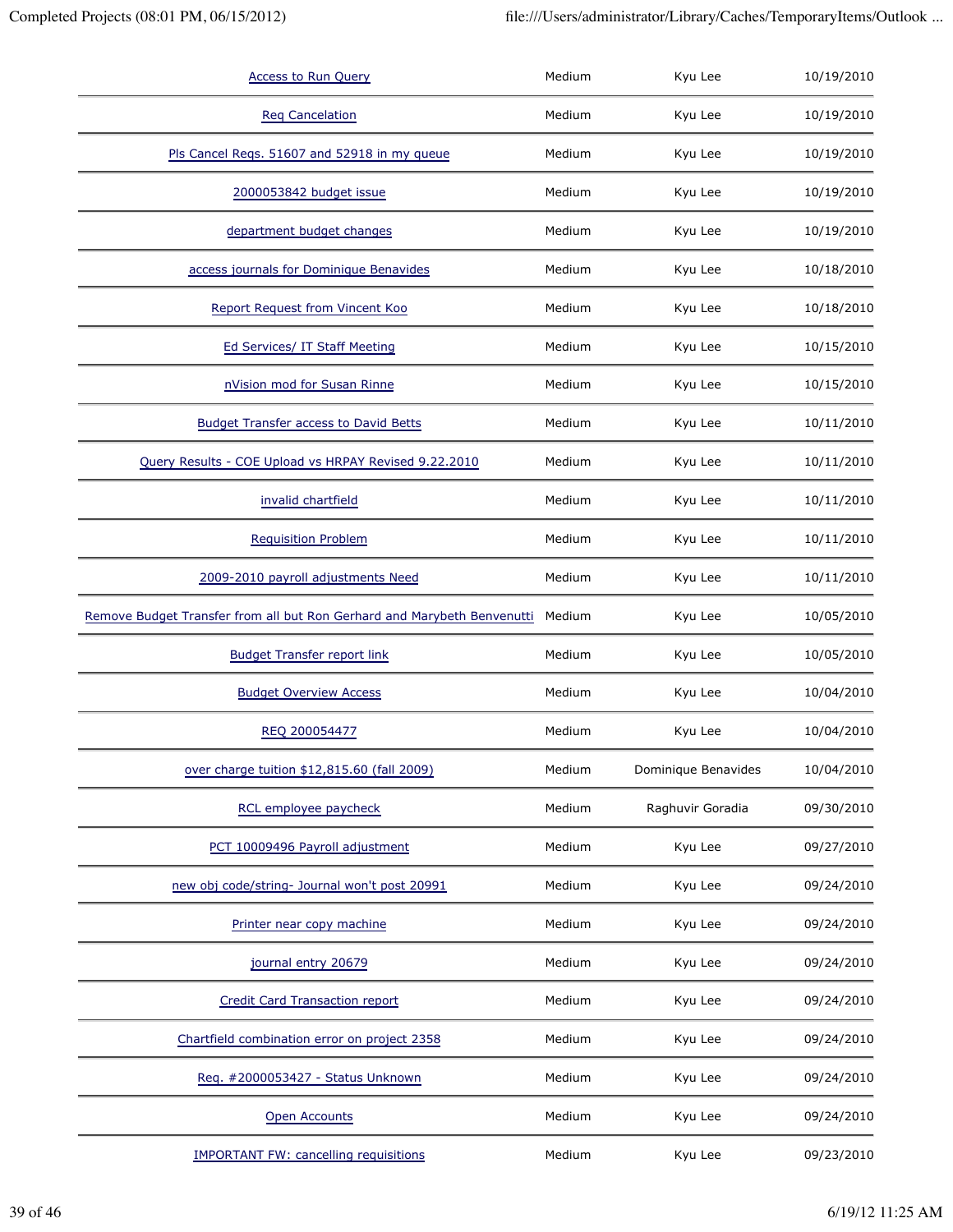| Payment details for FCMAT                               | Medium | Kyu Lee                      | 09/23/2010 |
|---------------------------------------------------------|--------|------------------------------|------------|
| Fringe Allocation break down by fund                    | Medium | Kyu Lee                      | 09/22/2010 |
| PD_PAYROLL_BY_ACCOUNT, query issue                      | Medium | Kyu Lee                      | 09/21/2010 |
| <b>PROMT Training</b>                                   | Medium | Raghuvir Goradia, Kyu Lee    | 09/20/2010 |
| Berkeley studetn refund                                 | Medium | Dominique Benavides, Kyu Lee | 09/20/2010 |
| Account code SETID issue                                | High   | Kyu Lee                      | 09/20/2010 |
| <b>Budget upload in Finance</b>                         | High   | Kyu Lee                      | 09/20/2010 |
| Which codes to Use                                      | Medium | Raghuvir Goradia             | 09/17/2010 |
| <b>PERS Reporting</b>                                   | Medium | Raghuvir Goradia             | 09/17/2010 |
| Positive Pay Report                                     | Medium | Raghuvir Goradia             | 09/17/2010 |
| cannot save a requisition                               | Medium | Kyu Lee                      | 09/17/2010 |
| FY budget expenditure report, by vendor, by year-       | Medium | Kyu Lee                      | 09/17/2010 |
| Daily cycle for stale dated checks                      | Medium | Kyu Lee                      | 09/17/2010 |
| Checks print error                                      | Medium | Dominique Benavides, Kyu Lee | 09/17/2010 |
| missing voucher                                         | Medium | Dominique Benavides, Kyu Lee | 09/17/2010 |
| Error Msg in PROMT/No Budget Exists                     | Medium | Kyu Lee                      | 09/16/2010 |
| Second copy of an invoice                               | Medium | Kyu Lee                      | 09/15/2010 |
| Reg. #53152                                             | Medium | Kyu Lee                      | 09/15/2010 |
| <b>REQ 53312</b>                                        | Medium | Kyu Lee                      | 09/15/2010 |
| Department SYNC in HR                                   | Medium | Kyu Lee                      | 09/14/2010 |
| Payroll details of Alexis, FY 2010                      | Medium | Kyu Lee                      | 09/13/2010 |
| access to finance data warehouse queries                | Medium | Kyu Lee                      | 09/13/2010 |
| Kaiser file sort                                        | Medium | Kyu Lee                      | 09/13/2010 |
| unposted q/l posted commitment controll                 | Medium | Kyu Lee                      | 09/13/2010 |
| <b>Approval of Requistions and Invoices</b>             | Medium | Kyu Lee                      | 09/13/2010 |
| Req. #53152                                             | Medium | Kyu Lee                      | 09/13/2010 |
| Payroll with errors                                     | Medium | Kyu Lee                      | 09/13/2010 |
| Salary Adjustment: 2009-10 CalWORKs Budget- Project 993 | Medium | Kyu Lee                      | 09/10/2010 |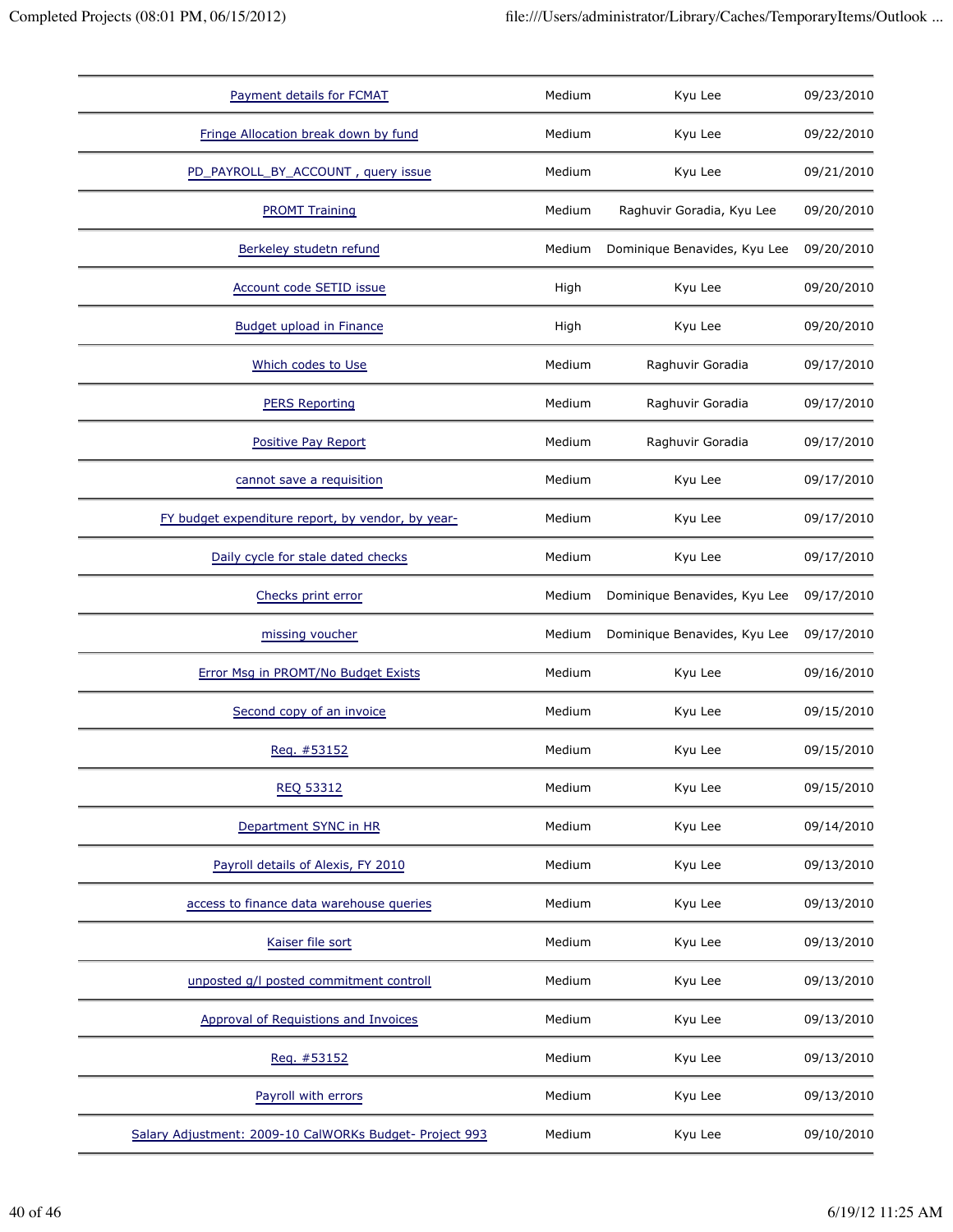| <b>Print Receipts</b>                                                | Medium | Dominique Benavides | 09/10/2010 |
|----------------------------------------------------------------------|--------|---------------------|------------|
| Requisition not showing in manager's queue                           | Medium | Kyu Lee             | 09/10/2010 |
| A/P Worklist Queue                                                   | Medium | Kyu Lee             | 09/10/2010 |
| Budget load Fund 63                                                  | Medium | Kyu Lee             | 09/09/2010 |
| Budget load Fund 68                                                  | Medium | Kyu Lee             | 09/09/2010 |
| Manager's Approval for Requisitions Cost Center 133                  | Medium | Kyu Lee             | 09/09/2010 |
| cost center 126 second level approval                                | Medium | Kyu Lee             | 09/08/2010 |
| Finance enhancements list                                            | Medium | Kyu Lee             | 09/07/2010 |
| List of employees have access to Journal Edit                        | Medium | Kyu Lee             | 09/07/2010 |
| Remove Ava's and Mike lenahan's journal edit access.                 | Medium | Kyu Lee             | 09/07/2010 |
| journal 17221                                                        | Medium | Kyu Lee             | 09/07/2010 |
| Salary query                                                         | Medium | Kyu Lee             | 09/07/2010 |
| PO not sourced                                                       | Medium | Kyu Lee             | 09/07/2010 |
| Revenue budget load                                                  | High   | Kyu Lee             | 09/07/2010 |
| Import revenue fund 11                                               | Medium | Kyu Lee             | 09/03/2010 |
| <b>Budget Transfer journal report</b>                                | Medium | Kyu Lee             | 09/03/2010 |
| Post journals reviewed                                               | Medium | Kyu Lee             | 09/03/2010 |
| 9161 can't see SA                                                    | Medium | Kyu Lee             | 09/03/2010 |
| <b>Financial Aid couty process</b>                                   | Medium | Kyu Lee             | 09/03/2010 |
| Payroll adjustment, emplid 10000550                                  | Medium | Kyu Lee             | 09/03/2010 |
| AP weekly run                                                        | Medium | Kyu Lee             | 09/02/2010 |
| Budget code needs to be corrected on Department Budget in HR         | Urgent | Kyu Lee             | 09/02/2010 |
| AP Year End process                                                  | Urgent | Kyu Lee             | 09/02/2010 |
| Requisition Problems When Arthur Rosete Prepares CC:231 Requisitions | Medium | Kyu Lee             | 09/01/2010 |
| Chartfield combination error on project 2358                         | Medium | Kyu Lee             | 09/01/2010 |
| Add Date of Hire to Current Query for Evaluations                    | Medium | Raghuvir Goradia    | 09/01/2010 |
| <b>LTD Deduction</b>                                                 | Medium | Raghuvir Goradia    | 09/01/2010 |
| give Ofelia access to copy journal                                   | Medium | Kyu Lee             | 09/01/2010 |
| <b>Requisition Approval History Route</b>                            | Medium | Kyu Lee             | 09/01/2010 |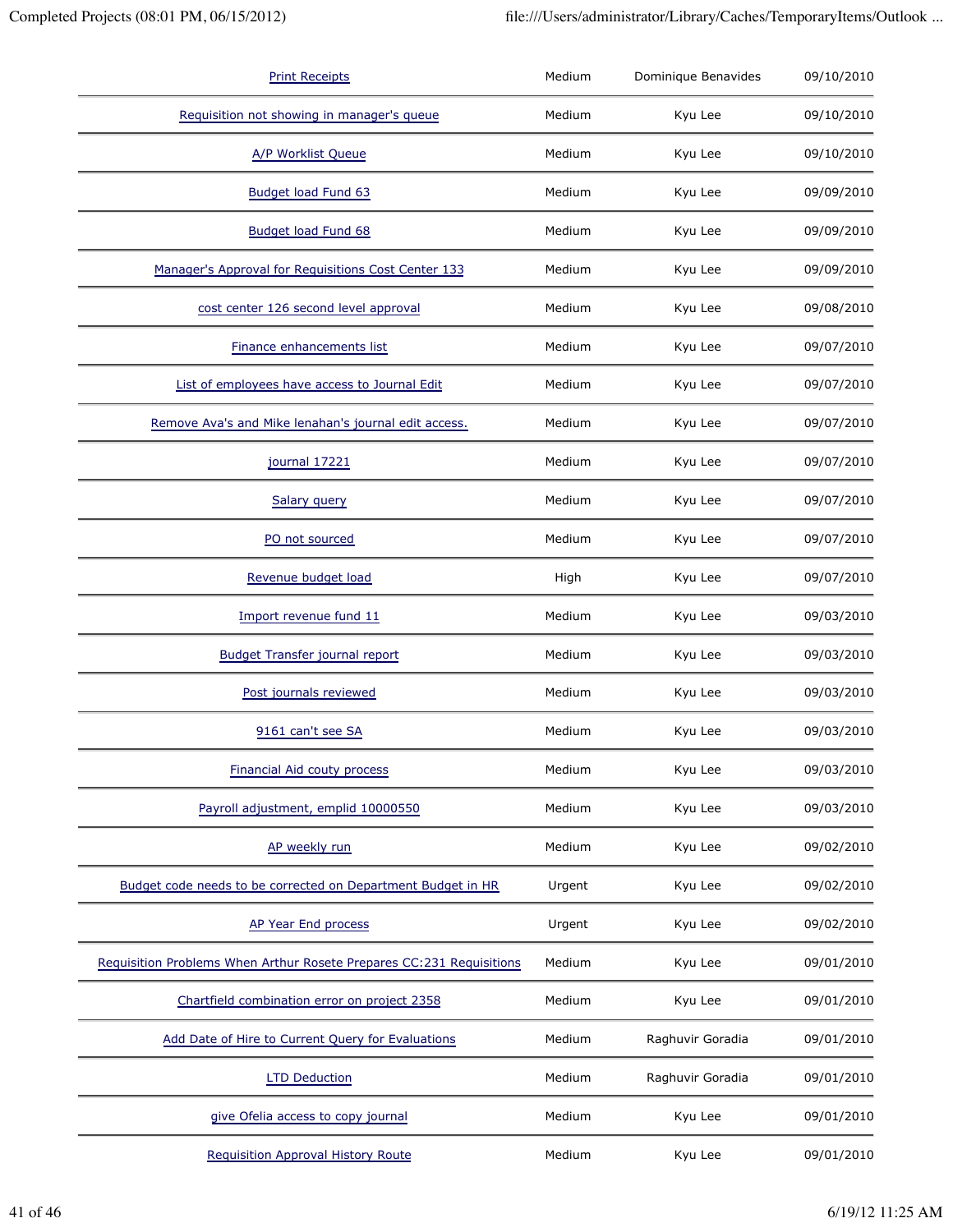| Merritt gets old signature                                                                                 | Medium | Kyu Lee          | 09/01/2010 |
|------------------------------------------------------------------------------------------------------------|--------|------------------|------------|
| Margaret Keeley's access and train                                                                         | Medium | Kyu Lee          | 09/01/2010 |
| Promt is Slow                                                                                              | Medium | Raghuvir Goradia | 08/31/2010 |
| AP voucher year end report                                                                                 | Medium | Kyu Lee          | 08/27/2010 |
| Meeting with Marybeth, Susan                                                                               | Medium | Kyu Lee          | 08/27/2010 |
| Cost Center 251 - new VPI Dr. Rebecca J. Kenney at College of Alameda                                      | Medium | Kyu Lee          | 08/27/2010 |
| Cancel a REQ                                                                                               | Medium | Kyu Lee          | 08/27/2010 |
| Payment detail report                                                                                      | Medium | Kyu Lee          | 08/25/2010 |
| Schedule Journal generator for SF to GL                                                                    | Medium | Kyu Lee          | 08/25/2010 |
| Jannett Jackson's worklist                                                                                 | Medium | Kyu Lee          | 08/25/2010 |
| Cash Balance deduction doesn't show on Payroll Register or Review Paycheck Medium<br>for employee 10003847 |        | Raghuvir Goradia | 08/25/2010 |
| Reg. 53312                                                                                                 | Medium | Kyu Lee          | 08/24/2010 |
| Delete voucher                                                                                             | Medium | Kyu Lee          | 08/24/2010 |
| Payroll Adjustment for Ayele Lemma                                                                         | Medium | Kyu Lee          | 08/24/2010 |
| Trust Fund check printing issue                                                                            | Medium | Kyu Lee          | 08/24/2010 |
| Department 255 workflow route                                                                              | Medium | Kyu Lee          | 08/24/2010 |
| Cannot Locate Leave Plan in PeopleSoft                                                                     | Medium | Raghuvir Goradia | 08/23/2010 |
| Workflow route change for Jacob NG                                                                         | Medium | Kyu Lee          | 08/20/2010 |
| 2010 Payroll Accurual journal import                                                                       | Medium | Kyu Lee          | 08/20/2010 |
| Police Department transactions break down                                                                  | Medium | Kyu Lee          | 08/20/2010 |
| Student Refund checks didn't print                                                                         | Medium | Kyu Lee          | 08/20/2010 |
| Meeting with Finance                                                                                       | Medium | Kyu Lee          | 08/20/2010 |
| PO list by Req requestor                                                                                   | Medium | Kyu Lee          | 08/19/2010 |
| Trust fund check - Berkeley's new signature not implemented                                                | Medium | Kyu Lee          | 08/19/2010 |
| Merritt Trust Fund check printed with incorrect signature                                                  | Medium | Kyu Lee          | 08/19/2010 |
| query for Non PO cancellation and voids for FY 09-10                                                       | Medium | Kyu Lee          | 08/19/2010 |
| Payroll Error Message                                                                                      | Medium | Raghuvir Goradia | 08/18/2010 |
| <b>Access</b>                                                                                              | Medium | Kyu Lee          | 08/17/2010 |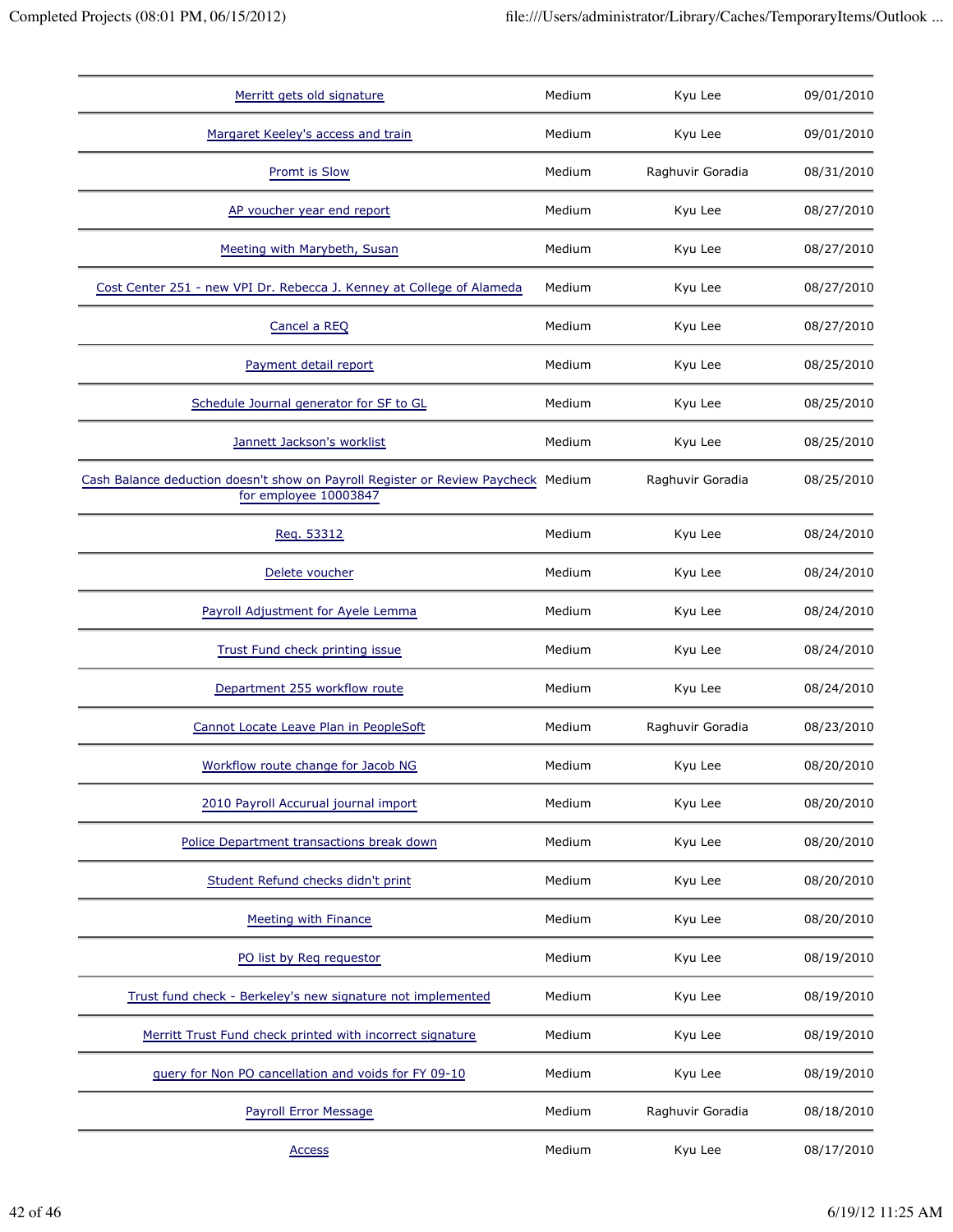| Data Warehouse                                                          | Medium | Kyu Lee                      | 08/17/2010 |
|-------------------------------------------------------------------------|--------|------------------------------|------------|
| Open Purchase Orders to date                                            | Medium | Kyu Lee                      | 08/17/2010 |
| <b>AP Weekly Cycle</b>                                                  | Medium | Kyu Lee                      | 08/17/2010 |
| Fringe Allocation Journal repost                                        | Medium | Kyu Lee                      | 08/17/2010 |
| benefit journals                                                        | Medium | Kyu Lee                      | 08/17/2010 |
| <b>Salary Query</b>                                                     | Medium | Kyu Lee                      | 08/17/2010 |
| Please Cancel Req. it can no longer be filled                           | Medium | Kyu Lee                      | 08/17/2010 |
| error on benefit reversal                                               | Medium | Kyu Lee                      | 08/17/2010 |
| payment was applied to financial adj                                    | Medium | Dominique Benavides          | 08/17/2010 |
| Close PO                                                                | Medium | Kyu Lee                      | 08/16/2010 |
| <b>PERS</b>                                                             | Medium | Raghuvir Goradia             | 08/16/2010 |
| Apprentice wage setup                                                   | Medium | Raghuvir Goradia             | 08/16/2010 |
| Can't Logon CS Resources                                                | Medium | Kit Hui, Kyu Lee             | 08/16/2010 |
| RCA pay group                                                           | Medium | Raghuvir Goradia             | 08/13/2010 |
|                                                                         |        |                              |            |
| <b>Financial Aid Couty file</b>                                         | Medium | Dominique Benavides, Kyu Lee | 08/13/2010 |
| AP daily process for the previous year                                  | Medium | Kyu Lee                      | 08/12/2010 |
| access for Dettie DelRosario                                            | Medium | Kyu Lee                      | 08/12/2010 |
| access to build combination rules                                       | Medium | Kyu Lee                      | 08/12/2010 |
| Details of APCLS journals                                               | Medium | Kyu Lee                      | 08/12/2010 |
| 1101, 2102 don't match between KK and GL for Period 8,9,10 2010         | Medium | Kyu Lee                      | 08/12/2010 |
| Payroll Error report                                                    | Urgent | Kyu Lee                      | 08/12/2010 |
| P11, 2010-06 didn't come over                                           | Urgent | Kyu Lee                      | 08/12/2010 |
| AP daily cycle, Print check and copy                                    | Medium | Kyu Lee                      | 08/11/2010 |
| List of Journals with Budget header status V and header status with 'V' | Medium | Kyu Lee                      | 08/11/2010 |
| student refund checks                                                   | Medium | Dominique Benavides, Kyu Lee | 08/10/2010 |
| Payroll adjustment coding issue                                         | Medium | Kyu Lee                      | 08/10/2010 |
| Close PO                                                                | Medium | Kyu Lee                      | 08/10/2010 |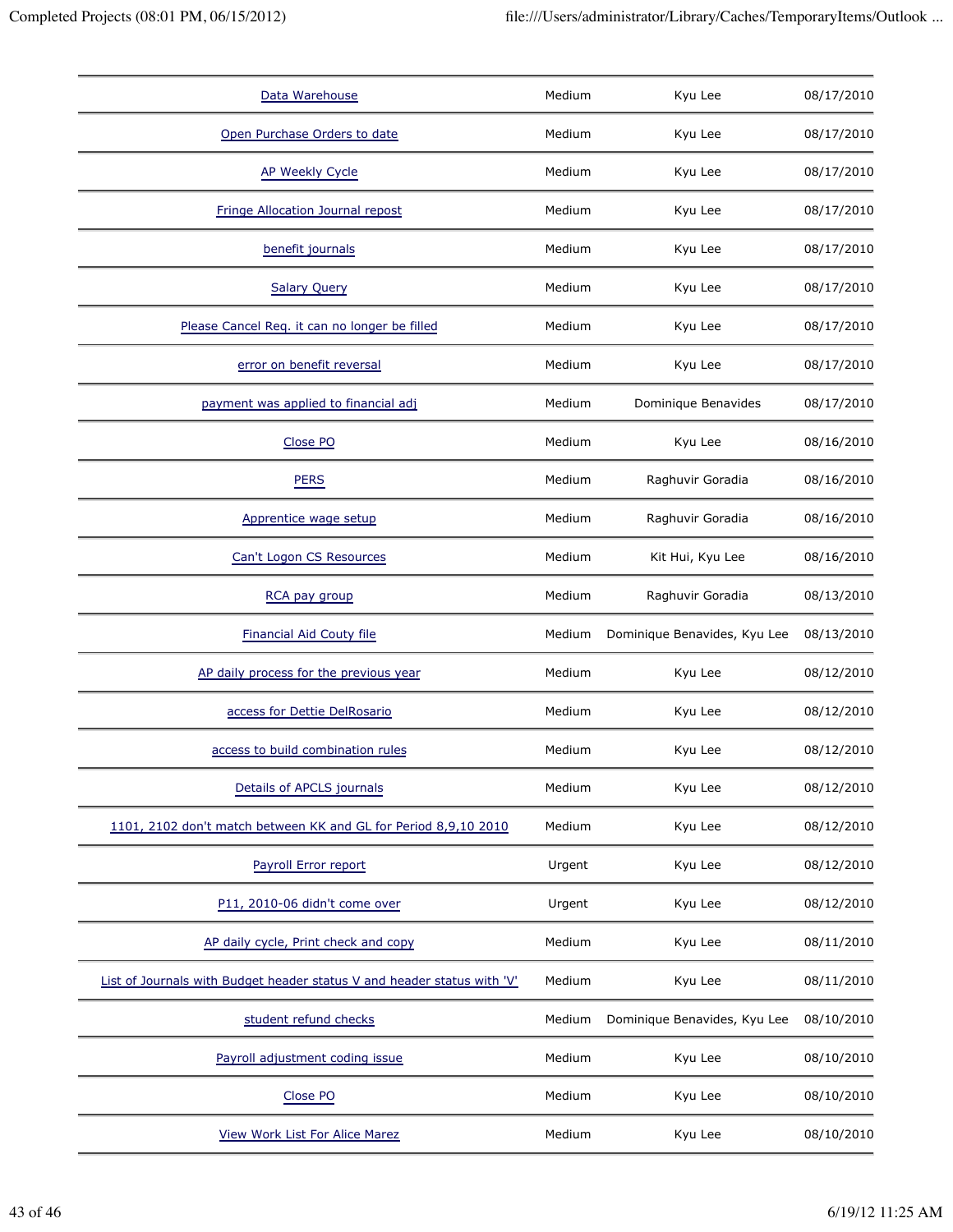| close PO 3000046534 Cambium Complete and Paid                  | Medium | Kyu Lee          | 08/10/2010 |
|----------------------------------------------------------------|--------|------------------|------------|
| <b>Fringe Allocation</b>                                       | Medium | Kyu Lee          | 08/09/2010 |
| close PO 44618 and PO 44787                                    | Medium | Kyu Lee          | 08/06/2010 |
| Apple file July 2010                                           | Medium | Raghuvir Goradia | 08/06/2010 |
| LGV Issue on June 30 PayCheck                                  | Medium | Raghuvir Goradia | 08/04/2010 |
| RCL Off-Cycle Addtional Pay what Deductions needs to be taken? | Medium | Raghuvir Goradia | 08/04/2010 |
| Retirement Plan for Employee 10001003                          | Medium | Raghuvir Goradia | 08/04/2010 |
| query for misc payroll ded                                     | Medium | Raghuvir Goradia | 08/04/2010 |
| Access to Savings Plans on Base benefits (set up page)         | Medium | Raghuvir Goradia | 08/04/2010 |
| How to generate check register to send to county               | Medium | Raghuvir Goradia | 08/04/2010 |
| <b>SETID Error</b>                                             | Medium | Kyu Lee          | 08/04/2010 |
| Open Period Mass Update                                        | Medium | Kyu Lee          | 08/03/2010 |
| Reg# 2-53194                                                   | Medium | Kyu Lee          | 08/03/2010 |
| Person with error, Payroll adjustment                          | Medium | Kyu Lee          | 08/03/2010 |
| work list                                                      | Medium | Kyu Lee          | 08/02/2010 |
| Alvin Owens HR Access                                          | Medium | Kyu Lee          | 07/30/2010 |
| <b>Voucher Finalize</b>                                        | Medium | Kyu Lee          | 07/30/2010 |
| Promt/PeopleSoft                                               | Medium | Kyu Lee          | 07/29/2010 |
| Payroll Adjustment 10004932                                    | Medium | Kyu Lee          | 07/29/2010 |
| VOUCHER 67230,67243                                            | Medium | Kyu Lee          | 07/29/2010 |
| Changing P.O. project numbers to 0938                          | Medium | Kyu Lee          | 07/29/2010 |
| Manager Query ISSUE=413 PROJ=17                                | Medium | Raghuvir Goradia | 07/29/2010 |
| rolling positions in finance                                   | Medium | Raghuvir Goradia | 07/29/2010 |
| Payroll Adjustment 10004861                                    | Medium | Kyu Lee          | 07/29/2010 |
| <b>PROMT Access for Atlas</b>                                  | Medium | Kyu Lee          | 07/29/2010 |
| Promt/PeopleSoft                                               | High   | Raghuvir Goradia | 07/29/2010 |
| Payment Status for Jason Zalinski Req 45775 PO 42155           | Medium | Kyu Lee          | 07/28/2010 |
| Req 53111                                                      | Medium | Kyu Lee          | 07/28/2010 |
| Vouchers created in the new fiscal year                        | Medium | Kyu Lee          | 07/27/2010 |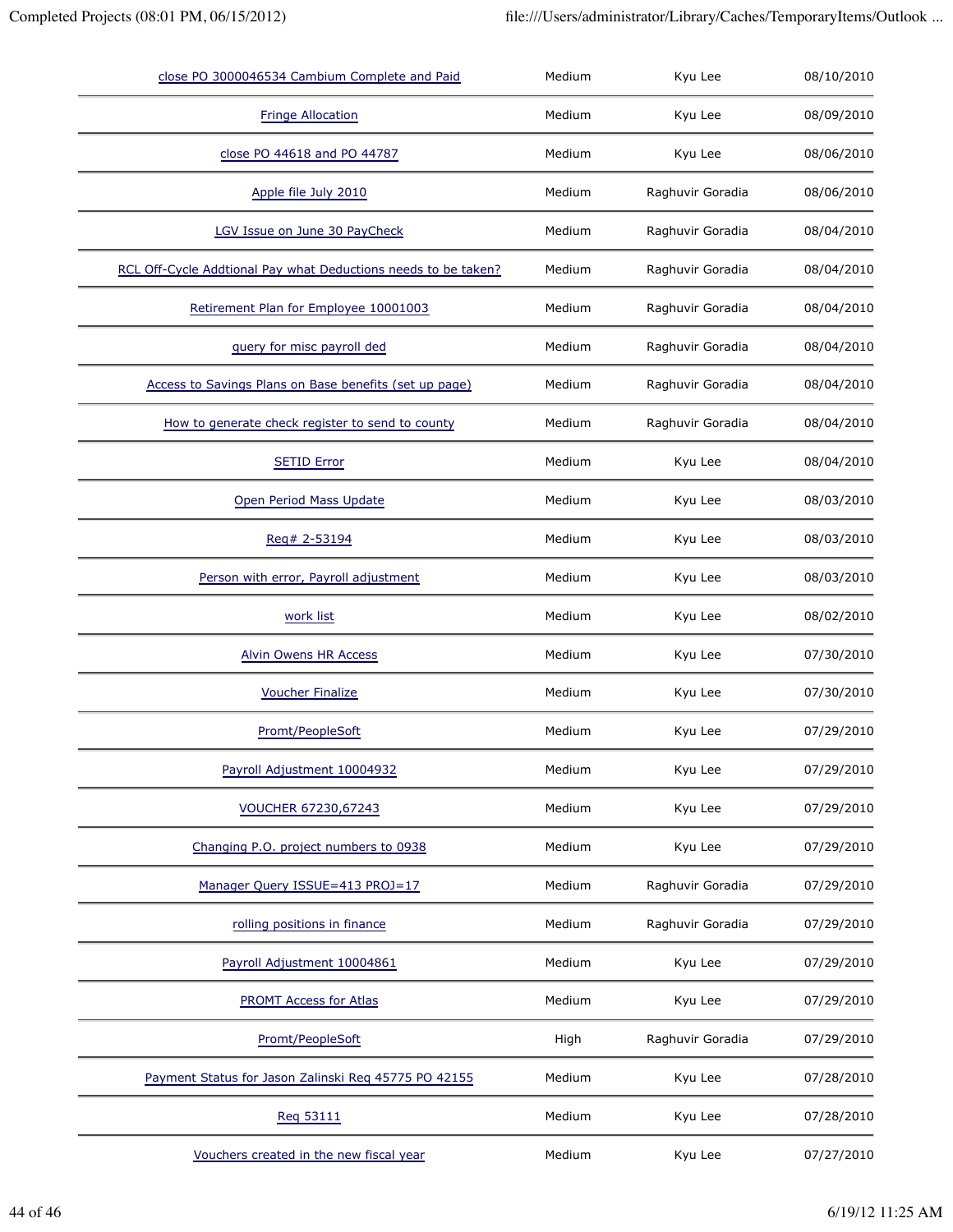| <b>Budget OverView Access to Horace Graham</b>       | Medium | Kyu Lee          | 07/27/2010 |
|------------------------------------------------------|--------|------------------|------------|
| RE: Req 52704 / PO 48608 / John Pang                 | Medium | Kyu Lee          | 07/27/2010 |
| req#2000048893, please push fund back to the acct.   | Medium | Kyu Lee          | 07/27/2010 |
| Reversal Voucher for 00058869                        | Medium | Kyu Lee          | 07/26/2010 |
| Test environment for Vu                              | Medium | Kyu Lee          | 07/26/2010 |
| Budget Transfer Access to Ron Perez and Linda Garcia | Medium | Kyu Lee          | 07/26/2010 |
| Reopen 3-46243, 3-46242, 3-46244, & 3-46239          | Medium | Kyu Lee          | 07/26/2010 |
| budget check override for PO                         | Medium | Kyu Lee          | 07/23/2010 |
| <b>New Manager Training Session Binder</b>           | Medium | Kyu Lee          | 07/23/2010 |
| Stale dated checks processed with regular cycle      | Medium | Kyu Lee          | 07/23/2010 |
| Marie Hampton, the new buyer's PROMT profile         | Medium | Kyu Lee          | 07/22/2010 |
| reg 52931 denied                                     | Medium | Kyu Lee          | 07/21/2010 |
| Alexander, Alexis payroll adjustment                 | Medium | Kyu Lee          | 07/21/2010 |
| Requisition still shows error after budget override  | Medium | Kyu Lee          | 07/21/2010 |
| Promt/PeopleSoft                                     | Medium | Kyu Lee          | 07/21/2010 |
| Use Tax Percentage                                   | Medium | Kyu Lee          | 07/21/2010 |
| P.O. is not generated                                | Medium | Kyu Lee          | 07/08/2010 |
| Promt/PeopleSoft                                     | Low    | Raghuvir Goradia | 07/01/2010 |
| Promt/PeopleSoft                                     | Medium | Raghuvir Goradia | 07/01/2010 |
| Make a selection                                     | Medium | Kyu Lee          | 06/28/2010 |
| Make a selection                                     | Low    | Kyu Lee          | 06/24/2010 |
| Promt/PeopleSoft                                     | Low    | Kyu Lee          | 06/24/2010 |
| Make a selection                                     | Low    | Kyu Lee          | 06/24/2010 |
| Promt/PeopleSoft                                     | Low    | Kyu Lee          | 06/24/2010 |
| Promt/PeopleSoft                                     | Medium | Kyu Lee          | 06/24/2010 |
| Promt/PeopleSoft                                     | Medium | Kyu Lee          | 06/24/2010 |
| Promt/PeopleSoft                                     | Medium | Kyu Lee          | 06/23/2010 |
| Promt/PeopleSoft                                     | Medium | Kyu Lee          | 06/23/2010 |